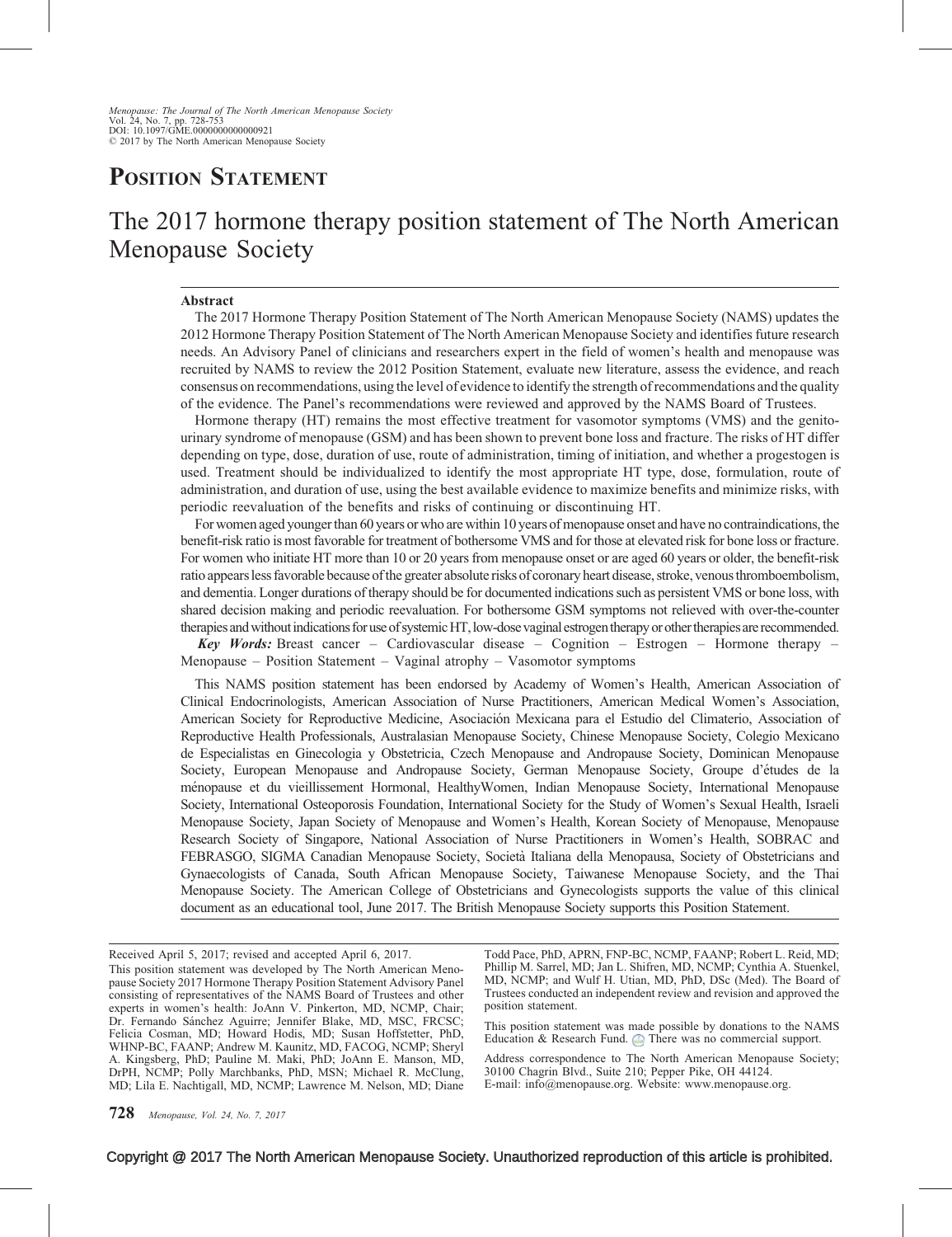The 2017 Hormone Therapy Position Statement of The<br>North American Menopause Society (NAMS) provides evidence-based and current best clinical prac-<br>tice recommendations for the use of hormone therapy (HT) for North American Menopause Society (NAMS) provides evidence-based and current best clinical practice recommendations for the use of hormone therapy (HT) for the treatment of menopause-related symptoms and reviews the effects of HT on various health conditions at different stages of a woman's life.

The availability of new clinical trial data prompted the NAMS Board of Trustees to update the NAMS 2012 Hormone Therapy Position Statement. The new data include findings from long-term randomized, clinical trials (RCTs) and observational studies related to 1) the effects of HT during and after its use and 2) detailed analyses stratified by age and time since menopause onset. NAMS convened an Advisory Panel of clinicians and researchers expert in the field of women's health and menopause to provide recommendations for this updated Position Statement.

The term hormone therapy is used to encompass estrogen therapy (ET) and estrogen-progestogen therapy (EPT) when outcomes are not specific to one or the other treatment, although whenever possible the different effects of ET, EPT, and estrogen-receptor (ER) agonists or antagonists are included. Key to initiating or continuing HT in an individual woman is an understanding of the benefits and risks of age at initiation or time since menopause, specific formulations or types of HT, the duration of therapy, the need for monitoring during therapy, potential risks of continuation, and the need for shared decision making.

The use of HT is considered for different cultural or minority populations of women, including those with surgical menopause, early menopause, or primary ovarian insufficiency (POI) and for women aged older than 65 years.

These statements do not represent codified practice standards as defined by regulating bodies or insurance agencies.

#### METHODS

An Advisory Panel of clinicians and researchers expert in the field of women's health and menopause were enlisted to review the NAMS 2012 Hormone Therapy Position Statement ([www.menopause.org/PSHT12.pdf](http://www.menopause.org/PSHT12.pdf)), evaluate the literature published subsequently, and conduct an evidencebased analysis, with the goal of reaching consensus on recommendations.

NAMS acknowledges that no single trial's findings can be extrapolated to all women. The Women's Health Initiative (WHI) is the only large, long-term RCT of HT in women aged 50 to 79 years, and its findings were given prominent consideration. However, the WHI employed just one route of administration (oral), one formulation of estrogen (conjugated equine estrogens [CEE], 0.625 mg), and only one progestogen (medroxyprogesterone acetate [MPA], 2.5 mg), with limited enrollment of women with bothersome vasomotor symptoms (VMS; hot flashes, night sweats) who were aged younger than 60 years or who were fewer than 10 years from menopause onset—the group of women for whom HT is primarily indicated. In general, the Panel gave greater consideration to findings from larger RCTs or meta-analyses of larger RCTs and reviewed additional published analyses of the WHI findings; newer outcomes from smaller RCTs; longitudinal observational studies; and additional metaanalyses.

The 2017 Hormone Therapy Position Statement of The North American Menopause Society is based on material related to methodology, a review of key studies and evidence-based literature, and presentation and synthesis of evidence. It was written after this extensive review of the pertinent literature and includes key points identified during the review process. The resulting manuscript was submitted to and approved by the NAMS Board of Trustees.

A scientific background report supporting the 2017 Hormone Therapy Position Statement of The North American Menopause Society can be found online at [www.menopause.org/docs/2017-scientific-background](http://www.menopause.org/docs/2017-scientific-background).

#### Explaining hormone therapy risk

Clinicians caring for menopausal women should understand the basic concepts of relative risk (RR) and absolute risk in order to communicate the potential benefits and risks of HT and other therapies. Relative risk (risk ratio) is the ratio of event rates in two groups, whereas absolute risk (risk difference) is the difference in the event rates between two  $groups.<sup>1</sup>$  $groups.<sup>1</sup>$  $groups.<sup>1</sup>$ 

Odds ratios (ORs; measure of association between exposure and outcome) or risk ratios of 2 and less in obser-vational trials lack credibility and are difficult to interpret.<sup>[2](#page-19-0)</sup> Therefore, these smaller risk ratios can have little clinical or public health importance, especially if outcomes are rare. In properly performed RCTs, smaller risk ratios may be interpreted as having greater credibility and relevance, but low risk ratios provide less assurance that biases, confounding, and other factors do not account for the findings (Table 1). $3$ 

#### Key points

- Odds ratios or risk ratios less than 2 provide less assurance about the findings.
- $\bullet$  Smaller risk ratios in RCTs have more credibility than in observational studies.

# FORMULATION, DOSING, ROUTE OF ADMINISTRATION, AND SAFETY

#### Formulation

#### Estrogens

The estrogens most commonly prescribed are CEE, synthetic conjugated estrogens, micronized 17ß-estradiol, and

| <b>TABLE 1.</b> Frequency of adverse drug reactions |  |  |  |  |
|-----------------------------------------------------|--|--|--|--|
|-----------------------------------------------------|--|--|--|--|

| >1/10                                                  |
|--------------------------------------------------------|
| $> 1/100$ and $< 1/10$                                 |
| Uncommon (infrequent) $> 1/1,000$ and $< 1/100$        |
| $> 1/10,000$ and $< 1/1,000$ ( $< 10/10,000$ per year) |
| < 1/10,000                                             |
|                                                        |

Council for International Organizations of Medical Sciences (CIOMS).<sup>[3.](#page-19-0)</sup>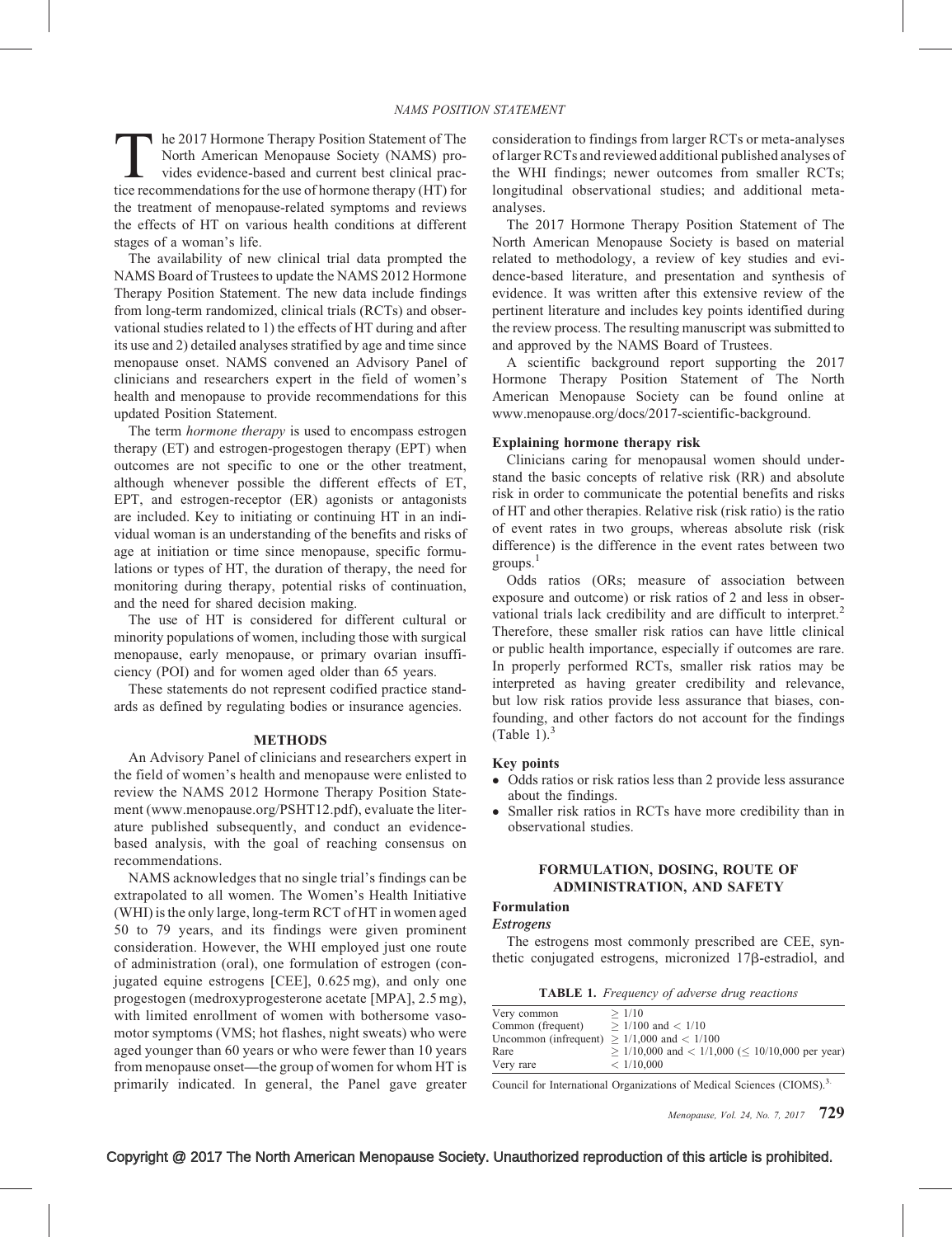ethinyl estradiol. Conjugated equine estrogen, used in the WHI, is isolated from the urine of pregnant mares and comprised of estrone sulfate (weaker than estradiol) and mixtures of more than 10 minor components of different active forms of estrogens (weak estrogen agonists). Conjugated equine estrogens and estradiol are rapidly metabolized into weaker estrogens such as estrone. Thus, there may be differences in the types of concentrations of estrogens or interactions with ERs in different target tissues.

Meta-analysis of FDA-approved estrogen trials found no evidence of a significant difference in effectiveness between estradiol and CEE in treating VMS. Findings with regard to adverse events (AEs) were inconsistent,<sup>[4](#page-19-0)</sup> despite more hepatic protein production with  $\text{CEE}$ <sup>[5](#page-19-0)</sup> However, there were differences in cognitive outcomes between types of estrogen and the brain serotonergic system, with estradiol providing more robust anxiolytic and antidepressant effects.<sup>[6,7](#page-19-0)</sup>

#### Progestogen indication: need for endometrial protection

Chronic unopposed endometrial exposure to estrogen increases the risk for endometrial hyperplasia or cancer. $8,9$ The primary menopause-related indication for progestogen use is to prevent endometrial overgrowth and the increased risk of endometrial cancer during ET use. Progestins commonly used include MPA, norethindrone acetate, and native progesterone. Women with an intact uterus using systemic ET should receive adequate progestogen unless they are taking CEE combined with bazedoxifene.<sup>[10-12](#page-19-0)</sup>

Progestogen dose and duration of use are important in ensuring endometrial protection. When adequate progestogen is combined with estrogen, the risk of endometrial neoplasia is not higher than in untreated women. In the WHI, use of continuous oral  $CEE + MPA$  daily was associated with a risk of endometrial cancer similar to placebo (hazard ratio [HR], 0.81; 95% confidence interval [CI], 0.48-1.36),<sup>[13](#page-19-0)</sup> with significant reduction of risk after a median 13 years' cumulative follow-up. $14$ 

A higher incidence of breast cancer was seen in the WHI for  $CEE + MPA$  compared with placebo, but a reduced incidence with CEE alone (Figure 1).<sup>[14](#page-19-0)</sup> Observational studies have suggested that the risk of breast cancer may be less with the use of micronized progesterone (MP) compared with synthetic progestogens,  $15,16$  but the bioavailability of oral and transdermal progesterone is poor.

Micronized progesterone needs to be adequately dosed for endometrial protection.<sup>17-19</sup> Improperly formulated or



FIG. 1. Absolute risks of health outcomes by 10-year age groups in the Women's Health Initiative Hormone Therapy Trials during the intervention phase. CEE, conjugated equine estrogens; MPA, medroxyprogesterone acetate. Fro Medical Association ©American Medical Association. All rights reserved.

2017 The North American Menopause Society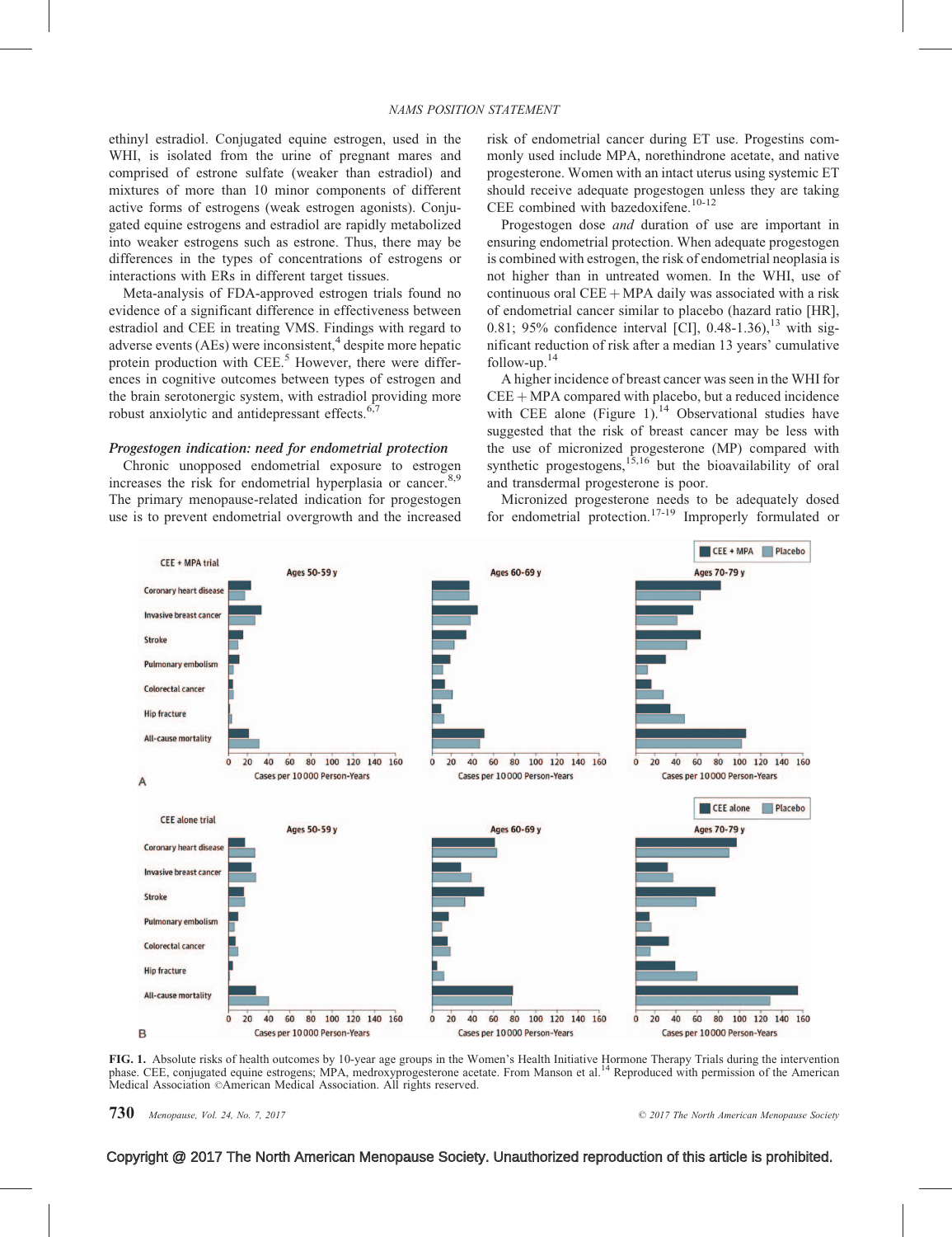dosed or delivery issues with estrogen plus MP combinations have potentially serious health consequences, including increased risk of endometrial neoplasia.<sup>[20](#page-19-0)</sup> In women using EPT, unscheduled bleeding occurring more than 6 months after initiation should be investigated.

#### Tissue-selective estrogen complex

Bazedoxifene, a selective ER modulator (SERM; estrogen agonist or antagonist), has been combined with CEE to form a tissue-selective estrogen complex. The combination provides endometrial protection without the need for a proges-togen.<sup>[21](#page-19-0)</sup>

#### Dosing

#### Estrogen therapy

The therapeutic goal should be to use the most appropriate, often lowest, effective dose of systemic ET consistent with treatment goals. The appropriate dose of progestogen is added to provide endometrial protection if a woman has a uterus, unless CEE is combined with bazedoxifene.

# Progestogen therapy

Progestogen dosing-regimen options that provide for endometrial safety are dependent on the potency of the progestogen and vary with the estrogen dose. Different types and doses of progestogens, routes of administration, and types of regimen (sequential or continuous-combined) may have different health outcomes.<sup>[22](#page-19-0)</sup>

#### Routes of administration

Systemic estrogens can be prescribed as oral drugs; transdermal patches, sprays, and gels; or as vaginal rings. Lowdose vaginal estrogen is available as a cream, tablet, ring, and in some countries, a pessary. Progestogens are available as oral drugs, combination patches with estrogen, intrauterine systems, injectables, and vaginal gels or tablets.

Nonoral routes of administration (transdermal, vaginal, and intrauterine systems) may offer potential advantages because nonoral routes bypass the first-pass hepatic effect; however, there are no head-to-head RCTs to validate this supposition.

# Safety considerations

Contraindications for HT include unexplained vaginal bleeding, severe active liver disease, prior estrogen-sensitive breast or endometrial cancer, coronary heart disease (CHD), stroke, dementia, personal history or inherited high risk of thromboembolic disease, porphyria cutanea tarda, or hypertriglyceridemia, with concern that endometriosis might reactivate, migraine headaches may worsen, or leiomyomas may grow.

More common AEs include nausea, bloating, weight gain, fluid retention, mood swings (progestogen-related), breakthrough bleeding, headaches, and breast tenderness.

Potential risks of HT initiated in women aged younger than 60 years or who are within 10 years of menopause onset

include the possible risk of breast cancer with combined EPT, endometrial hyperplasia and cancer if estrogen is unopposed or inadequately opposed, venous thromboembolism (VTE), and biliary issues. Additional risks across ages include myocardial infarction (MI), stroke, and dementia.

# Key points

- Different HTs, even within the same HT class, may have different effects on target organs, potentially allowing options to minimize risk.
- $\bullet$  The appropriate, often lowest, effective dose of systemic ET consistent with treatment goals that provides benefits and minimizes risks for the individual woman should be the therapeutic goal.
- The appropriate formulation, dose, and route of administration of progestogen is needed to counter the proliferative effects of systemic estrogen on the endometrium.
- Formulation, dose, and route of administration for HT should be determined individually and reassessed periodically.
- Potential risks of HT for women aged younger than 60 years or who are within 10 years of menopause onset include the rare risk of breast cancer with combined EPT, endometrial hyperplasia and cancer with inadequately opposed estrogen, VTE, and biliary issues. Additional risks across ages include MI, stroke, and dementia.

# FDA-APPROVED INDICATIONS

#### Vasomotor symptoms

Hormone therapy has been shown in double-blind RCTs to relieve hot flashes<sup>[23](#page-19-0)</sup> and is approved as first-line therapy for relief of menopause symptoms in appropriate candidates.

# Prevention of bone loss

Hormone therapy has been shown in double-blind RCTs to prevent bone loss, and in the WHI, to reduce fractures in postmenopausal women.[24,25](#page-19-0)

# Premature hypoestrogenism

Hormone therapy is approved for women with hypogonadism, POI, or premature surgical menopause without contraindications, with health benefits for menopause symptoms, prevention of bone loss, cognition and mood issues, and in observational studies, heart disease.<sup>[26-31](#page-19-0)</sup>

# Genitourinary symptoms

Hormone therapy has been shown in RCTs to effectively restore genitourinary tract anatomy, increase superficial vaginal cells, reduce vaginal pH, and treat symptoms of vulvovaginal atrophy (VVA).<sup>32</sup>

# Key point

 $\bullet$  Hormone therapy is approved by FDA for four indications: bothersome VMS; prevention of bone loss; hypoestrogenism caused by hypogonadism, castration, or POI; and genitourinary symptoms.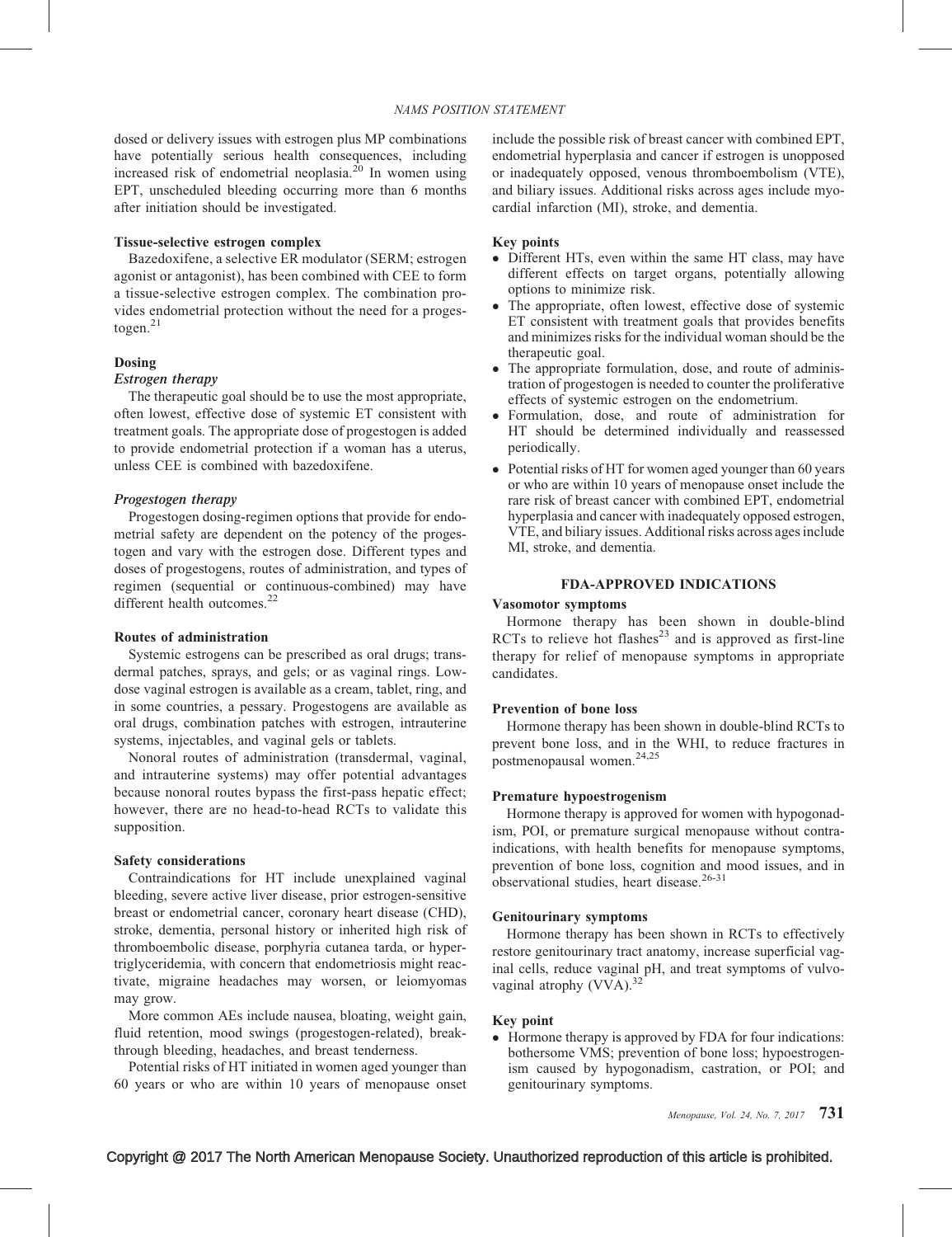#### COMPOUNDED HORMONES

Government-approved bioidentical (similar to endogenous) HT, including estradiol, estrone, and MP, are regulated and monitored for purity and efficacy, sold with package inserts with extensive product information (based on RCTs), and may include black-box warnings for AEs. Compounded hormone therapies are prepared by a compounding pharmacist using a provider's prescription and may combine multiple hormones (estradiol, estrone, estriol, dehydroepiandrosterone [DHEA], testosterone, progesterone), use untested, unapproved combinations or formulations, or be administered in nonstandard (untested) routes such as subdermal implants, pellets, or troches.[33-36](#page-20-0)

Compounded HT has been prescribed or dosed on the basis of salivary hormone testing; however, salivary testing for HT is considered unreliable because of differences in hormone pharmacokinetics and absorption, diurnal variation, and interindividual and intraindividual variability.[37-39](#page-20-0)

Prescribers should only consider compounded HT if women cannot tolerate a government-approved therapy for reasons such as allergies to ingredients or for a dose or formulation not currently available in government-approved therapies. With interim guidance on compounding safety and quality control from FDA, quality control of compounded HT may improve.<sup>[40](#page-20-0)</sup>

#### Key points

- Compounded bioidentical HT presents safety concerns such as minimal government regulation and monitoring, overdosing or underdosing, presence of impurities or lack of sterility, lack of scientific efficacy and safety data, and lack of a label outlining risks.
- Salivary hormone testing to determine dosing is unreliable.
- $\bullet$  Prescribers of compounded bioidentical HT should document the medical indication for compounded HT over government-approved therapies, such as allergy or the need for dosing or a formulation not available in FDA-approved products.

# MENOPAUSE SYMPTOMS: BENEFITS AND RISKS

#### Vasomotor symptoms

Vasomotor symptoms are associated with diminished sleep quality, irritability, difficulty concentrating, reduced quality of life  $(QOL)$ ,<sup>[41](#page-20-0)</sup> and poorer health status.<sup>[42](#page-20-0)</sup> Vasomotor symptoms persisted on average 7.4 years in the Study of Women's Health Across the Nation $43 \text{ and } 43$  $43 \text{ and } 43$  and appear to be linked to cardiovascular  $(CV)$ , bone, and cognitive risks.<sup>[44-48](#page-20-0)</sup> Compared with placebo, estrogen alone or combined with a progestogen was found to reduce weekly symptom frequency by 75% (95% CI, 64.3-82.3) and significantly reduce symp-tom severity (OR, 0.13; 95% CI, 0.07-0.[23](#page-19-0)),<sup>23</sup> with no other pharmacologic or alternative therapy found to provide more relief.

Although the lowest-dose approved estradiol weekly patch  $(0.014 \text{ mg/d})$  appears effective in treating VMS,<sup>[49](#page-20-0)</sup> it is approved for prevention of osteoporosis but not vasomotor relief. Lower doses may have lower risks for VTE[50](#page-20-0) and may reduce AEs such as breast tenderness or unscheduled vaginal bleeding.<sup>[51,52](#page-20-0)</sup> Lower doses of HT (oral CEE 0.3 mg; oral 17 $\beta$ -estradiol  $\leq 0.5$  mg; or estradiol patch 0.025 mg) may take 6 to 8 weeks to provide adequate symptom relief.

Progestogen formulations have been found to be effective in treating  $VMS$ ,<sup>[53,54](#page-20-0)</sup> studied with MPA 10 mg per day,<sup>[55](#page-20-0)</sup> oral megestrol acetate  $20 \text{ mg}$ ,<sup>[56](#page-20-0)</sup> and MP 300 mg,  $\frac{34}{3}$  but no longterm studies have addressed the safety of progestogen-only treatment on menopause symptoms.

Vasomotor symptoms return in approximately 50% of women when HT is discontinued.<sup>[57,58](#page-20-0)</sup> There is no consensus about whether stopping ''cold turkey'' or tapering is preferable.

#### Sleep disturbances

A 2015 literature review found that HT in the form of lowdose estrogen or progestogen could improve chronic insomnia in menopausal women, with 14 of the 23 studies reviewed showing positive results,<sup>[59](#page-20-0)</sup> but data are conflicting about the link between VMS at menopause and objective polysomnographic measures of sleep. $\frac{60}{100}$  $\frac{60}{100}$  $\frac{60}{100}$  Oral progesterone has mildly sedating effects, reducing wakefulness without affecting daytime cognitive functions, possibly through a GABA-agonistic  $effect.<sup>61</sup>$  $effect.<sup>61</sup>$  $effect.<sup>61</sup>$ 

# The genitourinary syndrome of menopause (vaginal symptoms)

The genitourinary syndrome of menopause (GSM) includes the signs and symptoms associated with postmenopauserelated estrogen deficiency involving changes to the labia, vagina, urethra, and bladder and includes VVA.[62](#page-20-0) Symptoms may include genital dryness, burning, and irritation; sexual symptoms of diminished lubrication and pain; and urinary symptoms of urgency, dysuria, and recurrent urinary tract infections (UTIs). Estrogen therapy is the most effective treatment for GSM.<sup>[32,63,64](#page-20-0)</sup>

Low-dose vaginal estrogen preparations are effective and generally safe treatments for  $VVA^{32,65}$  $VVA^{32,65}$  $VVA^{32,65}$  and include creams, tablets, and rings containing estradiol or CEE, available at doses that result in minimal systemic absorption.<sup>[64-66](#page-20-0)</sup>

Because of the potential risk of small increases in circulating estrogens,  $67$  the decision to use low-dose vaginal ET in women with breast cancer should be made in conjunction with their oncologists.[68](#page-20-0) This is particularly important for women on aromatase inhibitors (AIs) with suppressed plasma levels of estradiol,<sup>[69](#page-20-0)</sup> although no increased risk was seen in an observational trial of survivors of breast cancer on tamoxifen or AI therapy with low-dose vaginal ET during 3.5 years' mean follow-up.<sup>[70](#page-20-0)</sup>

A progestogen is generally not indicated when ET is administered vaginally for GSM at the recommended low doses, although clinical trial data supporting endometrial safety beyond 1 year are lacking.<sup>[66](#page-20-0)</sup>

Nonestrogen therapies that improve vaginal VVA and are approved for relief of dyspareunia in postmenopausal women include ospemifene<sup>[71](#page-20-0)</sup> and intravaginal DHEA.<sup>[72](#page-20-0)</sup>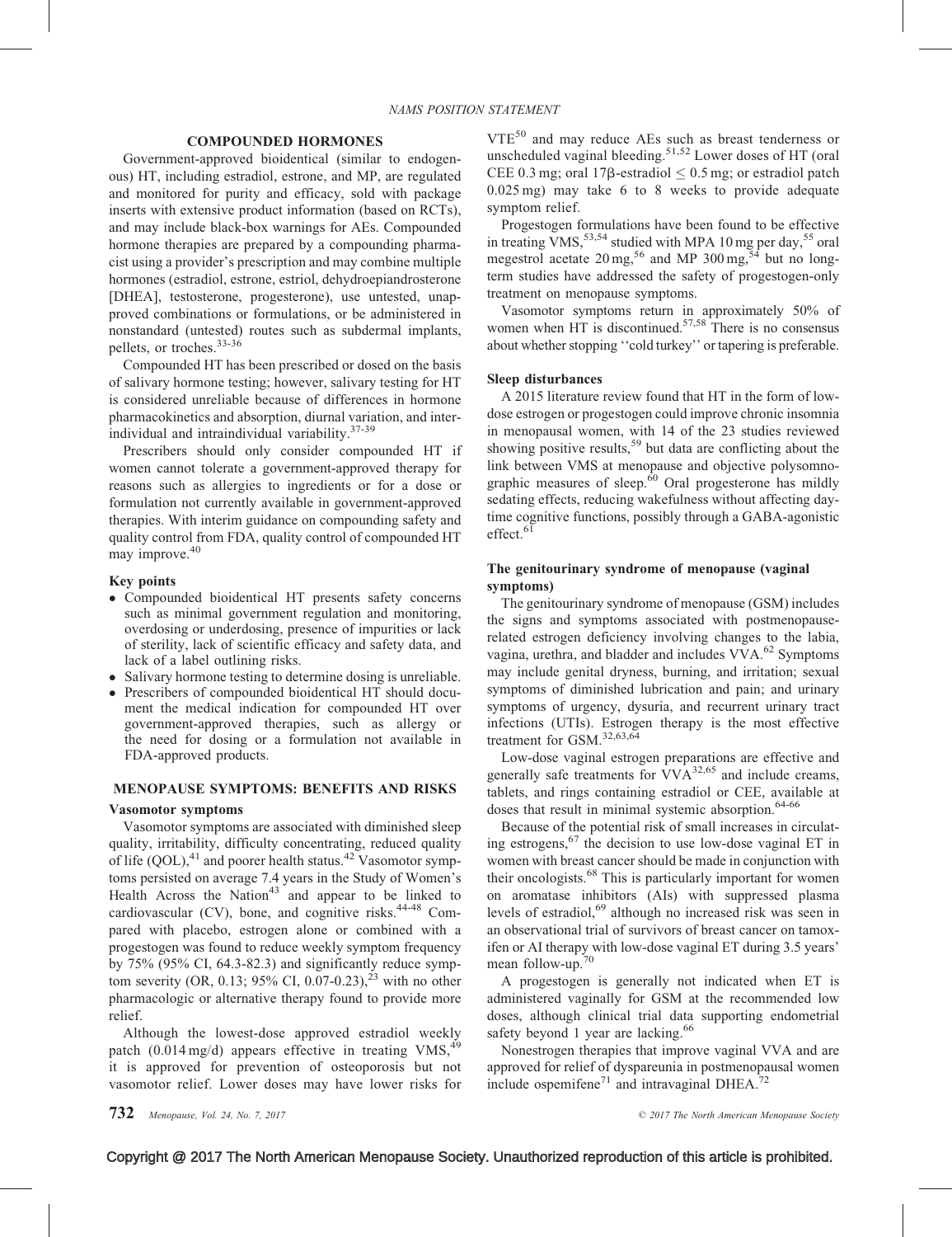#### Urinary tract symptoms (including pelvic floor disorders)

Vaginal ET may improve incontinence by increasing the number of vessels around the periurethral and bladder neck region<sup>[73](#page-20-0)</sup> and has been shown to reduce the frequency and amplitude of detrusor contractions to promote detrusor muscle relaxation.<sup>[74,75](#page-21-0)</sup> Estrogen therapy, along with pelvic floor training, pessaries, or surgery, may improve synthesis of collagen and improve vaginal epithelium, but evidence for effectiveness for pelvic organ prolapse is lacking.<sup>[76](#page-21-0)</sup>

Two large trials found that users of systemic HT (CEE  $0.625$  mg + MPA 2.5 mg) had an increased incidence of stress incontinence.[77,78](#page-21-0) Increased incontinence was found in women using oral estrogen alone (RR, 1.32; 95% CI, 1.17- 1.48) and in those using combined estrogen and progestogen (RR, 1.11; 95% CI, 1.04-1.18).<sup>79</sup> Vaginal estrogen use showed a decreased incidence of incontinence (RR, 0.74; 95% CI, 0.64- 0.86) and overactive bladder, with one to two fewer voids in 24 hours and reduced frequency and urgency. A reduced risk of recurrent UTI with vaginal but not oral estrogen has been shown in RCTs.<sup>[80](#page-21-0)</sup>

# Sexual function

Systemic HT and low-dose vaginal ET provide effective treatment of VVA, improving sexual problems by increasing lubrication, blood flow, and sensation in vaginal tissues. $81$ Studies have not found any significant effect of ET on sexual interest, arousal, and orgasmic response independent from its role in treating menopause symptoms.<sup>[82-84](#page-21-0)</sup>

If systemic HT is needed and women have low libido, transdermal ET formulations may be preferred to oral, given increased sex hormone-binding globulin and reduced bioa-vailability of testosterone with oral ET.<sup>[81,85,86](#page-21-0)</sup>

Conjugated equine estrogen combined with bazedoxifene relieves dyspareunia and improves VVA and some aspects of sexual function in postmenopausal women. $87-90$ 

# Key points

#### Vasomotor symptoms

- Vasomotor symptoms may be caused by thermoregulatory dysfunction. They begin during perimenopause and may persist on average 7.4 years or longer, with ethnic differences. They affect QOL and appear to be linked to CV, bone, and brain health.
- Hormone therapy remains the gold standard for relief of VMS.
- Estrogen-alone therapy can be used for symptomatic women after hysterectomy.
- For symptomatic women with a uterus requesting HT, combination therapy protects against endometrial neoplasia, either with a progestogen or as a combination of CEE and bazedoxifene.
- For menopause symptom control, the lowest dose that offers relief should be used. Dosing and need for ongoing therapy for relief of menopause symptoms should be assessed periodically.
- Micronized progesterone 300 mg nightly significantly decreases VMS (hot flashes and night sweats) compared

with placebo and improves sleep. Synthetic progestins have also shown benefit in studies. No long-term study results are available.

### Sleep disturbances

- During the menopause transition, women with VMS are more likely to report reduced sleep.
- $\bullet$  Hormone therapy improves sleep in women with bothersome nighttime VMS by reducing nighttime awakenings.

# The genitourinary syndrome of menopause (vaginal symptoms)

- Low-dose vaginal estrogen preparations are effective and generally safe for the treatment of VVA, with minimal systemic absorption, and preferred over systemic therapies when ET is considered only for GSM.
- $\bullet$  For women with breast cancer, low-dose vaginal estrogen should be considered and prescribed in consultation with their oncologists.
- Progestogen therapy is not needed with low-dose vaginal ET, but randomized trial data are lacking beyond 1 year; postmenopausal bleeding in women using low-dose vaginal ET must be thoroughly evaluated.
- Nonestrogen prescription therapies that improve VVA in postmenopausal women include ospemifene and intravaginal DHEA.

# Urinary tract symptoms (including pelvic floor disorders)

- $\bullet$  Systemic HT does not improve urinary incontinence and may increase the incidence of stress urinary incontinence.
- $\bullet$  Low-dose vaginal ET may provide benefit for urinary symptoms, including prevention of recurrent UTI, overactive bladder, and urge incontinence.
- $\bullet$  Hormone therapy does not have FDA approval for any urinary health indication.

# Sexual function

- $\bullet$  Both systemic HT and low-dose vaginal estrogen increase lubrication, blood flow, and sensation of vaginal tissues.
- $\bullet$  Systemic HT generally does not improve sexual function, sexual interest, arousal, or orgasmic response in women without menopause symptoms.
- If sexual function or libido are concerns in women with menopause symptoms, transdermal ET may be preferable over oral ET because of less effect on sex hormone-binding globulin and free testosterone levels.
- $\bullet$  Low-dose vaginal ET improves sexual function in postmenopausal women with GSM (symptomatic VVA).
- $\bullet$  Nonestrogen alternatives approved for dyspareunia include ospemifene and intravaginal DHEA.

# EARLY NATURAL MENOPAUSE AND PRIMARY OVARIAN INSUFFICIENCY

Women with early natural menopause and POI experience an extended period of time with loss of ovarian hormone activity compared with women experiencing normal menopause, with potential AEs of estradiol deficiency in all tissues. For women whose ovaries are retained at the time of hyster-ectomy, there is a two-fold increased risk of ovarian failure, <sup>[91](#page-21-0)</sup> and 20% or more of these women may develop symptoms of diminished ovarian reserve within 1 year, with reduced anti-müllerian hormone.<sup>[92](#page-21-0)</sup> Health risks of early natural menopause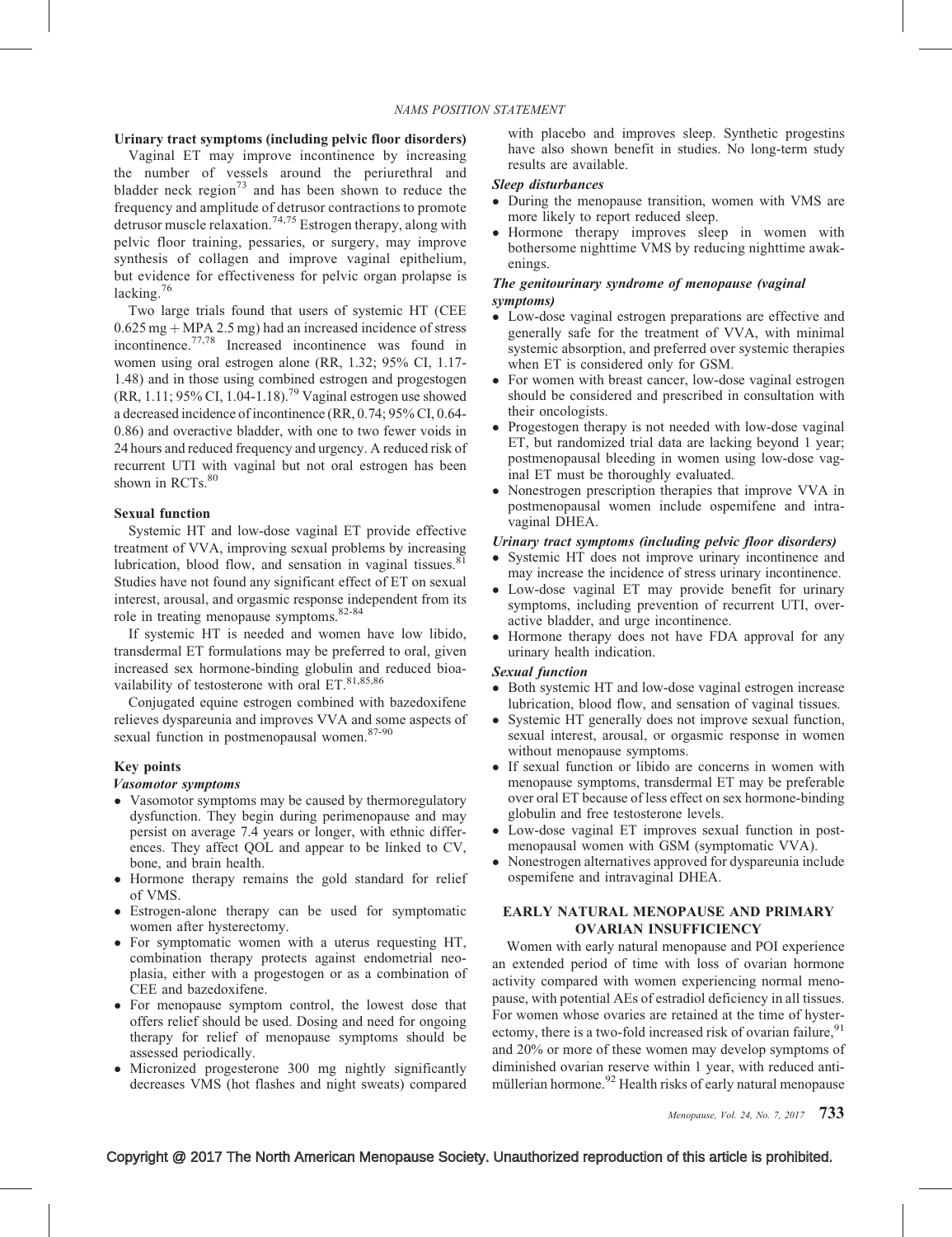and POI may include persistent VMS, bone loss, VVA, mood changes, and increased risk of heart disease, dementia, stroke, Parkinson disease, ophthalmic disorders, and overall mortality.<sup>[26,28,93-95](#page-19-0)</sup>

Women with POI have a higher risk of death from ischemic heart disease as well as from all causes compared with women who have a normal age of natural menopause, $2^7$  which may be reflective of premature aging. They also have a higher risk of digestive tract cancer but a decreased risk of mortality from breast, uterine, and endometrial cancer.<sup>[94,96,97](#page-21-0)</sup> Effective management may include appropriate doses of HT along with calcium, vitamin D, exercise, and screenings to detect medical issues. Although higher doses of HT appear to provide the best bone benefits,<sup>[29,98,99](#page-19-0)</sup> oral contraceptives with an estrogen patch during the placebo week may be used if needed for psychological benefit in younger women.

# Key points

- Women with early menopause and POI have health risks that may include persistent VMS, bone loss, VVA, mood changes, and increased risk of heart disease, dementia, stroke, Parkinson disease, ophthalmic disorders, and overall mortality.
- Results of the WHI studies in older women do not apply to women with early menopause, and observational evidence suggests benefit with HT taken to the average age of menopause.
- Hormone therapy such as transdermal estradiol in higher doses with adequate endometrial protection may be superior to oral contraceptive therapy to restore or maintain bone mineral density (BMD).

#### OOPHORECTOMY IN PREMENOPAUSAL WOMEN

The surgical removal of both ovaries leads to a much more abrupt loss of ovarian steroids than does natural menopause and includes the loss of estrogen, progesterone, and testosterone.[100](#page-21-0) Vasomotor symptoms as well as a variety of estrogen deficiency-related symptoms and diseases are more frequent and more severe after oophorectomy and can have a major effect on  $QOL<sup>101,102</sup>$  $QOL<sup>101,102</sup>$  $QOL<sup>101,102</sup>$  and potential AEs on the CV system, bone, mood, sexual health, and cognition, which have been shown in observational studies to be lessened by ET.<sup>[103](#page-21-0)</sup>

Unless contraindications are present, ET is indicated for women who have had a bilateral oophorectomy and are hypoestrogenic to reduce the risk for VVA and dyspareunia<sup>[104](#page-21-0)</sup> and osteoporosis, $105$  with observational data suggesting benefit on atherosclerosis and  $CVD$ ,<sup>[106](#page-21-0)</sup> and cognitive decline and dementia<sup>[107](#page-21-0)</sup>

#### Key points

- In women with early natural or surgical menopause or POI, early initiation of ET, with endometrial protection if the uterus is preserved, reduces risk for osteoporosis and related fractures, VVA, and dyspareunia, with benefit seen in observational studies for atherosclerosis and CVD, cognition, and dementia. Younger women may require higher doses for symptom relief or protection against bone loss.

- Ovarian conservation is recommended, if possible, when hysterectomy for benign indications is performed in premenopausal women at average risk for ovarian cancer.

#### SKIN, HAIR, AND SPECIAL SENSES

Estrogen therapy may benefit wound healing through modifying inflammation, stimulating granulation tissue formation, and accelerating re-epithelialization. In studies, ET increased epidermal and dermal thickness, increased collagen and elastin content, and improved skin moisture, with fewer wrinkles.<sup>108</sup>

Hormone therapy appears to increase the risk of dry eye symptoms<sup>109</sup> but may decrease the risk of cataracts<sup>[110](#page-21-0)</sup> and primary open-angle glaucoma.<sup>[111](#page-21-0)</sup> Hormone therapy may play a role in hearing  $loss<sup>112</sup>$  $loss<sup>112</sup>$  $loss<sup>112</sup>$  and olfactory changes.<sup>[113](#page-21-0)</sup> In small trials, HT appears to decrease dizziness or vertigo $114$  and improve postural balance.<sup>[115](#page-21-0)</sup>

#### Key points

- Estrogen therapy appears to have beneficial effects on skin thickness and elasticity and collagen when given at menopause.
- $\bullet$  Changes in hair density and female pattern hair loss worsen after menopause, but no positive role has been identified for HT.
- Hormone therapy appears to increase the risk of dry eye symptoms but may decrease the risk of cataracts and primary open-angle glaucoma.
- Hormone therapy may play a role in hearing loss and olfactory changes.
- $\bullet$  In small trials, HT appears to decrease dizziness or vertigo and improve postural balance.

#### HORMONE THERAPY AND QUALITY OF LIFE

Women who are severely symptomatic at baseline in clinical trials show a significant improvement in healthrelated QOL and menopause-specific QOL with HT when validated QOL measurement instruments are used, whereas no significant improvement is seen in women without severe symptoms at baseline.<sup>[116](#page-21-0)</sup>

#### Key points

- The effect of severe menopause symptoms on QOL may be substantial.
- $\bullet$  Desire for improved QOL may cause women and providers to accept a greater degree of risk to obtain significant improvement.

#### OSTEOPOROSIS

Standard-dose ET and HT prevent bone loss in postmenopausal women by inhibition of osteoclast-driven bone resorp-tion and a reduced rate of bone remodeling.<sup>[117-120](#page-21-0)</sup> Randomized, controlled trials and observational studies show that standard-dose HT reduces postmenopause osteoporotic fractures, including hip, spine, and all nonspine fractures, even in women without osteoporosis.<sup>[24,25,121-124](#page-19-0)</sup>

In the WHI intervention phase, the CEE-alone and the  $CEE + MPA$  groups combined had statistically significant reduced hip fracture incidence of 33% ( $P = 0.03$ ), with 6 fewer fractures per 10,000 person-years overall (Figure 1).<sup>14,25,124</sup>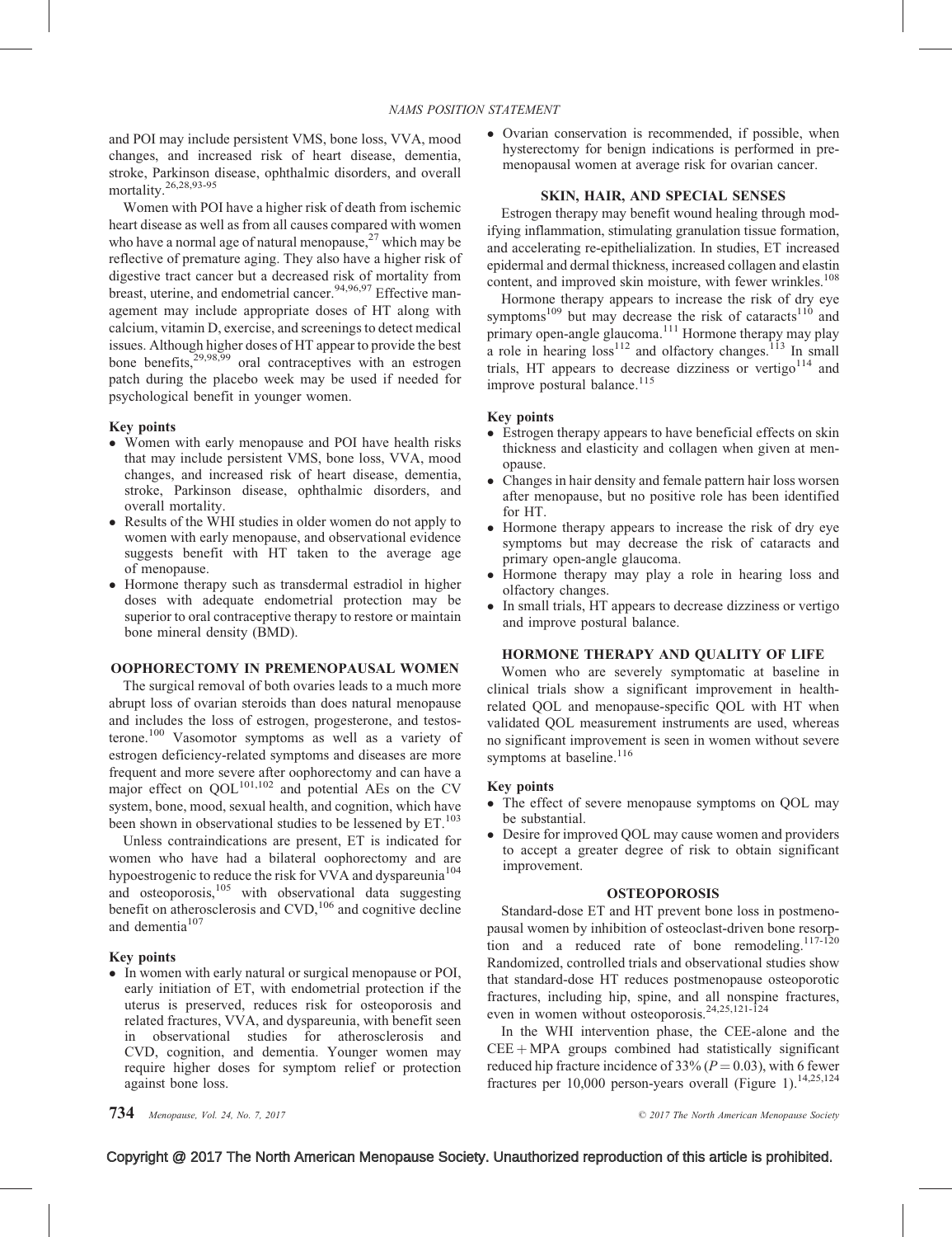Bone mineral density response to estrogen is dose related, with less protection from bone loss at lower doses, particularly for women aged younger than 40 years. Neither low-dose (oral CEE 0.3 mg; oral 17 $\beta$ -estradiol  $\leq 0.5$  mg; or estradiol patch 0.025 mg) nor ultralow-dose (estradiol patch 0.014 mg) therapy has been shown to reduce fracture risk, although no studies have been adequately powered for this endpoint. Bone protection dissipates rapidly after treatment discontinuation.<sup>14,125-128</sup>

Although persistent benefit was found with  $\text{CEE} + \text{MPA}$ for reduced fractures in the WHI cumulative data (intervention plus 13 years' follow-up),  $14$  postintervention data showed that after 5 years' discontinuation, residual benefit was seen for total fractures in the CEE-alone arm but no reduction in total or hip fractures with  $\text{CEE} + \text{MPA}$ , and no rebound fracture risk was found for either.<sup>[129](#page-22-0)</sup> There are no prospective fracture studies comparing the efficacy of HT in preventing fractures with other approved pharmacologic therapies.

#### Key points

- Hormone therapy prevents bone loss in healthy postmenopausal women, with dose-related effects.
- Unless contraindicated, women with premature menopause who require prevention of bone loss are best served with HT or oral contraceptives (which are less effective than HT) rather than other bone-specific treatments until the average age of menopause, when treatment may be reassessed.
- Hormone therapy effectively prevents postmenopause osteoporosis and fractures, and some formulations of ET, EPT, and CEE combined with bazedoxifene are approved for this indication.
	- Women in the ET and EPT cohorts in the WHI intervention trial overall had significant reductions in hip fracture.
	- Bone protection dissipates rapidly after HT discontinuation, but no rebound in fracture risk has been found.
- For women with VMS aged younger than 60 years or who are within 10 years of menopause onset, HT (ET, EPT, or CEE combined with bazedoxifene) is probably the most appropriate bone-active therapy in the absence of contraindications.
- When alternate osteoporosis therapies are not appropriate or cause AEs, the extended use of HT is an option for women who are at high risk of osteoporotic fracture.
- $\bullet$  The decision to stop HT should be made on the basis of extraskeletal benefits and risks.

#### JOINT PAIN

Direct binding of estrogen to ERs acts on joint tissues, protecting their biomechanical structure and function and maintaining overall joint health, but the exact effect of estrogen on osteoarthritis remains controversial.<sup>[130-132](#page-22-0)</sup>

Preclinical studies and clinical trials of ET have reported inconsistent results of the effects of estrogen on osteoarthritis and arthralgia, with suggestive evidence that estrogen and SERMs may have benefits.<sup>[133](#page-22-0)</sup>

In the WHI, women on combined  $\text{CEE} + \text{MPA}$  had less joint pain or stiffness compared with those on placebo (47.1%

vs 38.4%; OR, 1.43; 95% CI, 1.24-1.64) and more discomfort when stopping.<sup>[134](#page-22-0)</sup> In the CEE-alone arm, women randomized to CEE had a statistically significant reduction in joint pain frequency after 1 year compared with the placebo group  $(76.3\% \text{ vs } 79.2\%; P=0.001).$ <sup>[135](#page-22-0)</sup>

#### Key point

- Women in the WHI and other studies have shown less joint pain or stiffness compared with those on placebo.

#### **SARCOPENIA**

Frailty is associated with AEs such as falls, hospitalization, disability, and death.<sup>136</sup> Skeletal muscle has been shown to have ERs, but there is a paucity of studies evaluating the interplay between estrogen and muscle. The regulation of energy intake and expenditure by estrogens in women has not been well studied, with limited basic and preclinical evidence supporting the concept that the loss of estrogen because of menopause or oophorectomy disrupts energy balance through decreases in resting energy expenditure and physical activity.<sup>137</sup>

Reviews of preclinical studies and limited clinical studies of HT in postmenopausal women suggest a benefit on maintaining or increasing muscle mass and related connective tissue, improving strength and improving posttraumatic or postatrophy muscle recovery when combined with exercise.<sup>138-140</sup>

# Key points

- Development of frailty with aging is a health risk.
- $\bullet$  Sarcopenia and osteoporosis are related to aging, estrogen depletion, and the menopause transition. Intervention to improve bioenergetics and prevent loss of muscle mass, strength, and performance is needed.
- Preclinical studies suggest a possible benefit of ET when combined with exercise to prevent the loss of muscle mass, strength, and performance.

#### GALLBLADDER AND LIVER

Cholelithiasis, cholecystitis, and cholecystectomy occur more frequently in women who take oral estrogen, presumably because of the first-pass hepatic effect after oral ingestion. Estrogens increase biliary cholesterol secretion and saturation, promote precipitation of cholesterol in the bile, and reduce gallbladder motility, with increased bile crystallization.<sup>141,142</sup>

The transdermal route of administration bypasses involvement of the liver, with less risk of gallbladder disease seen in observational studies.[143](#page-22-0) The attributable risk for gallbladder disease as self-reported in the WHI was an additional 47 cases per  $10,000$  women per year for CEE  $+$  MPA and 58 cases per 10,000 women per year for CEE alone, both statistically significant  $(P < 0.001)$ .<sup>[14](#page-19-0)</sup>

Preclinical and observational studies suggest possible benefits of HT on liver fibrosis and fatty liver,  $^{144}$  $^{144}$  $^{144}$  but research is needed before definitive recommendations can be made.

#### Key points

- Risk of gallstones, cholecystitis, and cholecystectomy is increased with oral estrogen-alone and combination HT.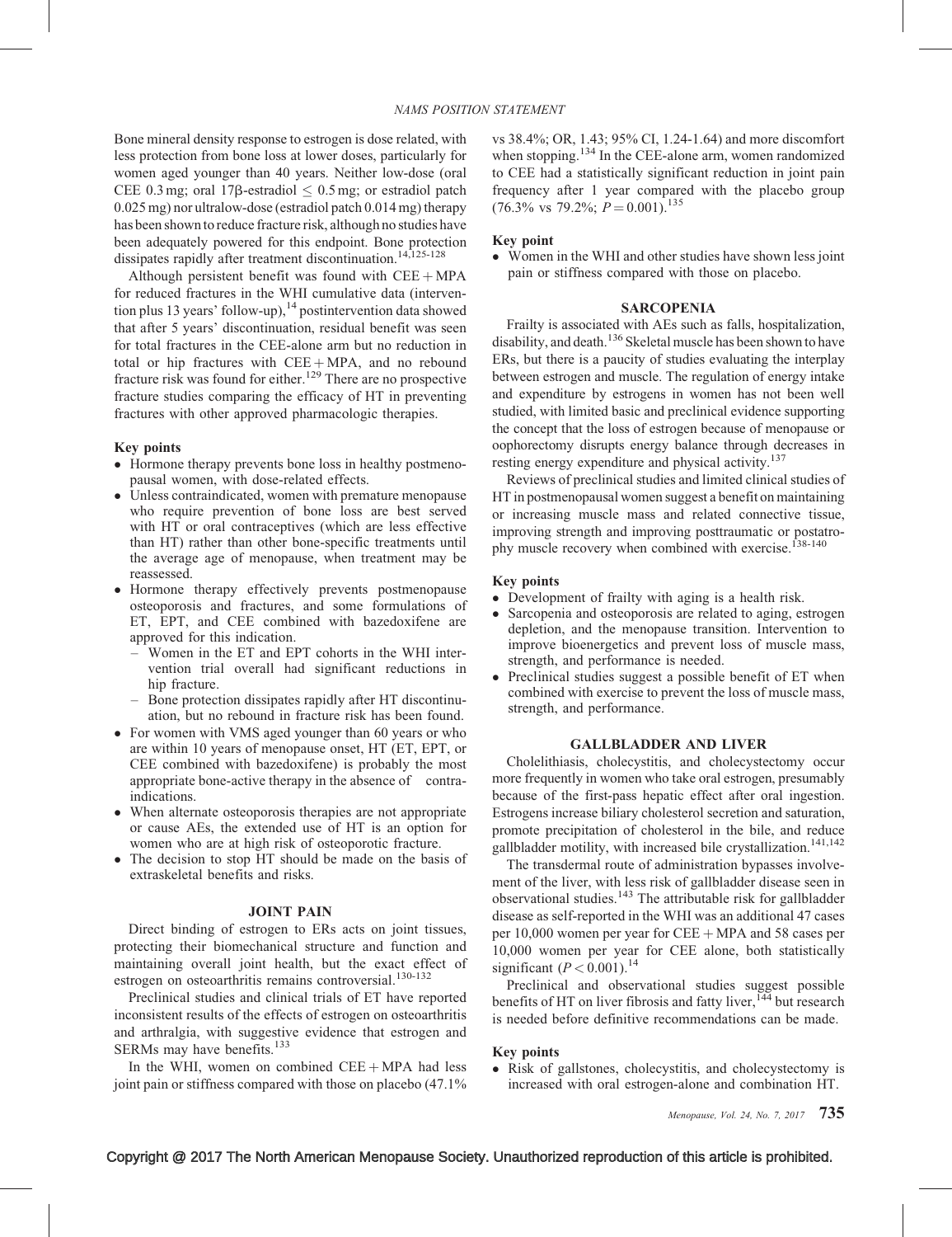- Observational studies report lower risk with transdermal HT than with oral and with oral estradiol compared with CEE, but neither observation is confirmed in RCTs.
- An association of HT with slower fibrosis progression in hepatitis C and with fatty liver has been observed, but randomized trials are needed to establish any potential benefits and risks of HT in postmenopausal women with liver disease.

# DIABETES MELLITUS, METABOLIC SYNDROME, AND BODY COMPOSITION

In the WHI, women receiving continuous-combined  $CEE + MPA$  had a statistically significant 19% reduction (HR, 0.81; 95% CI, 0.70-0.94;  $P = 0.005$ ) in the incidence of type 2 diabetes mellitus (DM), translating to 16 fewer cases per 10,000 person-years of therapy.<sup>[14](#page-19-0)</sup> In the CEE-alone cohort, there was a reduction of 14% in new diagnoses of type 2 DM (HR, 0.86; 95% CI, 0.76-0.98), translating to 21 fewer cases per 10,000 person-years. Meta-analyses of published studies found that combined HT (EPT) reduced type 2 DM incidence almost 40%, with lower fasting glucose levels and levels of hemoglobin  $A_{1c}$ ,  $^{145,146}$  $^{145,146}$  $^{145,146}$  The benefit reverses when HT is discontinued.

# Metabolic syndrome and weight

In general,  $ER\alpha$  protects against fat accumulation, whereas  $ER\beta$  promotes fat gain. There is evidence from basic and preclinical work that disruption of estradiol signaling, either with ER deletion (genetic manipulation) or surgical oophorectomy, may accelerate fat accumulation, which appears to accumulate disproportionately in the abdominal area, with increased insulin resistance and dyslipidemia.<sup>[137](#page-22-0)</sup>

Estrogen-progestogen therapy either has no effect on weight or is associated with less weight gain in women who are using it than in women who are not.<sup>[147-151](#page-22-0)</sup> In the WHI, women on combined  $\text{CEE} + \text{MPA}$  showed small but significant decreases in body mass index and waist circum-ference during the first year.<sup>[152](#page-22-0)</sup>

# Key points

- Hormone therapy significantly reduces the diagnosis of new-onset type 2 DM, but it is not US-government approved for this purpose.
- Hormone therapy may help attenuate abdominal adipose accumulation and the weight gains that are often associated with the menopause transition.

# MOOD, DEPRESSION, AND COGNITION

For postmenopausal women without clinical depression, evidence is mixed concerning the effects of HT on mood, with small, short-term trials suggesting that HT improves mood, whereas others showed no change.<sup>[153](#page-22-0)</sup> Postmenopausal women with a history of perimenopause-related depression responsive to HT may experience a recurrence of depressive symp-toms after estradiol withdrawal.<sup>[154](#page-22-0)</sup>

Small clinical trials support the use of ET for cognitive benefits when initiated immediately after surgical

menopause.<sup>[155,156](#page-22-0)</sup> Three large RCTs demonstrate neutral effects of HT on cognitive function when used early in the postmenopause period versus initiating treatment in women aged older than 65 years.<sup>[7,157,158](#page-19-0)</sup>

Two hypotheses—the *critical window* hypothesis<sup>[159,160](#page-22-0)</sup> and the *healthy cell bias* hypothesis<sup>[161](#page-22-0)</sup>—provide a framework for understanding the scientific literature on HT and cognition, but neither has been definitively supported in RCTs of postmenopausal women.

#### Later initiation of hormone therapy

Several large clinical trials indicate that HT does not improve memory or other cognitive abilities and that  $CEE + MPA$  may be harmful for memory when initiated in women aged older than 65 years.<sup>[162-164](#page-22-0)</sup>

#### Alzheimer disease

Four observational studies provide support for the view that timing of HT initiation is a significant determinant of Alzheimer disease risk, with early initiation lowering risk and later initiation associated with increased risk.<sup>[165-168](#page-22-0)</sup>

#### Dementia

In the WHI Memory Study,  $CEE + MPA$  doubled the risk of all-cause dementia (23 cases per 10,000 women) when initiated in women aged older than 65 years,  $164$  whereas CEE alone did not significantly increase the risk of dementia.<sup>[169](#page-23-0)</sup> The effect of HT may be modified by baseline cognitive function, with more favorable effects in women with normal cognitive function before HT initiation.<sup>[170,171](#page-23-0)</sup>

# Key points

- In the absence of more definitive findings, HT cannot be recommended at any age to prevent or treat a decline in cognitive function or dementia.
- On the basis of the WHI Memory Study, caution should be taken in initiating continuous-combined daily  $CEE + MPA$  in women aged older than 65 years, given the relatively small or infrequent increase in risk for dementia of an extra 23 cases per 10,000 person-years seen in the WHI.
- Estrogen therapy may have positive cognitive benefits when initiated immediately after early surgical menopause, but HT in the early natural postmenopause period has neutral effects on current cognitive function.
- $\bullet$  Only limited support (observational studies) is available for a critical window hypothesis of HT in Alzheimer disease prevention.
- $\bullet$  The effect of HT may be modified by baseline cognitive function, with more favorable effects in women with normal cognitive function before HT initiation.
- Evidence is insufficient to support HT use in the treatment of clinical depression. In small RCTs, ET was effective in improving clinical depression in perimenopausal but not postmenopausal women.
- Progestins may contribute to mood disturbance.
- $\bullet$  Women whose depression improves with HT are likely to experience a worsening of mood after estrogen withdrawal.

 $736$  Menopause, Vol. 24, No. 7, 2017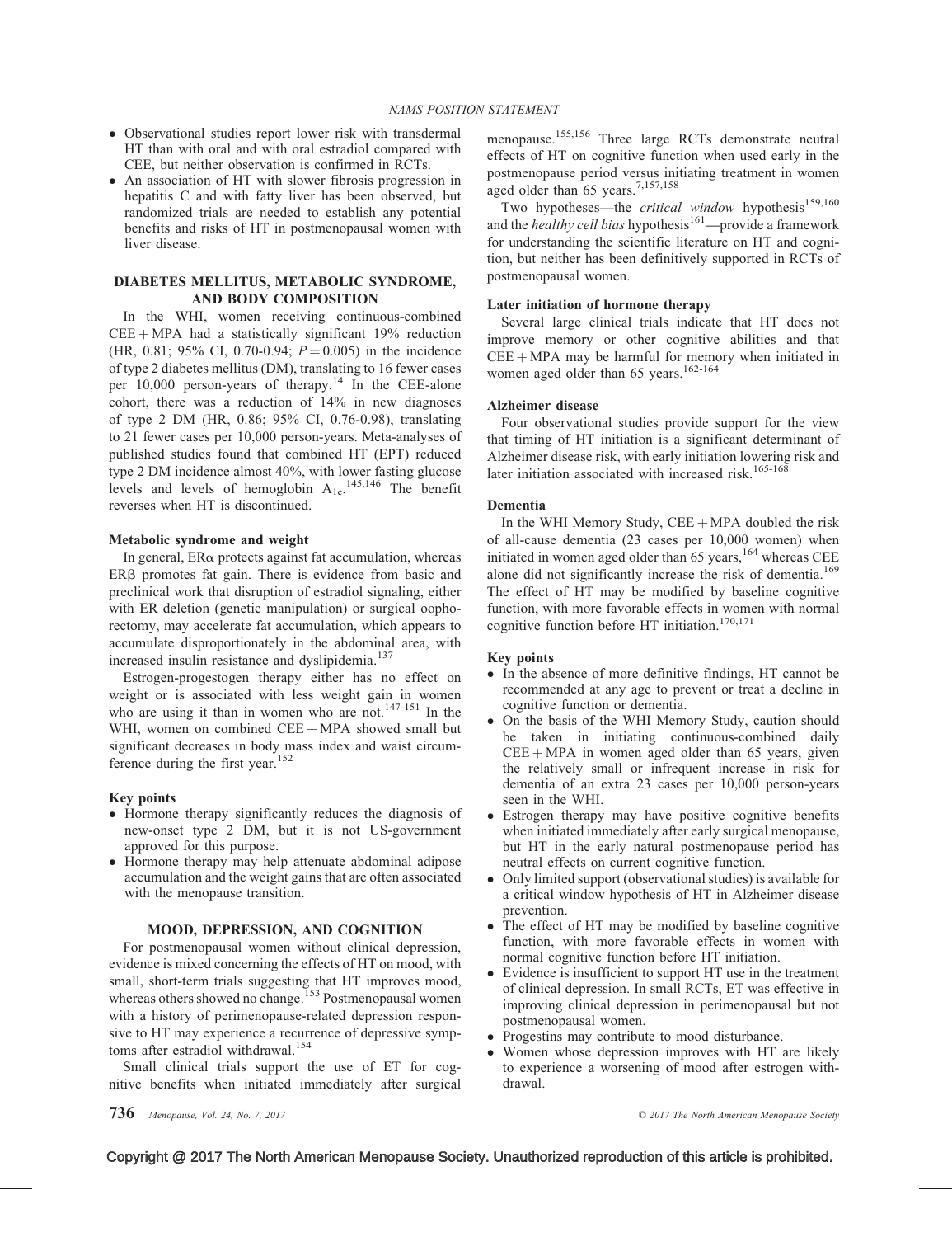# CARDIOVASCULAR DISEASE AND ALL-CAUSE **MORTALITY**

Newer observational data and reanalysis of older studies by age or time since menopause, including the WHI, suggest that for healthy, recently menopausal women, the benefits of HT (estrogen alone or with a progestogen) outweigh its risks, with fewer CVD events in younger versus older women.<sup>[14,172-182](#page-19-0)</sup>

# Initiation fewer than 10 years after menopause onset Surrogate markers

Some earlier studies suggested benefit on coronary artery calcification, $183-185$  whereas more recent RCTs in younger, recently postmenopausal women have not.<sup>[106,186](#page-21-0)</sup> In the Early versus Late Intervention Trial With Estradiol, HT (oral 17b-estradiol 1 mg/d plus progesterone vaginal gel 45 mg administered sequentially for women with a uterus) reduced carotid artery intima-media thickness (CIMT) progression after a median of 5 years when initiated within 6 years of menopause onset but not when initiated 10 or more years after menopause onset.<sup>[106](#page-21-0)</sup> The Kronos Early Estrogen Prevention Study in healthy postmenopausal women aged 42 to 58 years who received HT (oral CEE 0.45 mg/d; transdermal estradiol patch 50  $\mu$ g/wk, each with cyclic oral MP 200 mg for 12 d/mo) found no effect on CIMT progression[.186](#page-23-0)

#### Meta-analysis of clinical outcomes

A 2015 Cochrane review of RCT data found that HT initiated fewer than 10 years after menopause onset lowered CHD in postmenopausal women (RR, 0.52; 95% CI,  $0.29-0.96$ ).<sup>[177](#page-23-0)</sup> It also found a reduction in all-cause mortality (RR, 0.70; 95% CI, 0.52-0.95) and no increased risk of stroke but an increased risk of VTE (RR, 1.74; 95% CI, 1.11-2.73), similar to the findings of a prior meta-analysis of studies in women who initiated HT within 10 years of menopause onset and/or in women aged younger than 60 years.[180](#page-23-0)

#### Women's Health Initiative

For CEE alone, CHD, total MI, and coronary artery bypass grafting or percutaneous coronary intervention showed a lowered HR in women aged younger than 60 years and fewer than 10 years since menopause onset, even in intention-to-treat analyses.<sup>[14](#page-19-0)</sup> Age-group analysis in the WHI CEE  $+$  MPA trial was an outlier. In the 50- to 59-yearold age group, the HR for CHD was elevated but not statistically significant at 1.34 (95% CI, 0.82-2.19) for  $CEE + MPA.$ 

# Initiation more than 10 years from menopause onset or in women aged older than 60 years

For women who initiated HT more than 10 years from menopause onset or when aged older than 60 years, a metaanalysis of studies found no evidence that HT reduced or had an effect on CHD (RR, 1.07; 95% CI, 0.96-1.20) or all-cause mortality (RR, 1.06; 95% CI, 0.95-1.18).<sup>[177](#page-23-0)</sup> Risks included an increased risk of stroke (RR, 1.21; 95% CI, 1.06-1.38) and VTE (RR, 1.96; 95% CI, 1.37-2.80).

# Initiation across all ages

When HT is initiated across all ages, there is no evidence for primary or secondary prevention of all-cause mortality, CV death, nonfatal MI, angina, or revascularization.<sup>[177](#page-23-0)</sup> Compared with placebo, HT use was associated with an extra 6 strokes per 10,000 women (RR, 1.24; 95% CI, 1.10-1.41), 8 cases of VTE per 10,000 women (RR, 1.92; 95% CI, 1.36- 2.69), and 4 cases of pulmonary embolism (PE) per 10,000 women (RR, 1.81; 95% CI, 1.32-2.48).

# Attributable risk of stroke in women aged younger than 60 years or who were within 10 years of menopause onset

A meta-analysis of studies found no increased risk of stroke in women aged younger than 60 years or who were fewer than 10 years from menopause onset.<sup>[177](#page-23-0)</sup> In subgroup analysis, the attributable risk of stroke in the WHI for women who initiated HT when aged younger than 60 years and/or who were within 10 years of menopause onset was rare  $\ll 1/1,000$  personyears) and statistically nonsignificant for  $\text{CEE} + \text{MPA}$ , with an absolute risk of 5 per 10,000 person-years in women aged younger than 60 years or within 10 years of initiation, $181$ similar to other studies.<sup>[172,181](#page-23-0)</sup>

For CEE alone in the WHI, findings were inconsistent. For women aged 50 to 59 years at randomization, a decrease of 1 per 10,000 person-years was seen for stroke, whereas for women fewer than 10 years from menopause onset, an increase in 13 strokes per 10,000 person-years was seen (Figure 1). $^{14}$  $^{14}$  $^{14}$ 

Based only on observational studies, lower doses of either oral<sup>[187](#page-23-0)</sup> or transdermal<sup>[188](#page-23-0)</sup> estrogen may have less risk of stroke; no clear association with age has been found. No head-to-head data comparing oral to transdermal are available.

# Venous thromboembolism

In a meta-analysis of trials of women who began HT treatment fewer than 10 years after menopause onset or who were aged younger than 60 years, strong evidence of increased risk of VTE was found in the HT group compared with placebo (RR 1.74; 95% CI, 1.11-2.73).<sup>[177](#page-23-0)</sup> Lower doses of oral ET may confer less VTE risk than higher doses,<sup>[189](#page-23-0)</sup> but comparative RCT data are lacking. Micronized progesterone may be less thrombogenic than other progestins.<sup>[190](#page-23-0)</sup> Limited observational data suggest less risk with transdermal HT than oral.[188,190,191](#page-23-0) No excess risk has been seen with vaginal estrogen.

# Area of scientific uncertainty and need for randomized, controlled trial data

Although newer observational data are consistent with older observational data, caution is recommended when considering the data that suggest reduced CHD and all-cause mortality when HT is initiated in women aged younger than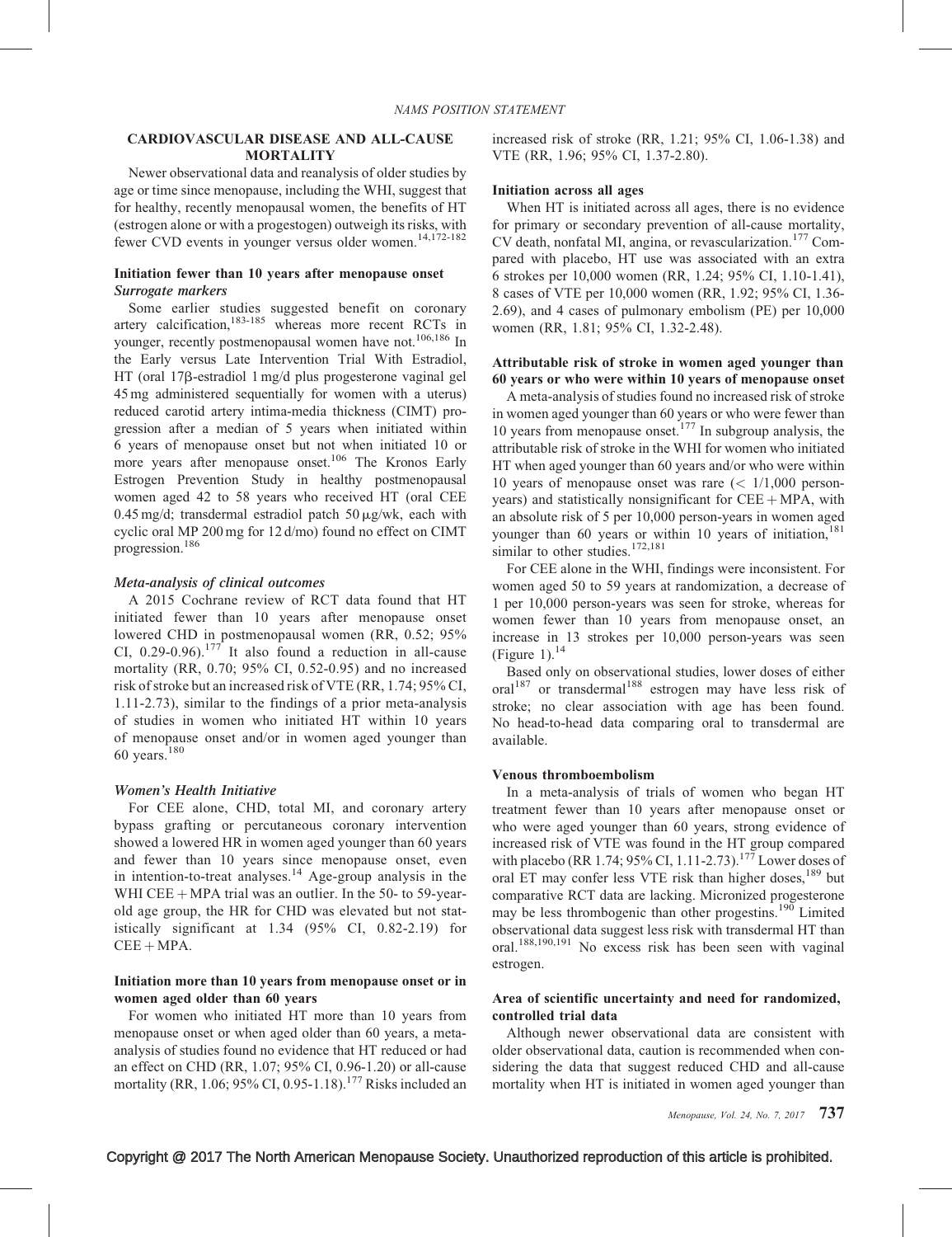60 years and/or who are within 10 years of menopause onset. Clinical decisions need to be individualized by reviewing the data and taking all specific circumstances into account on a case-by-case basis.

# Key points

# Coronary heart disease

- Hormone therapy represents a safe and effective option for the treatment of menopause symptoms when initiated in healthy postmenopausal women aged younger than 60 years or are within 10 years of menopause onset; however, the effects of HT on CHD may vary depending on when HT is initiated in relation to a woman's age and/or time since menopause onset.
- $\bullet$  There are older and newer observational data; the Early versus Late Intervention Trial With Estradiol surrogate markers; the Danish Osteoporosis Prevention Study data; and meta-analyses that suggest reduced risk of CHD in women who initiate HT when aged younger than 60 years and/or who are within 10 years of menopause onset.
- $\bullet$  In women who initiate HT more than 10 years from menopause onset, and clearly by 20 years, there is potential for increased risk of CHD. The WHI found that both CEE alone and  $\text{CEE} + \text{MPA}$  increased risk of CHD, with potentially greater risk with  $\text{CE} + \text{MPA}$ , which was significant when initiated in women who were more than 20 years from menopause onset.

# **Mortality**

- Meta-analyses of RCTs report a significant reduction in allcause mortality in women who initiate HT when aged younger than 60 years and/or who are within 10 years from menopause onset. However, no protective effect was found in women with initiation more than 10 years from menopause onset.

# Stroke

- A meta-analysis of RCTs of women who initiate HT found no increased risk of stroke in women aged younger than 60 years or who were within 10 years of menopause onset, whereas observational study findings are mixed.
- $\bullet$  In subgroup analysis, both the WHI CEE + MPA and CEE-alone studies found a rare, absolute risk of stroke  $(< 1/1,000$  woman-years) in women who initiated HT when aged younger than 60 years, with an increase in women on CEE alone who were within 10 years of menopause onset.
- $\bullet$  A meta-analysis of RCTs found an increased risk of stroke in women who initiate HT when aged older than 60 years and/or who are more than 10 years from menopause onset.
- $\bullet$  Observational studies across all ages, including metaanalyses, suggest that compared with standard-dose oral HT, lower-dose oral as well as lower-dose transdermal therapy has less effect on risk of stroke, although RCT data are lacking.

# Venous thromboembolism

- Data from the WHI across all ages show increased risk of VTE with oral CEE-alone and  $CEE + MPA$  therapy, with higher risk seen in the first 1 to 2 years. For women who initiated HT when aged younger than 60 years, the absolute risk of VTE was rare but significantly increased, as shown in a meta-analysis of studies.

- A meta-analysis of RCTs found higher absolute risks of VTE (with risk of PE) in women initiating HT more than 10 years from menopause onset.
- A meta-analysis of observational studies across all ages suggests that, compared with standard-dose oral HT, transdermal HT as well as lower doses of oral or transdermal HT have less effect on risk of VTE; however, RCT data are lacking.
- $\bullet$  There is no evidence of increased risk of VTE with lowdose vaginal ET used for genitourinary symptoms.

# **Conclusions**

- For healthy symptomatic women aged younger than 60 years or who are within 10 years of menopause onset, the more favorable effects of HT on CHD and all-cause mortality should be considered against potential rare increases in risks of breast cancer, VTE, and stroke. Hormone therapy is not FDA indicated for primary or secondary cardioprotection.
- $\bullet$  Women who initiate HT when aged older than 60 years and/or who are more than 10 years, and clearly by 20 years, from menopause onset are at higher absolute risks of CHD, VTE (risk of PE), and stroke than women initiating HT in early menopause.
- $\bullet$  Personal and familial risk of CVD, stroke, and VTE should be considered when initiating HT.

# BREAST CANCER

Potential differences may exist in breast cancer risk with ET, EPT, and CEE combined with bazedoxifene therapies. Different types of estrogen or progestogen, as well as different formulations, doses, timing of initiation, durations of therapy, and patient characteristics, may play a role in HT's effect on the breast.

# Estrogen-alone therapy

Compared with women who received placebo, women who received CEE alone in the WHI showed a nonsignificant reduction in breast cancer risk after an average of 7.2 years of randomization, with 7 fewer cases of invasive breast cancer per 10,000 person-years of CEE (HR, 0.79; 95% CI, 0.61- 1.02; Figure 1). $^{14}$  $^{14}$  $^{14}$  The nonsignificant pattern of reduction in breast cancer remained evident for up to a median 13 years' cumulative follow-up (HR, 0.80; 95% CI, 0.58-1.11). A statistically significant reduction of breast cancer risk resulting from CEE in the WHI was observed overall in women who were at least 80% compliant with therapy (HR, 0.67; 95% CI,  $0.47-0.97$ ) and in women with no prior HT use (HR,  $0.65$ ; 95% CI, 0.46-0.92;  $P_{\text{for interaction}}$ , 0.09) versus prior use of HT.<sup>[192](#page-23-0)</sup> Smaller trials have shown similar nonsignificant reductions in breast cancer with  $ET^{182,193}$  $ET^{182,193}$  $ET^{182,193}$ ; however, many but not all observational studies have shown an increased risk  $194$ 

# Longer duration of estrogen-alone therapy use

There are no RCTs designed or powered for breast cancer to inform our understanding of long durations of ET and the risk of breast cancer. One small, randomized, nonblinded trial found no increased risk of breast cancer for up to 10 years' HT use and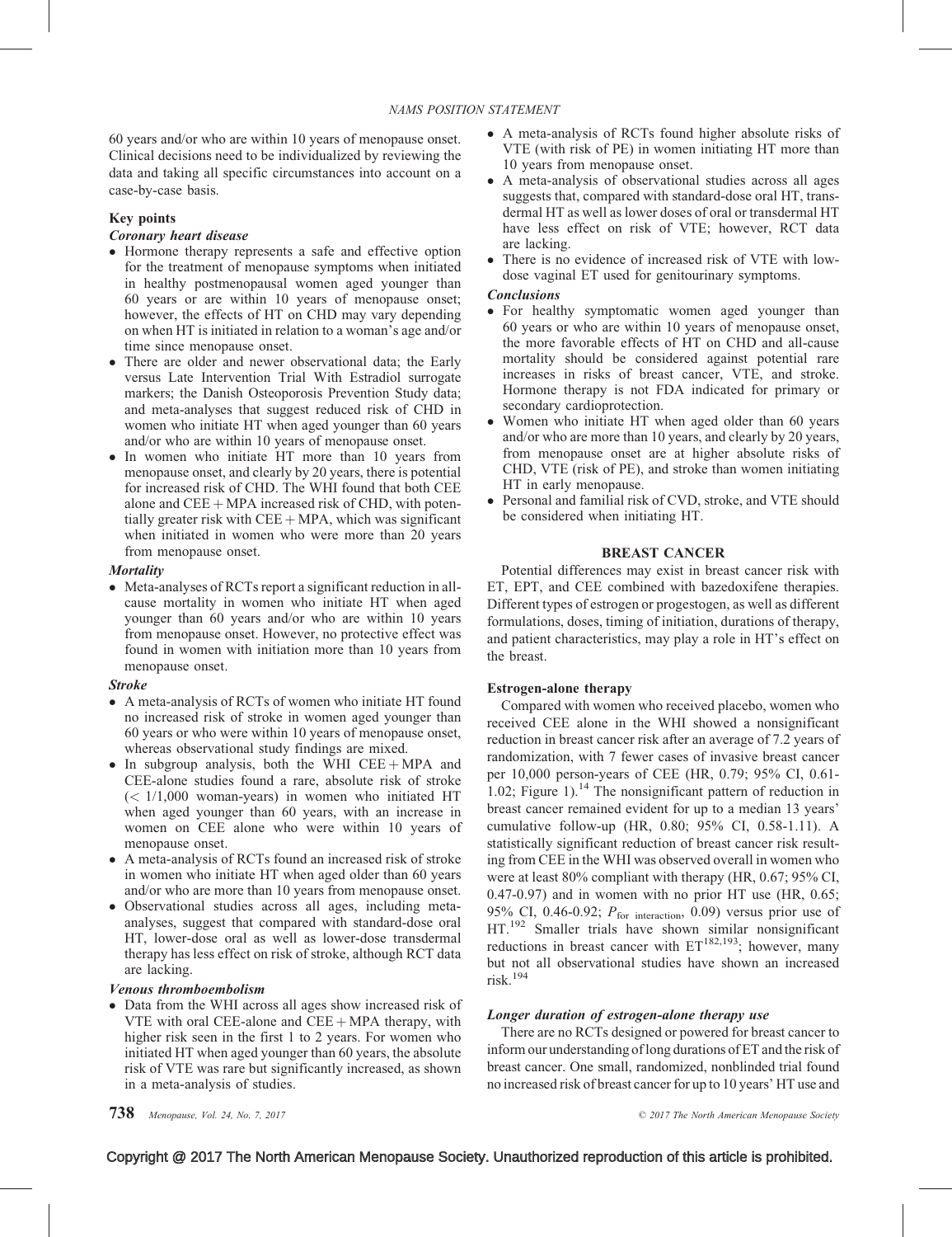16 years' follow-up, but this was not a primary outcome[.182](#page-23-0) Observational studies on long duration are mixed, with some observational studies and meta-analyses reporting an elevated risk of breast cancer with estrogen-alone use for more than 5 years,  $195,196$  whereas others have not.<sup>197-204</sup>

# Estrogen-progestogen therapy

In the WHI, daily continuous-combined  $\text{CEE} + \text{MPA}$ resulted in increased risk of breast cancer (a rare absolute risk of breast cancer), with 9 additional breast cancer cases per 10,000 person-years of therapy (Figure 1).<sup>[14](#page-19-0)</sup> The increase in breast cancer risk in the WHI for  $\text{CEE} + \text{MPA}$  was found after 5.6 years, significant in nominal statistics (HR, 1.24; 95% CI, 1.01-1.53) but not significant in multiadjusted statistics<sup>[14,205](#page-19-0)</sup> or when adjustments were made for multiple risk factors.<sup>[206](#page-23-0)</sup> The increase appears to begin at 3 years,<sup>[207](#page-23-0)</sup> and the HR remained elevated at 13 years in the postintervention, unblinded follow-up (HR, 1.32; nominal 95% CI, 1.08-  $1.61$ ).<sup>[14](#page-19-0)</sup> In post hoc subgroup analysis, the increased incidence of breast cancer was limited to women who had prior exposure to HT (HR, 1.85; 95% CI, 1.25-2.80), whereas in women without prior exposure to HT, breast cancer incidence was not significantly affected by CEE + MPA (HR,  $1.16$ ; 95% CI, 0.98-1.37) over 11 years' follow-up (including mean intervention time of 5.6 y;  $P_{\text{for interaction}}$ , 0.03).<sup>[205,206](#page-23-0)</sup> These results should be treated with caution until confirmed elsewhere.

#### Attributable risk of breast cancer

The attributable risk of breast cancer in women (mean age, 63 y) randomized to  $CEE + MPA$  in the WHI is less than 1 additional case of breast cancer diagnosed per 1,000 users annually, $14$  a risk slightly greater than that observed with one daily glass of wine, less than with two daily glasses, and similar to the risk reported with obesity, low physical activity, and other medications.[202,208](#page-23-0)

# Early hormone therapy in women at genetic risk for breast cancer

One study provides some reassurance about estrogen given to younger women at higher risk.[209](#page-23-0) The Two Sister Study of 1,419 sister-matched cases of breast cancer in women aged younger than 50 years and 1,665 controls showed no increased risk of young-onset breast cancer with use of EPT (OR, 0.80; 95% CI, 0.41-1.59), whereas unopposed estrogen use was associated with a reduced diagnosis of young-onset breast cancer (OR, 0.58; 95% CI, 0.34-0.99)

#### Role of progestogens

Some but not all observational data suggest that MP may have less effect on breast cancer risk, whereas more potent progestogens such as MPA may have a more adverse effect,  $15,204$  but randomized trials are needed.

# Mammographic breast density and estrogen

Different HT regimens may be associated with increased breast density, which may obscure mammographic interpretation.[210](#page-23-0) More mammograms and breast biopsies were required in women receiving  $\overline{CEE + MPA}$  in the WHI.<sup>[211](#page-23-0)</sup> In trials up to 2-years' duration, breast tenderness, breast density, and breast cancers were not increased with oral CEE plus bazedoxifene compared with placebo.<sup>[212-214](#page-24-0)</sup>

# Use of hormone therapy in women with genetic risk factors for breast cancer

Limited observational evidence suggests that HT use does not further increase risk of breast cancer in women with a family history of breast cancer or in women after oophorec-tomy for BRCA 1 or 2 gene mutation.<sup>[215-220](#page-24-0)</sup>

#### Hormone therapy after breast cancer

The use of systemic HT in survivors of breast cancer is generally not advised. Observational studies and randomized trials report both neutral effects<sup>[221-230](#page-24-0)</sup> and increased risk of breast cancer recurrence.[221,228,231](#page-24-0) However, low-dose vaginal ET remains an effective treatment option for GSM, with minimal systemic absorption, and treatment may be considered after an initial trial of nonhormone therapies and in consultation with an oncologist, with more concern for women on AIs.<sup>[69](#page-20-0)</sup>

#### Area of scientific uncertainty

Breast tissue recently exposed to endogenous estrogen and progesterone may react differently to exogenous hormones than if more distantly exposed, but this theory of estrogen-induced apoptosis of occult tumors remains unproven.<sup>[232,233](#page-24-0)</sup> Different types of estrogen may have different effects on the breast, thus limiting the generalizability of the findings of reduced breast cancer cases with CEE in the WHI.

# Key points

- The effect of HT on breast cancer risk may depend on the type of HT, dose, duration of use, regimen, route of administration, prior exposure, and individual characteristics.
	- Women's Health Initiative results suggest a nonsignificant reduced risk of breast cancer with CEE alone in women with a hysterectomy. Similar nonsignificant reductions for estradiol were observed in two smaller randomized trials (approximately 1,000 perimenopausal and postmenopausal participants), although not in all large observational studies.
	- A rare absolute risk of breast cancer (< 1 additional case/1,000 person-years of use) was seen with daily continuous-combined  $\text{CEE} + \text{MPA}$  in the WHI but not seen in all trials or all subanalyses of the WHI, such as in women without prior HT exposure, but it is consistent with many observational trial results.
	- The potential risk of breast cancer should be included in discussions about benefits and risks of HT.
- Duration of HT use may be an important factor in breast cancer risk, because in some studies, risk increased with longer durations of use.
- Different HT regimens may be associated with increased breast density, which may obscure mammographic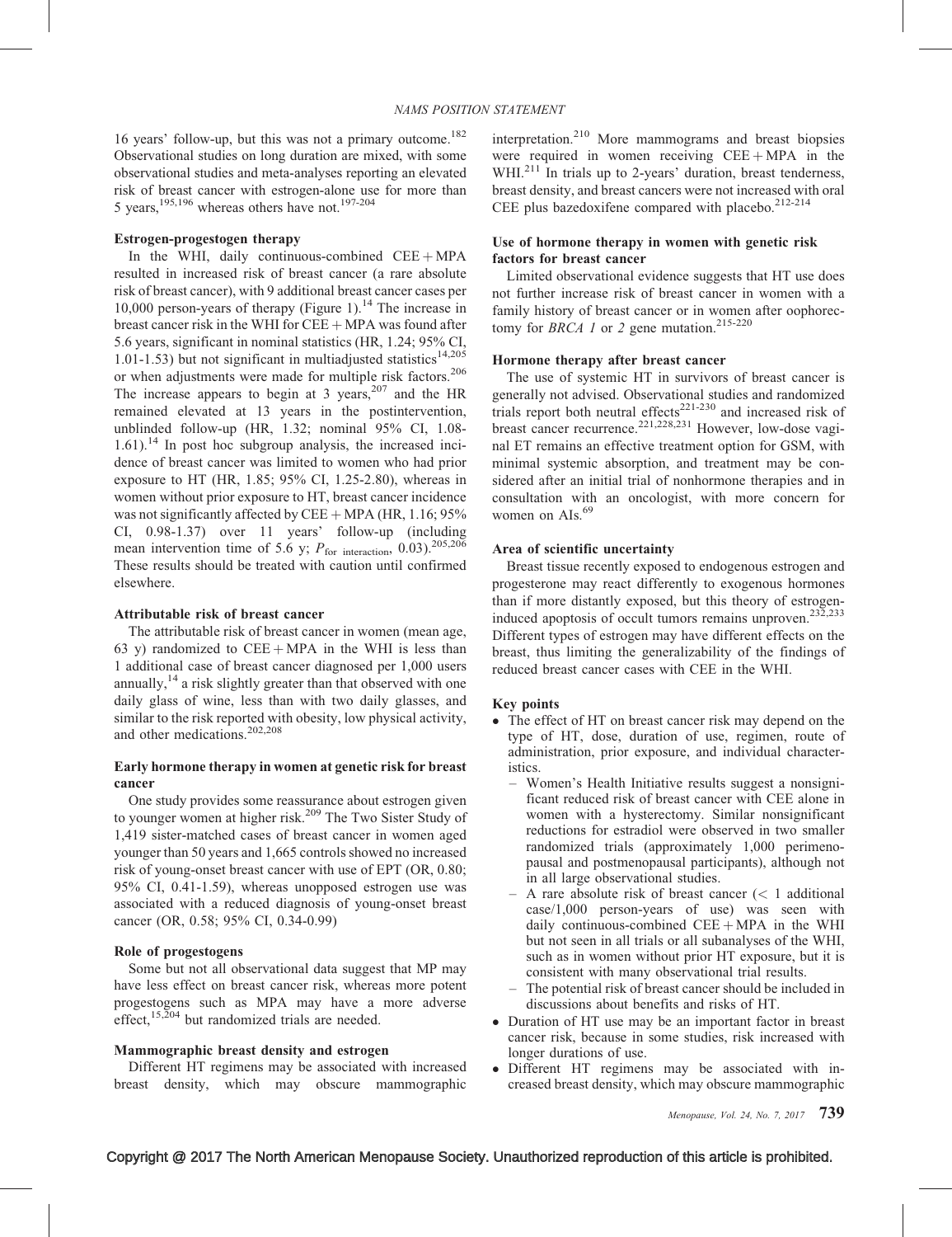interpretation, leading to more mammograms or more breast biopsies.

- $\bullet$  In trials up to 2-years' duration, breast tenderness, breast density, and breast cancers were not increased with oral CEE plus bazedoxifene compared with placebo.
- Limited observational evidence suggests that HT use does not further increase risk of breast cancer in women with a family history of breast cancer or in women after oophorectomy for BRCA 1 or 2 gene mutation.
- Systemic HT is not recommended for survivors of breast cancer, although selected cases with compelling reasons may be discussed in conjunction with an oncologist after nonhormone options have been unsuccessful.
- For survivors of breast cancer with bothersome GSM symptoms, low-dose vaginal ET, with minimal systemic absorption, may be considered after a failed trial of nonhormone therapies and in consultation with an oncologist. There is a concern even with low-dose vaginal ET for women on AIs because of suppressed estradiol levels.

#### ENDOMETRIAL CANCER

Unopposed systemic ET in postmenopausal women with an intact uterus increases the risk of endometrial cancer, which is dose and duration related. More risk is seen earlier with higher doses and persisting for several years after discontinuation.<sup>[8](#page-19-0)</sup> Adequate concomitant progestogen is recommended for women with an intact uterus when using systemic ET.

#### After endometrial cancer

Current data, including a meta-analysis based largely on retrospective studies with one RCT, suggest that recurrence and death rates are similar for women who have been treated for early stage, low-risk endometrial cancers (grade 1 and grade 2 endometrioid subtypes with negative estrogen and progesterone receptors) if HT is used.<sup>[234-239](#page-24-0)</sup> However, ET is not recommended for those with more advanced stages or higher risk endometrial cancer.<sup>[234,240-244](#page-24-0)</sup>

# Key points

- Use of HT may be considered in symptomatic women with surgically treated, early stage endometrial cancer (low risk) if other options are not effective, particularly in women with early surgical menopause who are at higher risk of health consequences related to estrogen loss.
- $\bullet$  Nonhormone therapies are recommended for women with more advanced cancer or higher-risk endometrial cancer.

#### OVARIAN CANCER

There are no convincing data that estrogen initiates or promotes the development of epithelial ovarian cancer. In the WHI,  $CEE + MPA$  after a mean of 5.6 years was not associated with an increased risk of ovarian cancer (HR, 1.41; 95% CI, 0.75-2.66), with an absolute risk of 4 cases with CEE alone versus 3 cases with placebo per 10,000 person-years, which remained nonsignificant after a median 13 years' cumulative follow-up (HR, 1.24; 95% CI, 0.83-1.87).<sup>[14](#page-19-0)</sup> Observational data has suggested a possible increased risk of ovarian cancer with long-term HT use in some, but not all, studies, with inconsistent risk across studies.<sup>[245-249](#page-24-0)</sup>

In the UK Million Women Study, attributable risk was calculated at 0.8 additional ovarian cancer cases per 10,000 women per year of HT and 0.6 additional ovarian cancer deaths per 10,000 women per year of HT (defined as very rare risks) $250$ 

In a 26-year follow-up of the Nurses' Health Study, a significantly increased risk of ovarian cancer was seen with more than 5 years' estrogen use, regardless of current or past use status (RR, 1.41; 95% CI, 1.07-1.86, and RR, 1.52; 95% CI,  $1.01-2.27$ , respectively).<sup>[251](#page-24-0)</sup> Similarly, increased risks were seen in the NIH-AARP Diet and Health Study, with long duration ( $\geq 10$  y) with unopposed estrogen (RR, 2.15; 95% CI, 1.30-3.57) and with combined estrogen plus proges-tin (RR, 1.68; 95% CI, 1.13-2.49).<sup>[252](#page-24-0)</sup> Neither RCT (WHI) nor observational data show consistent findings of risk with duration of use.

Limited observational data have not found an increased risk of ovarian cancer in women with a family history or a BRCA mutation who use EPT.<sup>[219](#page-24-0)</sup>

#### After ovarian cancer

A meta-analysis (largely cohort studies) found no increased risk of recurrence or death in women receiving HT after treatment for ovarian cancer.<sup>[253](#page-24-0)</sup> Concern has been raised regarding HT in tumors that are likely to contain ERs, such as low-grade serous carcinomas, and sex cord stromal malignancies, such as ovarian granulosa cell and Sertoli-Leydig ovarian tumors, but data are very limited.

#### Key points

- If an association between HT and ovarian cancer exists, the absolute risk is likely to be rare  $(< 1/1,000)$  or very rare  $(< 0.01/1,000)$  and more likely with longer durations of use.
- Limited observational data have not found an increased risk of ovarian cancer in women with a family history or a BRCA mutation who use EPT.
- Concern has been raised regarding HT in tumors that are likely to contain ERs, but data are limited.
- In the WHI, the only randomized trial to date to study ovarian cancer,  $CEE + MPA$  had no significant effect on the incidence of ovarian cancer relative to placebo after 5.6 years' active therapy and 13 years' follow-up.
- $\bullet$  Observational data are inconsistent, with some but not all studies showing an increased risk after 5 or 10 years.

#### COLORECTAL CANCER

Observational studies suggest a reduced risk of colorectal cancer in HT users, particularly if initiated early in meno-pause.<sup>[254](#page-24-0)</sup> In the WHI across all ages, women on  $\text{CE} + \text{MPA}$ therapy had a one-third (38%) lower risk of colorectal cancer than those on placebo, 10 cases per 10,000 person-years compared with 16 cases per 10,000 person-years, respectively (HR, 0.62; 95% CI, 0.43-0.89; Figure 1).<sup>[14](#page-19-0)</sup> However, statistical significance was lost when included with the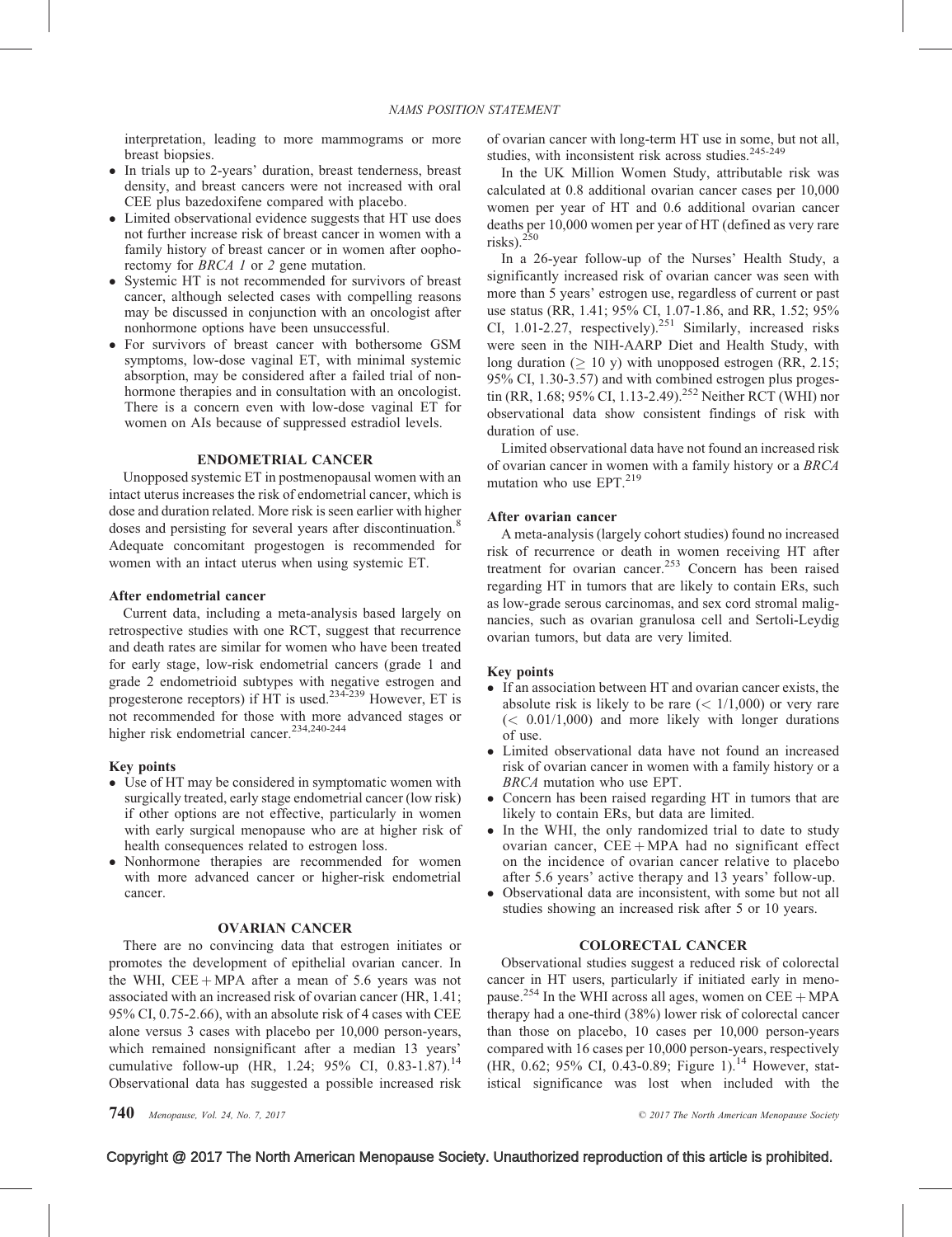postintervention period. Further analysis of the WHI data, including postintervention data for women not taking the randomized treatment, found no strong evidence of a protective effect of either  $\text{CEE} + \text{MPA}$  or  $\text{CEE}$ -alone on risk of colorectal cancer.<sup>[14,143,255](#page-19-0)</sup>

# Key points

- Observational studies suggest a reduced incidence of colorectal cancer with HT, particularly if initiated early in menopause.
- The use of  $\text{CEE} + \text{MPA}$  across all ages reduced colorectal cancer incidence during treatment.
- $\bullet$  Further analysis of the WHI data and postintervention data found no strong evidence of a protective effect of CEEalone or  $CEE + MPA$  on risk of colorectal cancer.

#### LUNG CANCER

In the WHI, after a median 13 years' cumulative follow-up across intervention and posttrial follow-up, the incidence of lung cancer did not differ significantly between placebo and treatment with either CEE alone or  $CEE + MPA$ .<sup>[14,256](#page-19-0)</sup> Post hoc analysis of the WHI intervention phase showed that women randomized to  $CEE + MPA$  had more deaths from non-small cell lung cancer compared with placebo, limited to past and current smokers in women aged older than 60 years.[256,257](#page-24-0) Five meta-analyses showed consistency of either no association or a significant reduction in the associ-ation of lung cancer with HT.<sup>[258-262](#page-25-0)</sup>

#### Key points

- There appears to be an overall neutral effect of HT on lung cancer incidence.
- Smoking cessation should be encouraged, with increased surveillance for older smokers, including current or past users of HT.

# THERAPEUTIC ISSUES: EXTENDED USE AND RISKS OF DISCONTINUATION

Extended use of HT may benefit women for relief of persistent VMS, prevention of bone loss and fracture, or prevention or treatment of GSM. Vasomotor symptoms have an approximately 50% chance of recurring when HT is discontinued, independent of age and duration of use.<sup>[57,58](#page-20-0)</sup> Bone loss and fracture risk continue to progress throughout aging, as does untreated GSM. With discontinuation of HT, virtually all women will lose BMD, with increased risk of bone fractures<sup>[128,263](#page-22-0)</sup> and excess mortality from hip frac-ture,<sup>[264](#page-25-0)</sup> although no rebound in fractures was seen in WHI off-treatment,<sup>[129](#page-22-0)</sup> and GSM will recur.

Concern regarding HT use centers around potential risk on the breast or CV system with initiation of HT at an age older than 60 years or more than 10 or 20 years from menopause onset and with increased duration of therapy.

In the WHI, many but not all benefits and risks did not persist beyond 5 to 7 years after therapy was stopped.<sup>[265](#page-25-0)</sup> An elevated risk (rare absolute risk) of breast cancer persisted (HR, 1.28; 95% CI, 1.11-1.48) with  $\text{CEE} + \text{MPA}$  during a

median 13-year cumulative follow-up (5.6 y of treatment plus 8.2 y of postintervention observation), but most CVD risk became neutral (Figure 1).<sup>[14](#page-19-0)</sup> During the cumulative follow-up overall, a significant reduction in hip fracture risk persisted (HR, 0.81; 95% CI, 0.68-0.97), and a reduction in endometrial cancer risk was found (HR, 0.67; 95% CI, 0.49-0.91). For women randomized to CEE alone, the reduction in breast cancer risk became significant (HR, 0.79; 95% CI, 0.65-0.97) during the median 13-year cumulative follow-up (7.2 y of treatment plus 6.6 y of postintervention observation).<sup>[14,265](#page-19-0)</sup>

All-cause mortality was neutral after a median 13-year cumulative follow-up for  $CEE + MPA$  in the WHI (HR, 1.01; 95% CI, 0.91-1.11) and not significantly reduced in the 50- to 59-year age group when examined separately nor for CEE alone (Figure 1).<sup>14</sup> Similarly, CV mortality was neutral poststopping in all age groups. Finnish population observational studies, using an age-matched standardized Finnish population as controls, suggest that CV mortality, CHD, and stroke mortality may increase in the year after discontinuing HT, but reduced risk was seen during follow-up the next year.<sup>[266](#page-25-0)</sup> Within the first posttreatment year, the risk of cardiac death was significantly elevated (standardized mortality ratio [SMR], 1.26; 95% CI; 1.16-1.37), whereas follow-up for longer than 1 year was accompanied with a reduction (SMR, 0.75; 95% CI, 0.72-0.78). The risk of stroke death in the first posttreatment year was increased (SMR, 1.63; 95% CI, 1.47-1.79), but follow-up for longer than 1 year was accompanied with a reduced risk (SMR, 0.89; 95% CI, 0.85-0.94). This data has not been seen in RCTs and needs validation.

# Key points

- Decisions about duration of use remain challenging because long-term follow-up data are complicated, especially in regard to breast cancer.
	- Benefits include relief of persistent VMS, prevention of bone loss and fracture, and prevention or treatment of GSM.
	- Concerns include potential risk of breast cancer that may increase with longer duration of use.
	- Coronary heart disease and all-cause mortality may be decreased when HT is initiated closer to menopause onset, with fewer MIs with estrogen alone. However, women who initiate HT when aged older than 60 years or who are more than 10 years, or clearly by 20 years, from menopause onset are at higher absolute risks of CHD, VTE, and stroke than women initiating HT in early menopause.<sup>[177](#page-23-0)</sup>
- Research is needed on benefits and risks of longer durations of use and potential benefits and risks with discontinuation.

#### NO GENERAL RULE FOR STOPPING AT AGE 65

Initiation by postmenopausal women aged older than 60 years or who are more than 10 years from menopause onset has complex risks and requires careful consideration, recognizing that there may be well-counseled women aged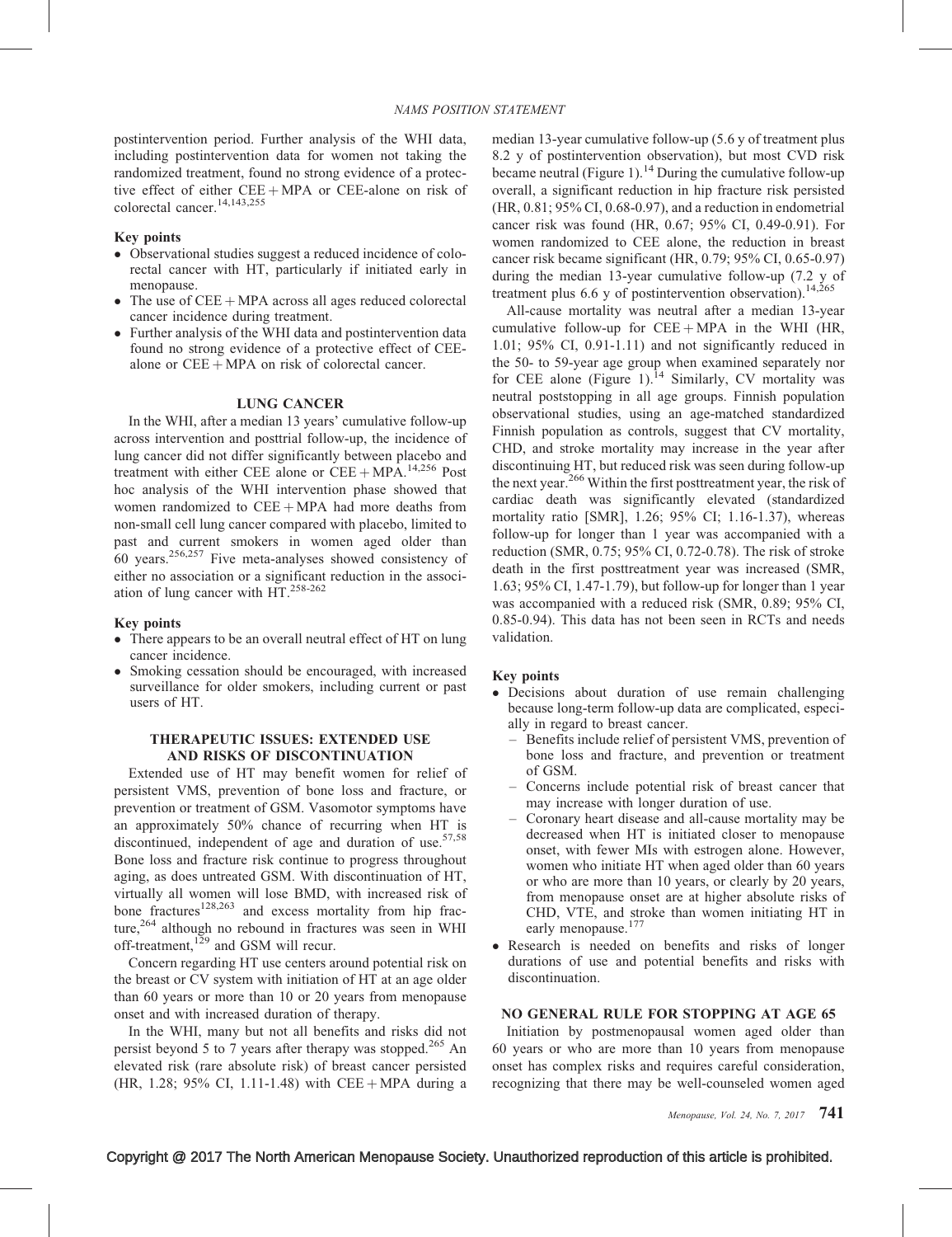older than 60 years who choose to initiate or restart HT. There are only limited nonblinded RCT data that address extended use of ET in younger, recently postmenopausal and perimeno-pausal women with or without added progestogen.<sup>[182](#page-23-0)</sup> The WHI, the longest adequately powered blinded RCT, was limited to 5 to 7 years of therapy. However, the Beers criteria recommendation to routinely discontinue systemic HT in women aged 65 years and older is not supported by data.

Vasomotor symptoms persist on average 7.4 years and for many for more than  $10$  years.<sup>43,267</sup> In a study of Swedish women aged older than 85 years, 16% reported hot flashes at least several times per week[.268](#page-25-0) Hormone therapy can be considered for prevention of osteoporosis in women aged 65 years and older at elevated risk for fracture when bothersome VMS persist or when HT remains the best choice for QOL reasons or because of lack of efficacy or intolerance of other osteoporosis-prevention therapies. Lower doses of transdermal estrogen may represent a preferable route of ET administration for older or menopausal women who are obese or for those with elevated triglycerides or liver concerns.<sup>[269](#page-25-0)</sup> Ongoing monitoring for new health concerns, periodic trials of lower doses, transdermal formulations, or attempts at discontinuation may help healthcare providers and individual women aged older than 65 years clarify their decisions about continuing HT.

#### Key points

- Considerations for long-term (or extended) use of HT include persistent VMS, QOL issues, or prevention of osteoporosis in women at elevated risk of fracture.
- The safety profile of HT is most favorable when it is initiated by women aged younger than 60 years or within 10 years of menopause onset. In general, initiation by older menopausal women aged older than 65 years requires careful consideration of all individual health benefits and risks.
- $\bullet$  Ongoing use of systemic HT by healthy women who initiated therapy within 10 years of menopause onset and without new health risks likely has a safety profile more favorable than that for women initiating HT when aged older than 65 years, although limited long-duration data are available.
- $\bullet$  Hormone therapy does not need to be routinely discontinued in women aged older than 60 or 65 years and can be considered for continuation beyond age 65 years for persistent VMS, QOL issues, or prevention of osteoporosis after appropriate evaluation and counseling of benefits and risks. Annual reevaluation, including reviewing comorbidities and periodic trials of lowering or discontinuing HT or changing to potentially safer low-dose transdermal routes, should be considered
- Vaginal estrogen (and systemic if required) or other nonestrogen therapies may be used at any age for prevention or treatment of GSM.

#### ECONOMIC CONSIDERATIONS

Greater severity of VMS is associated with lower levels of health status and work productivity and greater use of health resources.42,270,271 The greatest benefit-risk ratio from

pharmacoeconomic analyses in younger women<sup>[272](#page-25-0)</sup> and those from the  $WHI<sup>273</sup>$  $WHI<sup>273</sup>$  $WHI<sup>273</sup>$  has been found for the use of HT for menopause-associated  $VMS$ ,<sup>[274](#page-25-0)</sup> particularly in women who have had a hysterectomy who can use ET.<sup>[275](#page-25-0)</sup>

#### Key points

- Potential reduced costs by treating VMS and related symptoms or preventing bone fractures should be evaluated in the context of evaluation and treatment of AEs and costs of HT medications.
- Initiation of HT closer to menopause onset increased quality-adjusted life-years and was highly cost-effective compared with initiating HT in women aged older than 65 years.
- Indirect economic costs for menopausal women include effects on QOL, work productivity, healthcare resource use, and the potential costs of women who have had a hysterectomy not receiving HT.

#### **SUMMARY**

In the 15 years since the publication of the first results in 2002 from the large WHI HT trials and almost 10 years since the 2007 reanalysis of the results by age and years since menopause, much has been learned, yet much controversy remains.

Hormone therapy formulation, dosing, regimen, route of administration, and the timing of initiation of therapy likely produce different effects, although these have yet to be evaluated in head-to-head RCTs, and there is a significant difference in the benefits and risk of estrogen alone compared with estrogen combined with different progestogens, at least as studied in the WHI. The concept of ''lowest dose for the shortest period of time'' may be inadequate or even harmful for some women. A more fitting concept is ''appropriate dose, duration, regimen, and route of administration.'' Given the more favorable safety profile of estrogen alone, longer durations may be more appropriate. Risk stratification by age and time since menopause is recommended. Transdermal or lower doses of HT may decrease risk of VTE and stroke.

Individualization with shared decision making remains key, with periodic reevaluation to determine an individual woman's benefit-risk profile. Benefits may include relief of bothersome VMS, prevention of bone loss for women at high risk of fracture, treatment of GSM, and improved sleep, wellbeing, or QOL. Absolute attributable risks for women in the 50- to 59-year-old age group or within 10 years of menopause onset are low, whereas the risks of initiation of HT for women aged 60 years and older or who are further than 10 years from menopause onset appear greater, particularly for those aged 70 years and older or who are more than 20 years from menopause onset, with more research needed on potential risks of longer durations of use.

Women with POI or early surgical or natural menopause have higher risks of bone loss, heart disease, and cognitive or affective disorders associated with estrogen deficiency. In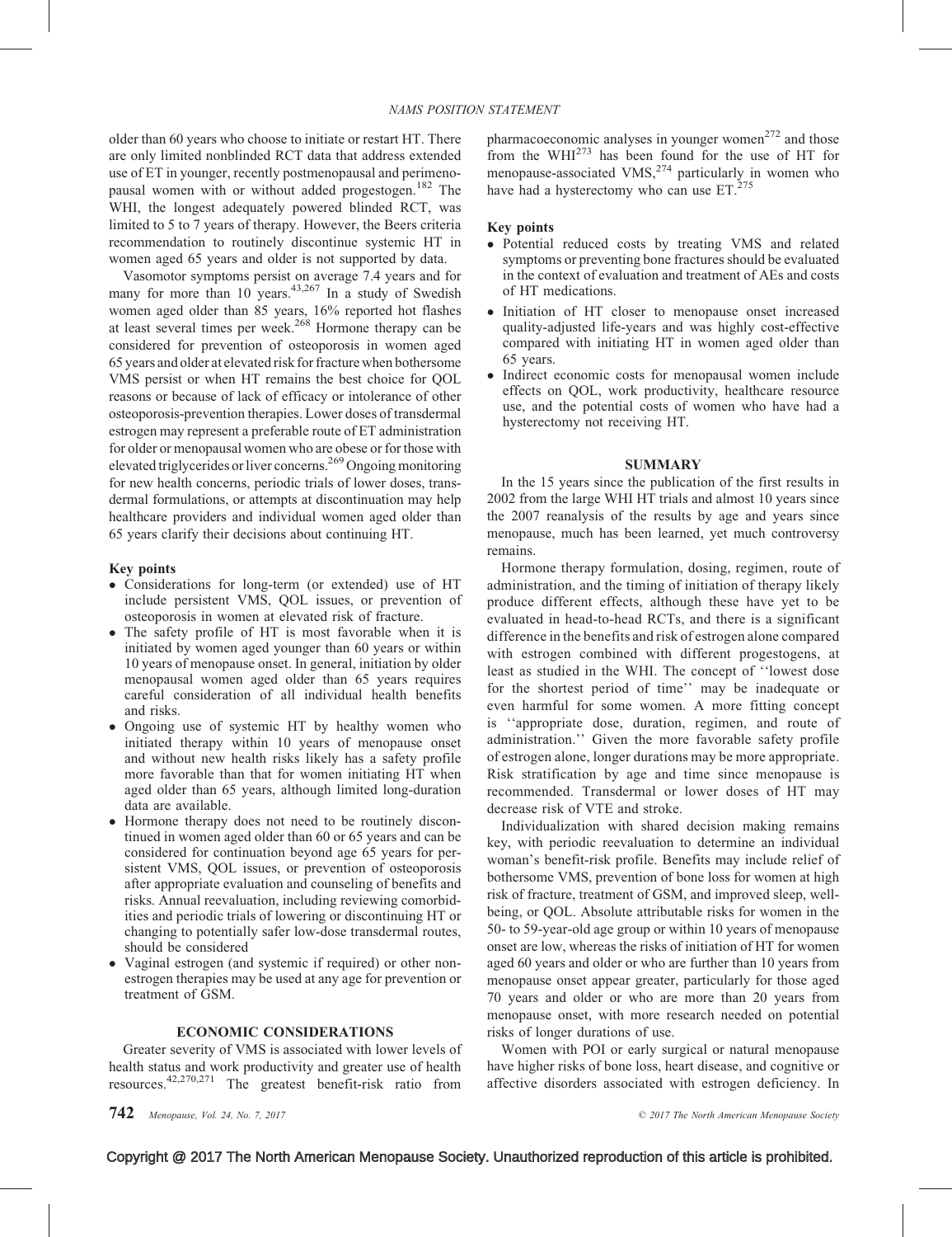observational studies, this risk appears to approach normal if ET is given until the median age of menopause, at which time treatment decisions should be reevaluated. In limited observational studies, women who are BRCA-positive appear to receive similar benefits from receiving HT until the average age of menopause, with minimal to no increased risks of breast cancer seen. There is a paucity of RCT data about the risks of extended duration of HT in women aged older than 60 or 65 years, although observational studies suggest an increased risk of breast cancer with increased duration of HT. Anticipated CHD benefit, based on long-term follow-up of the Nurses' Health Study, may decline with age. It remains an individual decision in select, well-counseled women aged older than 60 or 65 years to continue therapy. There are no data to support routine discontinuation in women aged 65 years.

For select survivors of breast and endometrial cancer, shortterm observational data show that use of low-dose vaginal ET for those who fail nonhormone therapy appears safe and greatly improves QOL for many. The use of systemic HT needs careful consideration for survivors of estrogen-sensitive cancer and should only be used for compelling reasons in conjunction with a woman's cancer specialist after failure of nonhormone therapies.

Additional research is urgently needed on the thrombotic risk (VTE, PE, and stroke) of oral versus transdermal therapies. More clinical trial data are needed to confirm or refute the potential beneficial effects of HT on CHD and all-cause mortality when initiated in perimenopause or early postmenopause. Additional areas for research include the breast effects of different estrogen preparations, including the role for SERM therapies; the relationship between VMS and the risk for heart disease and cognitive changes; and the risks of POI and early surgical menopause. Studies are needed on the effects of longer use of low-dose vaginal ET after breast or endometrial cancer; extended use of HT in women who are early initiators; whether the theorized apoptotic effect of 5 years without estrogen provides additional safety with ET; improved tools to personalize or individualize benefits and risks of HT; the role of aging and genetics; and the longterm benefits and risks on women's health of lifestyle modification or complementary or nonhormone therapies if chosen over HT for VMS relief, bone health, and CVD reduction.

# CLINICAL GUIDELINES

Recommendations are provided and graded according to these categories:

- Level I: Based on good and consistent scientific evidence.
- Level II: Based on limited or inconsistent scientific evidence.
- Level III: Based primarily on consensus and expert opinion.

# I. General

- Hormone therapy is the most effective treatment for VMS and GSM and has been shown to prevent bone loss and fracture. (Level I)

- Benefits are most likely to outweigh risks for symptomatic women who initiate HT when aged younger than 60 years or who are within 10 years of menopause onset. (Level I)
- Hormone therapy should be individualized, taking into account the indication(s) or evidence-based treatment goals, consideration of the woman's age and/or time since menopause in relation to initiation or continuation, the woman's personal health risks and preferences, and the balance of potential benefits and risks of HT versus nonhormone therapies or options. (Level III)
- The risks of HT in the WHI and other studies differ overall for ET and EPT, with a more favorable safety profile for ET. (Level II)
- Practitioners should use an appropriate HT type, dose, formulation, route of administration, and duration of use to meet treatment objectives, with periodic reassessment of changes in a woman's health, and anticipated benefits, risks, and treatment goals over time. (Level III)
- Assessment of risk for estrogen-sensitive cancers, bone loss, heart disease, stroke, and VTE is appropriate when counseling menopausal women. (Level III)
- Decision making about HT should be incorporated into a broader discussion of lifestyle modification to manage symptoms and risks for chronic diseases of aging. (Level III)

# II. FDA-approved indications

- Vasomotor symptoms: Hormone therapy is recommended as first-line therapy for bothersome VMS in women without contraindications. (Level I)
- Prevention of bone loss: Hormone therapy may be considered as a primary therapy for prevention of bone loss and fracture in postmenopausal women at elevated risk of osteoporosis or fractures, primarily for women aged younger than 60 years or who are within 10 years of menopause onset. Bone-specific medications are also options; each has potential benefits and risks. (Level I)
- Hypoestrogenism: For women with hypoestrogenism caused by hypogonadism, POI, or premature surgical menopause without contraindications, HT is recommended until at least the median age of menopause  $(52 \text{ v})$ . (Level II)
- The genitourinary syndrome of menopause/Vulvovaginal atrophy: When isolated genitourinary symptoms caused by menopause are present, low-dose vaginal ET is recommended over systemic ET as first-line medical therapy. (Level I)
- III. Hormone therapy: type, dose, regimen, and duration of use
	- a. Type, dose, and regimen
		- The type of HT, specific options, dose, and regimen should be individualized, using shared decision making and determined on the basis of known AE profiles and safety information, along with an individual woman's health risks and personal preferences. (Level III)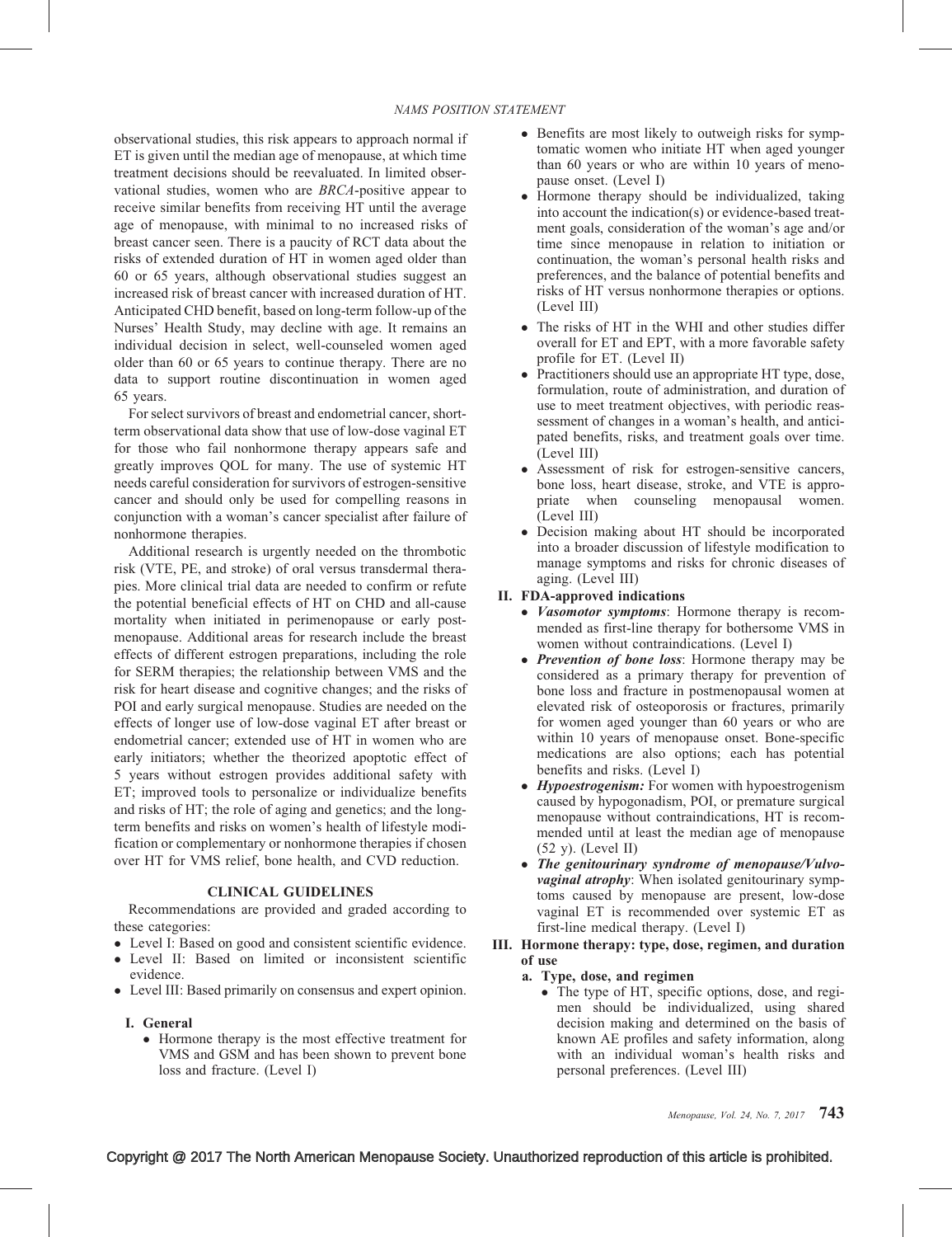- Endometrial protection
	- For women with a uterus using systemic estrogen, endometrial protection requires an adequate dose and duration of a progestogen or use of the combination CEE with bazedoxifene. (Level I)
	- Progestogen therapy is not recommended with low-dose vaginal ET, but appropriate evaluation of the endometrium should be performed if vaginal bleeding occurs, given the limits of safety data. (Level I)
- Lowering doses and/or changing to transdermal HT may be appropriate as women age or in those with metabolic syndromes such as hypertriglyceridemia with risk of pancreatitis or fatty liver. (Level III)
- Compounded bioidentical HT should be avoided, given concerns about safety, including the possibility of overdosing or underdosing, lack of efficacy and safety studies, and lack of a label providing risks. (Level I) If compounded bioidentical HT is prescribed, concerns about safety should be discussed, and the indication for prescribing compounded rather than governmentapproved bioidentical HT should be documented (allergy, medical need for lower-than-available dose, different preparation). (Level III)

# b. Duration of use

- Decisions about duration of HT require individualization, including consideration of personal preferences, balancing potential ongoing benefits and risks, and decisions to continue HT for preventive and/or QOL purposes. (Level III)
- In women with POI or early natural or induced menopause or who have had surgical menopause before age 45, and particularly before age 40, and who are otherwise appropriate candidates for HT, early initiation of HT and continued use at least until the median age of menopause (52 y) is recommended. This is based on observational evidence of potential prevention of risks related to early estrogen loss on CHD, osteoporosis, affective disorders, sexual dysfunction, GSM, and lowered cognitive function. (Level II)
- Discussions of duration of therapy should account for the woman's health risks and the more favorable safety profile of CEE alone compared with the  $\text{CEE} + \text{MPA}$  seen in the WHI overall cohort.
	- Decision making about HT duration should take into account the woman's risk (personal or familial) of breast cancer, CHD, VTE, and stroke. (Level III)
	- There is more flexibility for duration of ET use because reduced incidence of breast cancer was found with CEE in the WHI and seen with estradiol in the less-powered, openlabel Danish Osteoporosis Prevention Study. This reduced effect has not been shown in all other observational studies, and some show increased risk with long duration of use. (Level II)
- For EPT, discussions of duration should include information about the potential of increased (rare) risk of breast cancer (absolute risk  $<$  1 additional case/1,000 person-years of use) that began after 3 years of standard-dose  $CEE + MPA$  in the WHI. This increased risk was not seen in the subanalysis of the cohort without prior use of HT but was seen in past users. An increased risk of breast cancer over time has not been observed uniformly in other (less-powered) RCTs of HT using various EPT regimens. (Level II)
- Discussion of benefits and risks of HT should include heart disease and all-cause mortality, particularly the reduced risk if started in women aged younger than 60 years or within 10 years of menopause onset and greater risks if initiated further from menopause onset or in women aged 60 years and older. (Level I)
- Prevention of bone loss and fracture may be an indication for extended duration in select women after appropriate counseling about benefits and risks (Level III), recognizing that rapid bone loss is seen on discontinuation, but no rebound increase in fracture. (Level I)
- Benefits and risks after withdrawing HT require consideration when deciding duration of therapy. (Level II)
- The recommendation using the Beers criteria to routinely discontinue systemic HT in women aged 65 years and older is not supported by data. Decisions regarding whether to continue systemic HT in women aged older than 60 years should be made on an individual basis for quality of life, persistent VMS, or prevention of bone loss and fracture, after appropriate evaluation of medical risks and counseling about potential benefits and risks of HT and with ongoing surveillance. (Level III)

# IV. Special populations

- Early menopause: For women with POI or premature surgical menopause without contraindications, HT is recommended until at least the median age of menopause (52 y), because observational studies suggest that benefits outweigh the risks for effects on bone, heart, cognition, GSM, sexual function, and mood. (Level II)
- Family history of breast cancer: Observational evidence suggests that use of HT does not further alter the risk for breast cancer in women with a family history of breast cancer, although family history is one risk, among many, that should be assessed when counseling women regarding HT. (Level II)
- Women who are BRCA-positive without breast cancer
	- Women who are BRCA-positive without breast cancer are at higher genetic risk of breast cancer, primarily ER-negative. For those who have undergone surgical menopause (bilateral oophorectomy), benefits of estrogen to decrease health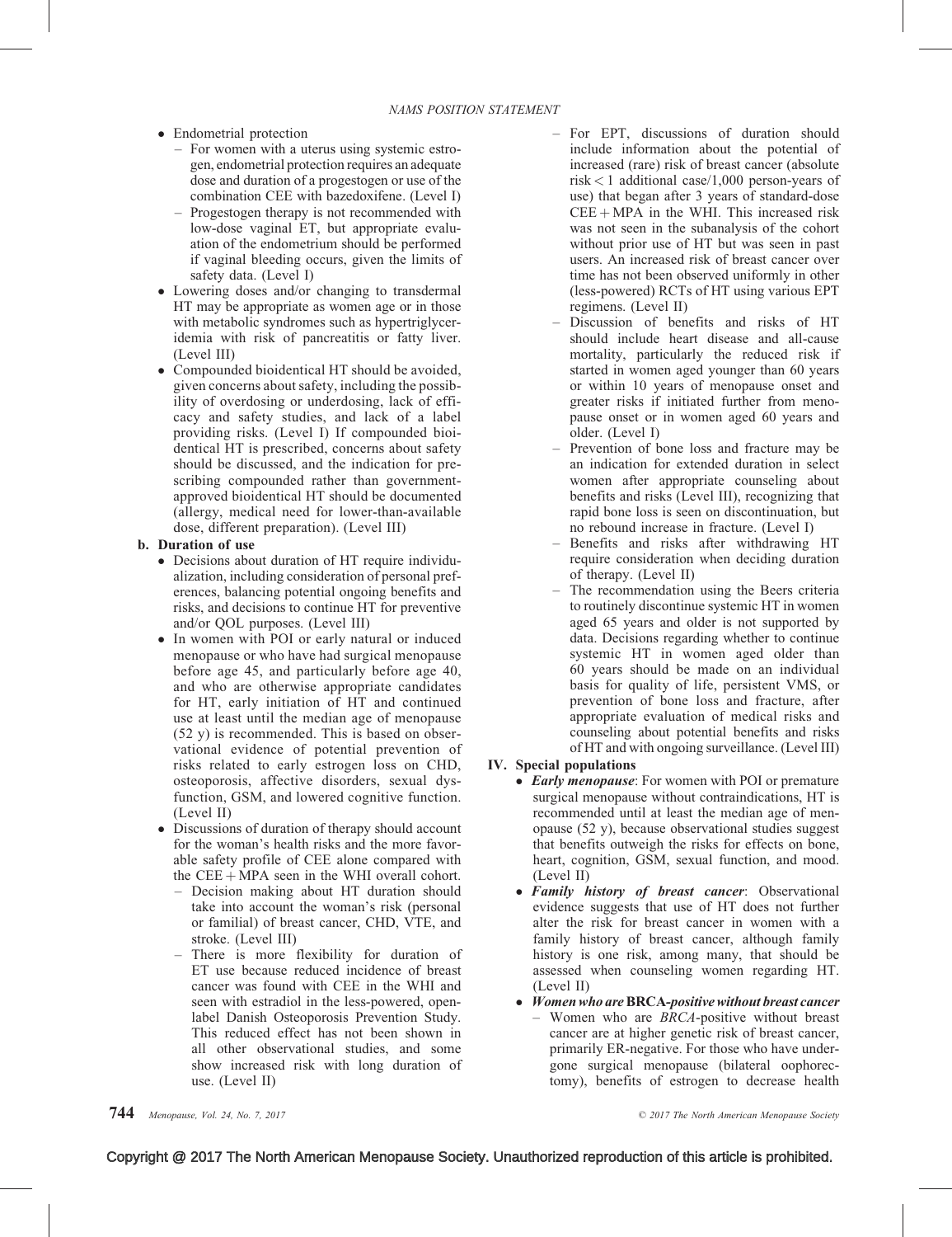risks caused by premature loss of estrogen need to be considered. (Level II)

- On the basis of limited observational studies, consider offering systemic HT until the median age of menopause (52 y). Discussions about longer use should be individualized. (Level II)
- V. Breast and endometrial cancer survivors—systemic or vaginal hormone therapy
	- Bothersome VMS—consideration of systemic HT
		- Survivors of endometrial and breast cancer with bothersome VMS should be encouraged to consider nonhormone therapies that have been studied in RCTs in this population and found to be effective. (Level III)
		- For survivors of endometrial cancer with prior early endometrial cancer treated with hysterectomy and with bothersome VMS not well controlled with nonhormone therapies, decisions about use of systemic HT should be made in conjunction with an oncologist. (Level III)
		- For survivors of breast cancer, particularly estrogen-sensitive cancers, for which systemic HT is generally not offered, decisions about systemic HT should be made for compelling reasons after nonhormone or complementary options have been unsuccessful and after detailed counseling, with shared decision making and in conjunction with an oncologist. (Level III)
	- Bothersome GSM symptoms—consideration of lowdose vaginal ET
		- Low-dose vaginal ET used for the GSM has minimal systemic absorption (blood levels in the postmenopause range) and, on the basis of limited observational data, appears to hold minimal to no demonstrated risk for recurrence of endometrial or breast cancer. (Level II)
		- For women with early endometrial cancer who have completed successful treatment, including hysterectomy, consideration may be given for low-dose vaginal ET for relief of GSM if nonhormone options are not successful, based on limited short-term safety trials. (Level II)
		- For women who are survivors of breast cancer, decisions about low-dose vaginal ET should involve the woman's oncologist, particularly for women using AIs who have lowered overall estradiol levels. (Level III)

# Conclusion—overall benefit-to-risk ratio

- Hormone therapy is the most effective treatment for VMS and GSM and has been shown to prevent bone loss and fracture.
- Risks of HT differ for women, depending on type, dose, duration of use, route of administration, timing of initiation, and whether a progestogen is needed. Treatment should be individualized using the best available evidence to maximize benefits and minimize risks, with periodic reevaluation for the benefits and risks of continuing HT.
- $\bullet$  For women aged younger than 60 years or who are within 10 years of menopause onset and have no contraindications, the benefit-risk ratio appears favorable

for treatment of bothersome VMS and for those at elevated risk of bone loss or fracture. Longer duration may be more favorable for ET than for EPT, based on the WHI RCTs.

- For women who initiate HT more than 10 or 20 years from menopause onset or when aged 60 years or older, the benefit-risk ratio appears less favorable than for younger women because of greater absolute risks of CHD, stroke, VTE, and dementia.
- $\bullet$  For GSM symptoms not relieved with over-the-counter or other therapies, low-dose vaginal ET is recommended.

# ACKNOWLEDGMENTS AND DISCLOSURES

NAMS appreciates the contributions of the Advisory Panel and the work of the NAMS Board of Trustees on this position statement. The authors, planners, reviewers, and staff who were in a position to control and influence the content of this activity were required to disclosure any relevant financial relationship(s) of the individual or their spouse/partner that had occurred within the last 12 months with any commercial interest(s) whose products or services are related to the CME content. After reviewing disclosures from all involved in the content of this activity, NAMS has implemented mechanisms to identify and resolve any conflicts for all involved, including review of content by those who had no conflicts of interest.

Acknowledgments: The NAMS 2017 Hormone Therapy Position Statement Advisory Panel: Chair, JoAnn V. Pinkerton, MD, NCMP, NAMS Executive Director; Professor of Obstetrics and Gynecology; Division Director, Midlife Health Center; University of Virginia Health System, Charlottesville, Virginia. Dr. Fernando Sánchez Aguirre, Asociación Mexicana para erl Estudio del Climaterio A.C.; Mexico City, Mexico. Jennifer Blake, MD, MSc, FRCS, Chief Executive Officer, the Society of Obstetricians and Gynaecologists of Canada, Ottawa, Ontario, Canada. Felicia Cosman, MD, Professor of Medicine, Columbia University College of Physicians and Surgeons; Medical Director, Clinical Research Center; Helen Hayes Hospital, West Haverstraw, New York. Howard N. Hodis, MD, Harry J. Bauer and Dorothy Bauer Rawlins Professor of Cardiology; Professor of Medicine and Preventive Medicine; Professor of Molecular Pharmacology and Toxicology; Director of the Atherosclerosis Research Unit, Division of Cardiovascular Medicine; Kent School of Medicine; University of Southern California, Los Angeles, California. Susan Hoffstetter, PhD, WHNP-BC, FAANP, Associate Professor, St. Louis University School of Medicine; Department of Obstetrics, Gynecology, and Women's Health; Division of Uro-Gynecology; St. Louis, Missouri. Andrew M. Kaunitz, MD, NCMP, University of Florida Research Foundation Professor and Associate Chair, Department of Obstetrics and Gynecology, University of Florida College of Medicine, Jacksonville, Medical Director and Director, Menopause and Gynecologic Ultrasound Services, UF Southside Women's Health, Jacksonville, Florida. Sheryl A. Kingsberg, PhD, Chief, Division of Behavioral Medicine; University Hospitals Cleveland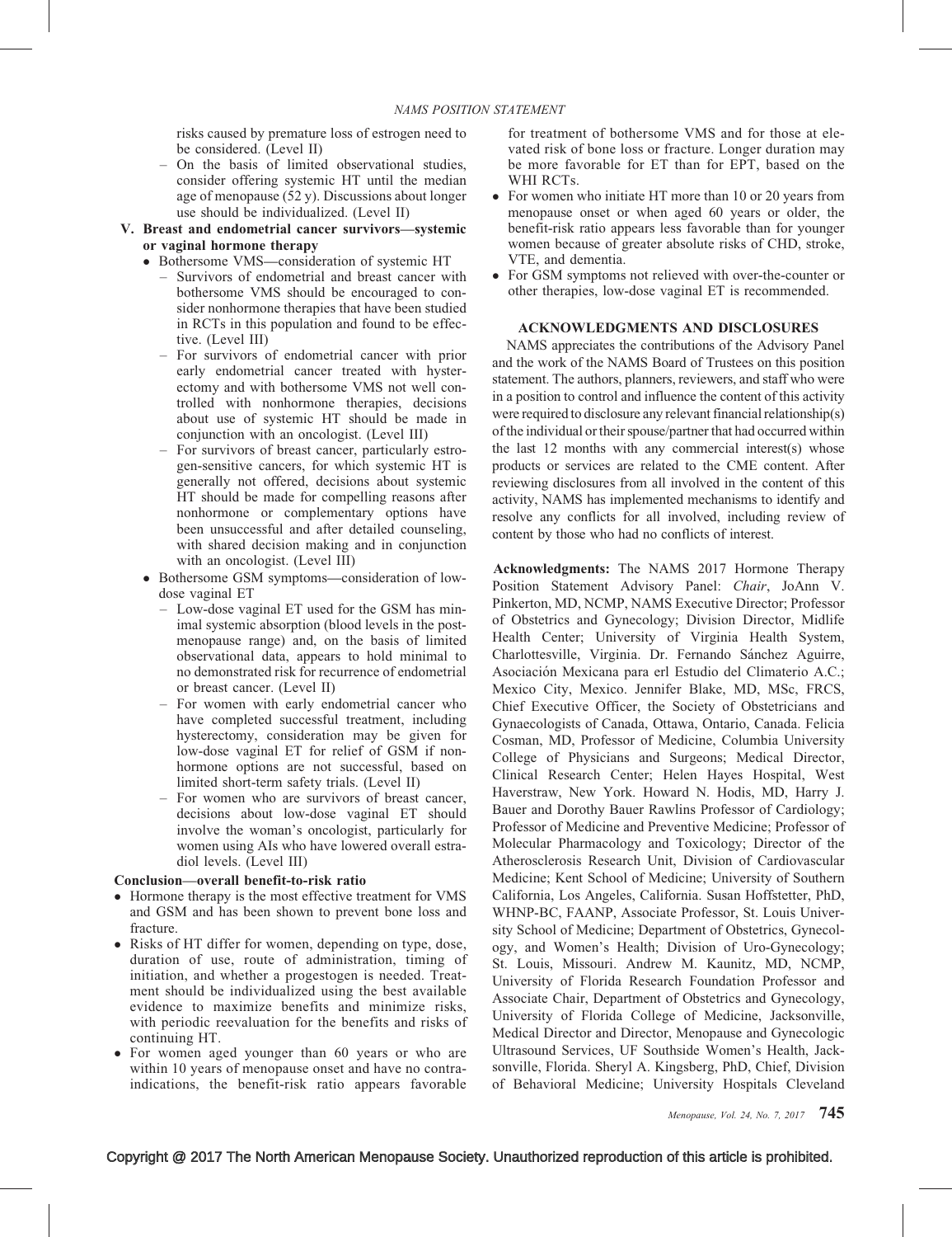Medical Center; MacDonald Women's Hospital; Professor, Departments of Reproductive Biology and Psychiatry; Case Western Reserve University School of Medicine; Cleveland, Ohio. Pauline M. Maki, PhD, Associate Professor of Psychiatry and Psychology; Director, Women's Mental Health Research; University of Illinois at Chicago College of Medicine; Chicago, Illinois. JoAnn E. Manson, MD, DrPH, NCMP, Chief, Division of Preventive Medicine; Brigham and Women's Hospital; Professor of Medicine and the Michael and Lee Bell Professor of Women's Health; Harvard Medical School; Boston, Massachusetts. Polly Marchbanks, PhD, MSN, Captain, USPHS (Retired); Epidemiologist; Atlanta, Georgia. Michael R. McClung, MD, Founding Director, Oregon Osteoporosis Center, Portland, Oregon. Lila E. Nachtigall, MD, NCMP, Professor of Obstetrics and Gynecology; New York University School of Medicine; New York. Lawrence M. Nelson, MD, MBA, Director, Strategic Alliances, Mary Elizabeth Conover Foundation, Inc, McLean, Virginia. Diane Todd Pace, PhD, APRN, FNP-BC, NCMP, FAANP, Associate Professor, Department of Advanced Practice and Doctoral Studies; Director, DNP Program; Family Nurse Practitioner and Methodist Teaching Practice; University of Tennessee Health Science Center; College of Nursing; Memphis, Tennessee. Robert L. Reid, MD. Professor of Obstetrics and Gynaecology; Chair, Division of Reproductive Endocrinology and Infertility; Queen's University; Kingston, Ontario, Canada. Philip M. Sarrel, MD, Emeritus Professor of Obstetrics, Gynecology, and Reproductive Services and of Psychiatry; Yale University; New Haven, Connecticut. Jan L. Shifren, MD, NCMP, Professor of Obstetrics, Gynecology, and Reproductive Biology; Harvard Medical School; Director, Midlife Women's Health Center; Massachusetts General Hospital; Boston, Massachusetts. Cynthia A. Stuenkel, MD, NCMP, Clinical Professor of Medicine; University of California, San Diego, School of Medicine; La Jolla, California. Wulf H. Utian, MD, PhD, DSc (Med), NCMP, NAMS Honorary Trustee and Executive Director Emeritus; Professor Emeritus, Case Western Reserve University School of Medicine; Scientific Director, Rapid Medical Research; Cleveland, Ohio.

NAMS recognizes the contributions of Ms. Carolyn Develen, NAMS Chief Operating Officer, and Ms. Kathy Method, MA, NAMS Communications Manager.

The position statement was reviewed and approved by the 2016-2017 NAMS Board of Trustees: President, Marla Shapiro, C.M., MDCM, CCFP, MHSC, FRCPC, FCFP, NCMP, Professor, Department of Family and Community Medicine; University of Toronto; Ontario, Canada. President-Elect, Sheryl A. Kingsberg, PhD, Chief, Division of Behavioral Medicine; University Hospitals Cleveland Medical Center; MacDonald Women's Hospital; Professor, Departments of Reproductive Biology and Psychiatry; Case Western Reserve University School of Medicine; Cleveland, Ohio. Immediate Past President, Peter F. Schnatz, DO, FACOG, FACP, NCMP, Associate Chairman and Residency Program Director; Department of Obstetrics and Gynecology;

The Reading Hospital and Medical Center; Reading, Pennsylvania. Treasurer, James H. Liu, MD, NCMP, Arthur H. Bill Professor of Obstetrics and Gynecology; University Hospitals Cleveland Medical Center; MacDonald Women's Hospital; Department of Reproductive Biology; Case Western Reserve University School of Medicine; Cleveland, Ohio. Secretary, Andrew M. Kaunitz, MD, NCMP, University of Florida Research Foundation Professor and Associate Chair, Department of Obstetrics and Gynecology, University of Florida College of Medicine, Jacksonville, Medical Director and Director, Menopause and Gynecologic Ultrasound Services, UF Southside Women's Health, Jacksonville, Florida. JoAnn V. Pinkerton, MD, NCMP, NAMS Executive Director; Professor of Obstetrics and Gynecology; Division Director of Midlife Health; University of Virginia Health System; Charlottesville, Virginia. Lisa Astalos Chism, DNP, APRN, NCMP, FAANP, Clinical Director, Women's Wellness Clinic; Sexual Health Counselor and Educator, Karmanos Cancer Institute; Adjunct Assistant Professor, Wayne State University School of Medicine; Detroit, Michigan. Howard N. Hodis, MD, Harry J. Bauer and Dorothy Bauer Rawlins Professor of Cardiology; Professor of Medicine and Preventive Medicine; Professor of Molecular Pharmacology and Toxicology; Director, Atherosclerosis Research Unit, Division of Cardiovascular Medicine; Krek School of Medicine; University of Southern California; Los Angeles, California. Michael R. McClung, MD, Founding Director, Oregon Osteoporosis Center, Portland, Oregon. Katherine M. Newton, Senior Investigator, Group Health Research Institute; Metropolitan Park East; Seattle, Washington. Gloria A. Richard-Davis, MD, FACOG, NCMP, Division Director, Reproductive Endocrinology and Infertility; University of Arkansas Medical Sciences; Department of Obstetrics and Gynecology; Little Rock, Arkansas. Nanette F. Santoro, MD, Professor and E. Stewart Taylor Chair of Obstetrics and Gynecology; University of Colorado School of Medicine; Aurora, Colorado. Rebecca C. Thurston, PhD, Director, Women's Biobehavioral Health Laboratory; Professor of Psychiatry, Psychology, Epidemiology, and Clinical and Translational Science; University of Pittsburgh; Pittsburgh, Pennsylvania. Isaac Schiff, CM, MD, Editor-in-Chief, Menopause; Joe Vincent Meigs Distinguished Professor of Gynecology; Harvard Medical School; Chief, Department of Obstetrics and Gynecology Emeritus, The Women's Care Division, Massachusetts General Hospital; Boston, Massachusetts. Wulf H. Utian, MD, PhD, DSc (Med), NAMS Honorary Trustee and Executive Director Emeritus; Professor Emeritus, Case Western Reserve University School of Medicine; Scientific Director, Rapid Medical Research; Cleveland, Ohio.

Financial disclosure/Conflicts of interest: For the Advisory Panel, Dr. Aguirre, Dr. Blake, Dr. Hodis, Dr. Hofstetter, Dr. Maki, Dr. Manson, Dr. Marchbanks, Dr. Nelson, Dr. Sarrel, and Dr. Stuenkel each report no financial relationships. Dr. Cosman reports Advisor for Merck and Radius; Consultant for Tarsa; Speaker/Advisor/Investigator for Amgen and Eli Lilly. Dr.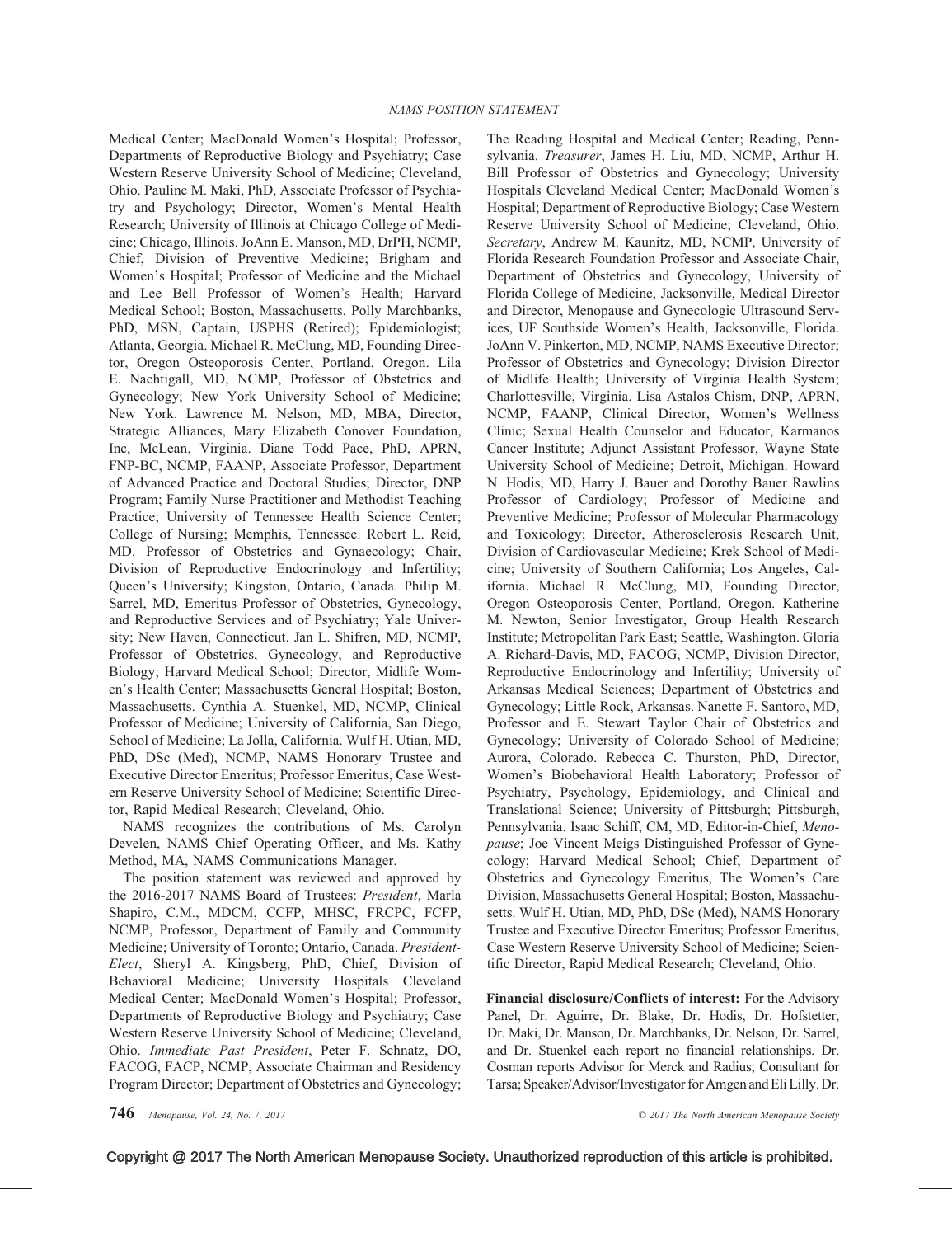<span id="page-19-0"></span>Kaunitz reports Advisory Board for Mithra; Author for UpTo-Date; Consultant for Allergan and Shionogi; Investigator for Radius and TherapeuticsMD; Investigator/Advisory Board for Bayer. Dr. Kingsberg reports Consultant/Advisory Board for AMAG, Endoceutics, Novo Nordisk, Pfizer, Shionogi, Strategic Scientific Solutions, and TherapeuticsMD. Dr. McClung reports Consultant for Merck and Radius; Consultant/Speaker for Amgen. Dr. Nachtigall reports Educational Production for Pfizer. Dr. Pace reports Advisory Board for Hologic; Advisory Board/ Expert Panel for Allergan; Speaker/Advisory Board for Pfizer. Dr. Pinkerton reports Consultant for Pfizer, fee paid to institution; Investigator for TherapeuticsMD, fee paid to institution. Dr. Reid reports Advisory Board for Allergan, Bayer, Mithra, and Pfizer. Dr. Shifren reports Consultant for New England Research Institutes. Dr. Utian reports Consultant/Advisory Board for Endoceutics, Mithra, Pharmavite, and PulseNMore.

For additional contributors, Ms. Develen and Ms. Method report no financial relationships.

For the NAMS Board of Trustees members who were not members of the Advisory Panel, Dr. Newton, Dr. Richard-Davis, Dr. Schiff, and Dr. Schnatz each reports no financial relationships. Dr. Shapiro reports Advisory Board for Dairy Farmers of Canada; Consultant for CTV National News, CTV Newschannel, GlaxoSmithKline; Speaker for Novo Nordisk; Speaker/Consultant for Amgen, Merck, and Pfizer. Dr. Liu reports Clinical Trial Advisor for Ferring Pharmaceuticals; Chair of Data Adjudication Committee for Bayer; Consultant for Allergan and Sermonix. Dr. Chism reports Advisory Board for Hologic; Author for Jones and Bartlett Learning; Speaker for JDS Therapeutics. Dr. Santoro reports Consultant for Menogenix. Dr. Thurston reports Consultant for Guidepoint.

#### **REFERENCES**

- 1. Barratt A, Wyer PC, Hatala R, et al; Evidence-Based Medicine Teaching Tips Working Group. Tips for teachers of evidence-based medicine: 1. Relative risk reduction, absolute risk reduction and number needed to treat. CMAJ 2004;171:353-358.
- 2. Grimes DA, Schulz KF. False alarms and pseudo-epidemics: the limitations of observational epidemiology. Obstet Gynecol 2012;120: 920-927.
- 3. Council for International Organizations of Medical Science (CIOMS). Benefit-Risk Balance for Marketed Drugs: Evaluating Safety Signals. Report of CIOMS Working Group IV. Geneva, Switzerland: CIOMS; 1998. Available at: [www.cioms.ch/publications/g4-benefit-risk.pdf](http://www.cioms.ch/publications/g4-benefit-risk.pdf). Accessed March 29, 2017.
- 4. Gaudard AM, Silva de Souza S, Puga ME, Marjoribanks J, da Silva EM, Torloni MR. Bioidentical hormones for women with vasomotor symptoms. Cochrane Database Syst Rev 2016;8:CD010407.
- 5. Kuhl H. Pharmacology of estrogens and progestogens: influence of different routes of administration. Climacteric 2005;8:3-63.
- 6. Hiroi R, Weyrich G, Koebele SV, et al. Benefits of hormone therapy estrogens depend on estrogen type: 178-estradiol and conjugated equine estrogens have differential effects on cognitive, anxiety-like, and depressive-like behaviors and increase tryptophan hydroxylase-2 mRNA levels in dorsal raphe nucleus subregions. Front Neurosci 2016;10:517.
- 7. Gleason CE, Dowling NM, Wharton W, et al. Effects of hormone therapy on cognition and mood in recently postmenopausal women: findings from the randomized, controlled KEEPS-Cognitive and Affective Study. PLoS Med 2015;12:e1001833.
- 8. Furness S, Roberts H, Marjoribanks J, Lethaby A. Hormone therapy in postmenopausal women and risk of endometrial hyperplasia. Cochrane Database Syst Rev 2012;(8):CD000402.
- 9. Sjögren LL, Mørch LS, Løkkegaard E. Hormone replacement therapy and the risk of endometrial cancer: a systematic review. Maturitas 2016;91:25-35.
- 10. Pinkerton JV, Abraham L, Bushmakin AG, et al. Evaluation of the efficacy and safety of bazedoxifene/conjugated estrogens for secondary outcomes including vasomotor symptoms in postmenopausal women by years since menopause in the Selective estrogens, Menopause and Response to Therapy (SMART) trials. J Womens Health (Larchmt) 2014;23:18-28.
- 11. Mirkin S, Ryan KA, Chandran AB, Komma BS. Bazedoxifene/ conjugated estrogens for managing the burden of estrogen deficiency symptoms. Maturitas 2014;77:24-31.
- 12. Pinkerton JV, Harvey JA, Lindsay R, et al; SMART-5 Investigators. Effects of bazedoxifene/conjugated estrogens on the endometrium and bone: a randomized trial. J Clin Endocrinol Metab 2014;99:E189-E198.
- 13. Anderson GL, Judd HL, Kaunitz AM, et al; Women's Health Initiative Investigators. Effects of estrogen plus progestin on gynecologic cancers and associated diagnostic procedures: the Women's Health Initiative randomized trial. JAMA 2003;290:1739-1748.
- 14. Manson JE, Chlebowski RT, Stefanick ML, et al. Menopausal hormone therapy and health outcomes during the intervention and extended poststopping phases of the Women's Health Initiative randomized trials. JAMA 2013;310:1353-1368.
- 15. Fournier A, Mesrine S, Dossus L, Boutron-Ruault MC, Clavel-Chapelon F, Chabbert-Buffet N. Risk of breast cancer after stopping menopausal hormone therapy in the E3N cohort. Breast Cancer Res Treat  $2014.145.535 - 543$
- 16. Cordina-Duverger E, Truong T, Anger A, et al. Risk of breast cancer by type of menopausal hormone therapy: a case-control study among postmenopausal women in France. PLoS One 2013;8:e78016.
- 17. Fournier A, Dossus L, Mesrine S, et al. Risks of endometrial cancer associated with different hormone replacement therapies in the E3N cohort, 1992-2008. Am J Epidemiol 2014;180:508-517.
- 18. Stute P, Neulen J, Wildt L. The impact of micronized progesterone on the endometrium: a systematic review. Climacteric 2016;19:316-328.
- 19. Lobo RA, Archer DF, Kagan R, et al. Replenish trial: 17ß-estradiol and progesterone combined in a single capsule (TX-001HR) significantly improved moderate-to-severe hot flushes in postmenopausal women. Presented at: 99th Annual Meeting of the Endocrine Society; April 1-4, 2017; Orlando, Florida. Abstract LB OR16.
- 20. Stanczyk FZ, Hapgood JP, Winer S, Mishell DR Jr. Progestogens used in postmenopausal hormone therapy: differences in their pharmacological properties, intracellular actions, and clinical effects. Endocr Rev 2013;34:171-208.
- 21. Pickar JH, Yeh IT, Bachmann G, Speroff L. Endometrial effects of a tissue selective estrogen complex containing bazedoxifene/ conjugated estrogens as a menopausal therapy. Fertil Steril 2009;92: 1018-1024.
- 22. Jaakkola S, Lyytinen H, Pukkala E, Ylikorkala O. Endometrial cancer in postmenopausal women using estradiol-progestin therapy. Obstet Gynecol 2009;114:1197-1204.
- 23. Maclennan AH, Broadbent JL, Lester S, Moore V. Oral oestrogen and combined oestrogen/progestogen therapy versus placebo for hot flushes. Cochrane Database Syst Rev 2004;4:CD002978.
- 24. Torgerson DJ, Bell-Syer SE. Hormone replacement therapy and prevention of nonvertebral fractures: a meta-analysis of randomized trials. JAMA 2001;285:2891-2897.
- 25. Cauley JA, Robbins J, Chen Z, et al; Women's Health Initiative Investigators. Effects of estrogen plus progestin on risk of fracture and bone mineral density: the Women's Health Initiative randomized trial. JAMA 2003;290:1729-1738.
- 26. Faubion SS, Kuhle CL, Shuster LT, Rocca WA. Long-term health consequences of premature or early menopause and considerations for management. Climacteric 2015;18:483-491.
- 27. Tao XY, Zuo AZ, Wang JQ, Tao FB. Effects of primary ovarian insufficiency and early natural menopause on mortality: a meta-analysis. Climacteric 2016;19:27-36.
- 28. Kovanci E, Schutt AK. Premature ovarian failure: clinical presentation and treatment. Obstet Gynecol Clin North Am 2015;42:153-161.
- 29. Popat VB, Calis KA, Kalantaridou SN, et al. Bone mineral density in young women with primary ovarian insufficiency: results of a three-year randomized controlled trial of physiological transdermal estradiol and testosterone replacement. J Clin Endocrinol Metab 2014;99: 3418-3426.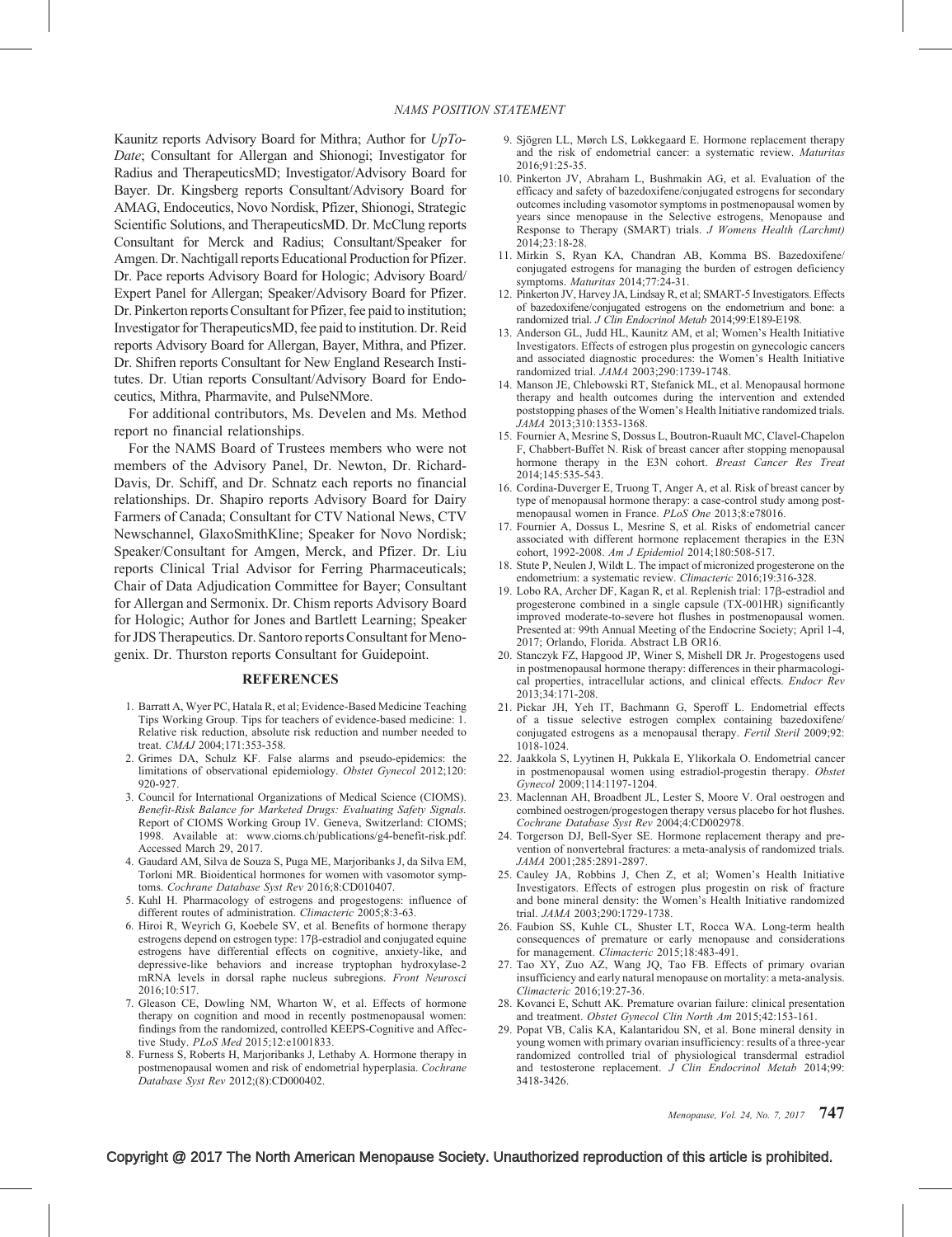- <span id="page-20-0"></span>30. Sullivan SD, Sarrel PM, Nelson LM. Hormone replacement therapy in young women with primary ovarian insufficiency and early menopause. Fertil Steril 2016;106:1588-1599.
- 31. Sarrel PM, Sullivan SD, Nelson LM. Hormone replacement therapy in young women with surgical primary ovarian insufficiency. Fertil Steril 2016;106:1580-1587.
- 32. Lethaby A, Ayeleke RO, Roberts H. Local oestrogen for vaginal atrophy in postmenopausal women. Cochrane Database Sys Rev 2016;8: CD001500.
- 33. Cirigliano M. Bioidentical hormone therapy: a review of the evidence. J Womens Health 2007;16:600-631.
- 34. Files JA, Ko MG, Pruthi S. Bioidentical hormone therapy. Mayo Clin Proc 2011;86:673-680.
- 35. Sites CK. Bioidentical hormones for menopausal therapy. Womens Health (Lond Engl) 2008;4:163-171.
- 36. Bhavnani BR, Stanczyk FZ. Misconception and concerns about bioidentical hormones used for custom-compounded hormone therapy. J Clin Endocrinol Metab 2012;97:756-759.
- 37. Boothby LA, Doering PL, Kipersztok S. Bioidentical hormone therapy: a review. Menopause 2004;11:356-367.
- 38. Committee on Gynecologic Practice and the American Society for Reproductive Medicine Practice Committee. Committee opinion No. 532: compounded bioidentical menopausal hormone therapy. Obstet Gynecol 2012;120:411-415.
- 39. FDA Consumer Health Information. US Food and Drug Administration. Bio-Identicals: Sorting Myth From Fact. [www.fda.gov/ForConsumers/](http://www.fda.gov/ForConsumers/ConsumerUpdates/ucm049311.htm) [ConsumerUpdates/ucm049311.htm.](http://www.fda.gov/ForConsumers/ConsumerUpdates/ucm049311.htm) April 8, 2008. Accessed March 29, 2017.
- 40. US Food and Drug Administration. Interim Policy on Compounding Using Bulk Drug Substances Under Section 503A of the Federal Food, Drug, and Cosmetic Act: Guidance for Industry. Silver Spring, MD: US Department of Health and Human Services; 2016. [www.fda.gov/](http://www.fda.gov/downloads/Drugs/GuidanceComplianceRegulatoryInformation/Guidances/UCM469120.pdf) [downloads/Drugs/GuidanceComplianceRegulatoryInformation/Guidances/](http://www.fda.gov/downloads/Drugs/GuidanceComplianceRegulatoryInformation/Guidances/UCM469120.pdf) [UCM469120.pdf.](http://www.fda.gov/downloads/Drugs/GuidanceComplianceRegulatoryInformation/Guidances/UCM469120.pdf) Accessed March 28, 2017.
- 41. Nelson HD. Menopause. Lancet 2008;371:760-770.
- 42. Whiteley J, Wagner JS, Bushmakin A, Kopenhafer L, Dibonaventura M, Racketa J. Impact of the severity of vasomotor symptoms on health status, resource use, and productivity. Menopause 2013;20:518-524.
- 43. Avis NE, Crawford SL, Greendale G, et al; Study of Women's Health Across the Nation. Duration of menopausal vasomotor symptoms over the menopause transition. JAMA Intern Med 2015;175: 531-539.
- 44. Thurston RC, Sutton-Tyrrell K, Everson-Rose SA, Hess R, Matthews KA. Hot flashes and subclinical cardiovascular disease: findings from the Study of Women's Health Across the Nation Heart Study. Circulation 2008;118:1234-1240.
- 45. Thurston RC, Kuller LH, Edmundowicz D, Matthews KA. History of hot flashes and aortic calcification among postmenopausal women. Menopause 2010;17:256-261.
- 46. Thurston RC, Sutton-Tyrrell K, Everson-Rose SA, Hess R, Powell LH, Matthews KA. Hot flashes and carotid intima media thickness among midlife women. Menopause 2011;18:352-358.
- 47. Crandall CJ, Aragaki A, Cauley JA, et al. Associations of menopausal vasomotor symptoms with fracture incidence. J Clin Endocrinol Metab 2015;100:524-534.
- 48. Maki PM. Verbal memory and menopause. Maturitas 2015;82: 288-290.
- 49. Bachmann GA, Schaefers M, Uddin A, Utian WH. Lowest effective transdermal 17beta-estradiol dose for relief of hot flushes in postmenopausal women: a randomized controlled trial. Obstet Gynecol 2007;110:771-779.
- 50. Canonico M, Plu-Bureau G, Lowe GD, Scarabin PY. Hormone replacement therapy and risk of venous thromboembolism in postmenopausal women: systematic review and meta-analysis. BMJ 2008;336: 1227-1231.
- 51. Archer DF, Dorin M, Lewis V, Schneider DL, Pickar JH. Effects of lower doses of conjugated equine estrogens and medroxyprogesterone acetate on endometrial bleeding. Fertil Steril 2001;75:1080-1087.
- 52. Ettinger B. Rationale for use of lower estrogen doses for postmenopausal hormone therapy. Maturitas 2007;57:81-84.
- 53. Schiff I, Tulchinsky D, Cramer D, Ryan KJ. Oral medroxyprogesterone in the treatment of postmenopausal symptoms. JAMA 1980;244: 1443-1445.
- 54. Hitchcock CL, Prior JC. Oral micronized progesterone for vasomotor symptoms—a placebo-controlled randomized trial in healthy postmenopausal women. Menopause 2012;19:886-893.
- 55. Prior JC, Nielsen JD, Hitchcock CL, Williams LA, Vigna YM, Dean CB. Medroxyprogesterone and conjugated oestrogen are equivalent for hot flushes: a 1-year randomized double-blind trial following premenopausal ovariectomy. Clin Sci (Lond) 2007;112:517-525.
- 56. Goodwin JW, Green SJ, Moinpour CM, et al. Phase III randomized placebo-controlled trial of two doses of megestrol acetate as treatment for menopausal symptoms in women with breast cancer: Southwest Oncology Group Study 9626. J Clin Oncol 2008;26:1650-1656.
- 57. Ockene JK, Barad DH, Cochrane BB, et al. Symptom experience after discontinuing use of estrogen plus progestin. JAMA 2005;294:183-193.
- 58. Brunner RL, Aragaki A, Barnabei V, et al. Menopausal symptom experience before and after stopping estrogen therapy in the Women's Health Initiative randomized, placebo-controlled trial. Menopause 2010;17:946-954.
- 59. Attarian H, Hachul H, Guttuso T, Phillips B. Treatment of chronic insomnia disorder in menopause: evaluation of literature. Menopause 2015;22:674-684.
- 60. Joffe H, Massler A, Sharkey KM. Evaluation and management of sleep disturbance during the menopause transition. Semin Reprod Med 2010;28:404-421.
- 61. Schüssler P, Kluge M, Yassouridis A, et al. Progesterone reduces wakefulness in sleep EEG and has no effect on cognition in healthy postmenopausal women. Psychoneuroendocrinology 2008;33: 1124-1131.
- 62. Portman DJ, Gass ML; Vulvovaginal Atrophy Terminology Consensus Conference Panel. Genitourinary syndrome of menopause: new terminology for vulvovaginal atrophy from the International Society for the Study of Women's Sexual Health and the North American Menopause Society. Menopause 2014;21:1063-1068.
- 63. Rahn DD, Carberry C, Sanses TV, et al; Society of Gynecologic Surgeons Systematic Review Group. Vaginal estrogen for genitourinary syndrome of menopause: a systematic review. Obstet Gynecol 2014;124:1147-1156.
- 64. Nappi RE, Davis SR. The use of hormone therapy for the maintenance of urogynecological and sexual health post WHI. Climacteric 2012;15: 267-274.
- 65. Santen RJ. Vaginal administration of estradiol: effects of dose, preparation and timing on plasma estradiol levels. Climacteric 2015;18: 121-134.
- 66. Management of symptomatic vulvovaginal atrophy: 2013 position statement of The North American Menopause Society. Menopause 2013;20:888-902.
- 67. Kendall A, Dowsett M, Folkerd E, Smith I. Caution: vaginal estradiol appears to be contraindicated in postmenopausal women on adjuvant aromatase inhibitors. Ann Oncol 2006;17:584-587.
- 68. American College of Obstetricians and Gynecologists' Committee on Gynecologic Practice, Farrell R. ACOG Committee Opinion No. 659 summary: the use of vaginal estrogen in women with a history of estrogen-dependent breast cancer. Obstet Gynecol 2016;127:618-619.
- 69. Dixon JM, Renshaw L, Young O, et al. Letrozole suppresses plasma estradiol and estrone sulphate more completely than anastrozole in postmenopausal women with breast cancer. J Clin Oncol 2008;26: 1671-1676.
- 70. Le Ray I, Dell'Aniello S, Bonnetain F, Azoulay L, Suissa S. Local estrogen therapy and risk of breast cancer recurrence among hormonetreated patients: a nested case-control study. Breast Cancer Res Treat 2012;135:603-609.
- 71. Constantine G, Graham S, Portman DJ, Rosen RC, Kingsberg SA. Female sexual function improved with ospemifene in postmenopausal women with vulvar and vaginal atrophy: results of a randomized, placebo-controlled trial. Climacteric 2015;18:226-232.
- 72. Labrie F, Archer DF, Koltun W, et al; VVA Prasterone Research Group. Efficacy of intravaginal dehydroepiandrosterone (DHEA) on moderate to severe dyspareunia and vaginal dryness, symptoms of vulvovaginal atrophy, and of the genitourinary syndrome of menopause. Menopause 2016;23:243-256.
- 73. Long CY, Liu CM, Hsu SC, Chen YH, Wu CH, Tsai EM. A randomized comparative study of the effects of oral and topical estrogen therapy on the lower urinary tract of hysterectomized postmenopausal women. Fertil Steril 2006;85:155-160.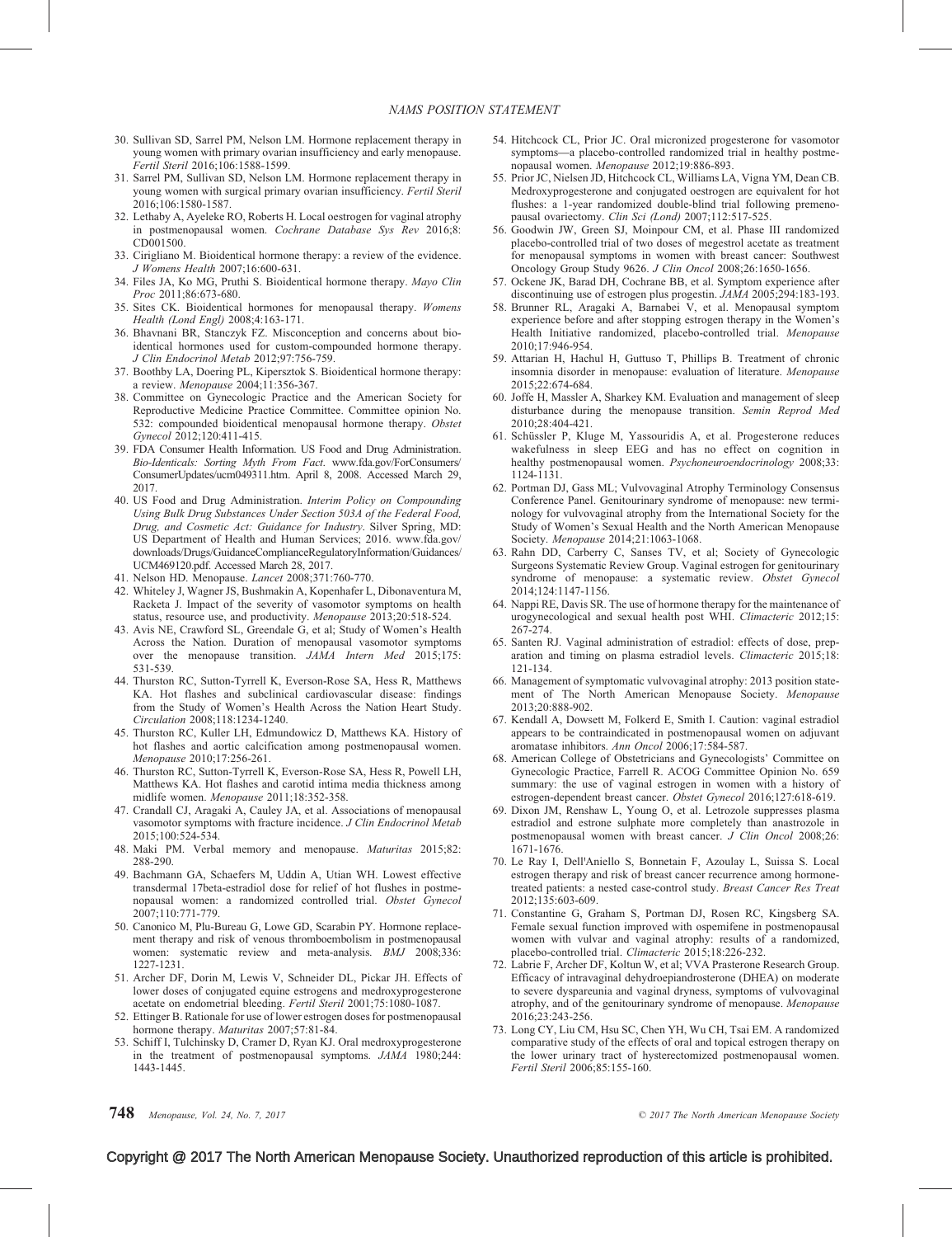- <span id="page-21-0"></span>74. Robinson D, Cardozo L, Milsom I, et al. Oestrogens and overactive bladder. Neurourol Urodyn 2014;33:1086-1091.
- 75. Matsubara S, Okada H, Shirakawa T, Gotoh A, Kuno T, Kamidono S. Estrogen levels influence beta-3-adrenoceptor-mediated relaxation of the female rat detrusor muscle. Urology 2002;59:621-625.
- 76. Ismail SI, Bain C, Hagen S. Oestrogens for treatment or prevention of pelvic organ prolapse in postmenopausal women. Cochrane Database Syst Rev 2010;(9):CD007063.
- 77. Grady D, Brown JS, Vittinghoff E, Applegate W, Varner E, Snyder T; HERS Research Group. Postmenopausal hormones and incontinence: the Heart and Estrogen/Progestin Replacement Study. Obstet Gynecol 2001;97:116-120.
- 78. Hendrix SL, Cochrane BB, Nygaard IE, et al. Effects of estrogen with and without progestin on urinary incontinence. JAMA 2005;293: 935-948.
- 79. Cody JD, Jacobs ML, Richardson K, Moehrer B, Hextall A. Oestrogen therapy for urinary incontinence in post-menopausal women. Cochrane Database Syst Rev 2012;10:CD001405.
- 80. Dueñas-Garcia OF, Sullivan G, Hall CD, Flynn MK, O'Dell K. Pharmacological agents to decrease new episodes of recurrent lower urinary tract infections in postmenopausal women. A systematic review. Female Pelvic Med Reconstr Surg 2016;22:63-69.
- 81. Long CY, Liu CM, Hsu SC, Wu CH, Wang CL, Tsai EM. A randomized comparative study of the effects of oral and topical estrogen therapy on the vaginal vascularization and sexual function in hysterectomized postmenopausal women. Menopause 2006;13:737-743.
- 82. Shifren JL, Monz BU, Russo PA, Segreti A, Johannes CB. Sexual problems and distress in United States women: prevalence and correlates. Obstet Gynecol 2008;112:970-978.
- 83. Santoro N, Worsley R, Miller KK, Parish SJ, Davis SR. Role of estrogens and estrogen-like compounds in female sexual function and dysfunction. J Sex Med 2016;13:305-316.
- 84. Wierman ME, Nappi RE, Avis N, et al. Endocrine aspects of women's sexual function.  $\hat{J}$  Sex Med 2010;7:561-585.
- 85. Shifren JL, Desindes S, McIlwain M, Doros G, Mazer NA. A randomized, open-label crossover study comparing the effects of oral versus transdermal estrogen therapy on serum androgens, thyroid hormones, and adrenal hormones in naturally menopausal women. Menopause 2007;14:985-994.
- 86. Taylor HS, Harman SM, Pal L, et al. Effects of oral vs transdermal estrogen vs placebo on sexual function over time in the Kronos Early Estrogen Prevention Study (KEEPS). Menopause 2012;19:1373. Abstract S-9.
- 87. Komm BS, Mirkin S, Jenkins SN. Development of conjugated estrogens/ bazedoxifene, the first tissue selective estrogen complex (TSEC) for management of menopausal hot flashes and postmenopausal bone loss. Steroids 2014;90:71-81.
- 88. Kagan R, Williams RS, Pan K, Mirkin S, Pickar JH. A randomized, placebo- and active-controlled trial of bazedoxifene/conjugated estrogens for treatment of moderate to severe vulvar/vaginal atrophy in postmenopausal women. Menopause 2010;17:281-289.
- 89. Bachmann G, Bobula J, Mirkin S. Effects of bazedoxifene/conjugated estrogens on quality of life in postmenopausal women with symptoms of vulvar/vaginal atrophy. Climacteric 2010;13:132-140.
- 90. Abraham L, Pinkerton JV, Messig M, Ryan KA, Komm BS, Mirkin S. Menopause-specific quality of life across varying menopausal populations with conjugated estrogens/bazedoxifene. Maturitas 2014;78: 212-218. Erratum in: Maturitas 2014;79:488.
- 91. Moorman PG, Myers ER, Schildkraut JM, Iversen ES, Wang F, Warren N. Effect of hysterectomy with ovarian preservation on ovarian function. Obstet Gynecol 2011;118:1271-1279.
- 92. Trabuco EC, Moorman PG, Algeciras-Schimnich A, Weaver AL, Cliby WA. Association of ovary-sparing hysterectomy with ovarian reserve. Obstet Gynecol 2016;127:819-827.
- 93. Atsma F, Bartelink ML, Grobbee DE, van der Schouw Y. Postmenopausal status and early menopause as independent risk factors for cardiovascular disease: a meta-analysis. Menopause 2006;13:265-279.
- 94. Mondul AM, Rodriguez C, Jacobs EJ, Calle EE. Age at natural menopause and cause-specific mortality. Am J Epidemiol 2005;162: 1089-1097.
- 95. Muka T, Oliver-Williams C, Kunutsor S, et al. Association of age at onset of menopause and time since onset of menopause with cardiovascular outcomes, intermediate vascular traits, and all-cause mortality: a systematic review and meta-analysis. JAMA Cardiol 2016;1:767-776.
- 96. Hong JS, Yi SW, Kang HC, et al. Age at menopause and cause-specific mortality in South Korean women: Kangwha Cohort Study. Maturitas 2007;56:411-419.
- 97. Ossewaarde ME, Bots ML, Verbeek AL, et al. Age at menopause, causespecific mortality and total life expectancy. Epidemiology 2005;16: 556-562.
- 98. Biason TP, Goldberg TB, Kurokawa CS, Moretto MR, Teixeira AS, Nunes HR. Low-dose combined oral contraceptive use is associated with lower bone mineral content variation in adolescents over a 1-year period. BMC Endocr Disord 2015;15:15.
- 99. Cibula D, Skrenkova J, Hill M, Stepan JJ. Low-dose estrogen combined oral contraceptives may negatively influence physiological bone mineral density acquisition during adolescence. Eur J Endocrinol 2012;166:1003-1011.
- 100. Castelo-Branco C, Martinez de Osaba MJ, Vanrezc JA, Fortuny A, González-Merlo J. Effects of oophorectomy and hormone replacement therapy on pituitary-gonadal function. Maturitas 1993;17:101-111.
- 101. Kronenberg F. Menopausal hot flashes: a review of physiology and biosociocultural perspective on methods of assessment. J Nutr 2010;140:1380S-1385S.
- 102. Gallicchio L, Whiteman MK, Tomic D, Miller KP, Langenberg P, Flaws JA. Type of menopause, patterns of hormone therapy use, and hot flashes. Fertil Steril 2006;85:1432-1440.
- 103. Tucker PE, Bulsara MK, Salfinger SG, Tan JJ, Green H, Cohen PA. The effects of pre-operative menopausal status and hormone replacement therapy (HRT) on sexuality and quality of life after risk-reducing salpingo-oophorectomy. Maturitas 2016;85:42-48.
- 104. Graziottin A, Basson R. Sexual dysfunction in women with premature menopause. Menopause 2004;11:766-777.
- 105. Lindsay R. The menopause: sex steroids and osteoporosis. Clin Obstet Gynecol 1987;30:847-859.
- 106. Hodis HN, Mack WJ, Henderson VW, et al; ELITE Research Group. Effects of early versus late postmenopausal treatment with estradiol. N Engl J Med 2016;374:1221-1231.
- 107. Rocca WA, Grosshardt BR, Shuster LT. Oophorectomy, estrogen, and dementia: a 2014 update. Mol Cell Endocrinol 2014;389:7-12.
- 108. Emmerson E, Hardman MJ. The role of estrogen deficiency in skin ageing and wound healing. Biogerontology 2012;13:3-20.
- 109. Golebiowski B, Badarudin N, Eden J, et al. The effects of transdermal testosterone and oestrogen therapy on dry eye in postmenopausal women: a randomised, placebo-controlled, pilot study [published online ahead of print November 3, 2016]. Br J Ophthalmol.
- 110. Zetterberg M. Age-related eye disease and gender. Maturitas 2016;83: 19-26.
- 111. Dewundara SS, Wiggs JL, Sullivan DA, Pasquale LR. Is estrogen a therapeutic target for glaucoma? Semin Ophthalmol 2016;31:140-146.
- 112. Svedbrant J, Bark R, Hultcrantz M, Hederstierna C. Hearing decline in menopausal women—a 10-year follow-up. Acta Otolaryngol 2015;135: 807-813.
- 113. Doty RL, Tourbier I, Ng V, et al. Influences of hormone replacement therapy on olfactory and cognitive function in postmenopausal women. Neurobiol Aging 2015;36:2053-2059.
- 114. Coksuer H, Koplay M, Oghan F, Coksuer C, Keskin N, Ozveren O. Effects of estradiol-drospirenone hormone treatment on carotid artery intima-media thickness and vertigo/dizziness in postmenopausal women. Arch Gynecol Obstet 2011;283:1045-1051.
- 115. Naessen T, Lindmark B, Lagerström C, Larsen HC, Persson I. Early postmenopausal hormone therapy improves postural balance. Menopause 2007;14:14-19.
- 116. Utian WH, Woods NF. Impact of hormone therapy on quality of life after menopause. Menopause 2013;20:1098-1105.
- 117. Effects of hormone therapy on bone mineral density: results from the postmenopausal estrogen/progestin interventions (PEPI) trial. The Writing Group for the PEPI. JAMA 1996;276:1389-1396.
- 118. Ravn P, Bidstrup M, Wasnich RD, et al. Alendronate and estrogenprogestin in the long-term prevention of bone loss: four-year results from the early postmenopausal intervention cohort study. A randomized, controlled trial. Ann Intern Med 1999;131:935-942.
- 119. Christiansen C, Riis BJ. 17 Beta-estradiol and continuous norethisterone: a unique treatment for established osteoporosis in elderly women. J Clin Endocrinol Metab 1990;71:836-841.
- 120. Greenwald MW, Gluck OS, Lang E, Rakov V. Oral hormone therapy with 17beta-estradiol and 17beta-estradiol in combination with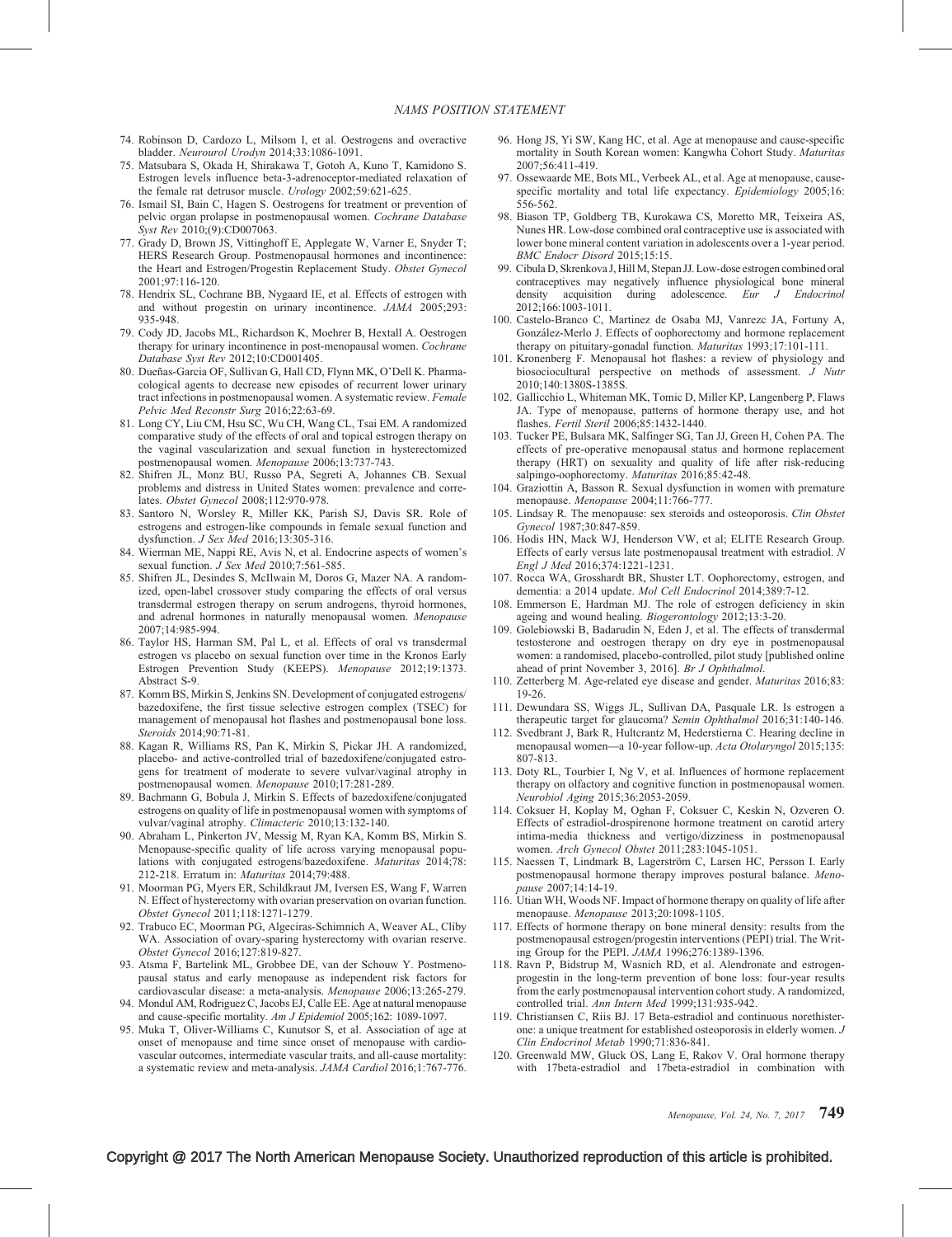<span id="page-22-0"></span>norethindrone acetate in the prevention of bone loss in early postmenopausal women: dose-dependent effects. Menopause 2005;12:741-748.

- 121. Grodstein F, Stampfer MJ, Falkeborn M, Naessen T, Persson I. Postmenopausal hormone therapy and risk of cardiovascular disease and hip fracture in a cohort of Swedish women. Epidemiology 1999;10:476-480.
- 122. Kiel DP, Felson DT, Anderson JJ, Wilson PW, Moskowitz MA. Hip fracture and the use of estrogens in postmenopausal women. The Framingham Study. N Engl J Med 1987;317:1169-1174.
- 123. Cauley JA, Seeley DG, Ensrud K, Ettinger B, Black D, Cummings SR. Estrogen replacement therapy and fractures in older women. Study of Osteoporotic Fractures Research Group. Ann Intern Med 1995; 122:9-16.
- 124. Anderson GL, Limacher M, Assaf AR, et al; Women's Health Initiative Steering Committee. Effects of conjugated equine estrogen in postmenopausal women with hysterectomy: the Women's Health Initiative randomized controlled trial. JAMA 2004;291:1701-1712.
- 125. Wasnich RD, Bagger YZ, Hosking DJ, et al; Early Postmenopausal Intervention Cohort Study Group. Changes in bone density and turnover after alendronate or estrogen withdrawal. Menopause 2004;11:622-630.
- 126. Heiss G, Wallace R, Anderson GL, et al; WHI Investigators. Health risks and benefits 3 years after stopping randomized treatment with estrogen and progestin. JAMA 2008;299:1036-1045.
- 127. LaCroix AZ, Chlebowski RT, Manson JE, et al; WHI Investigators. Health outcomes after stopping conjugated equine estrogens among postmenopausal women with prior hysterectomy: a randomized controlled trial. JAMA 2011;305:1305-1314.
- 128. Karim R, Dell RM, Greene DF, Mack WJ, Gallagher JC, Hodis HN. Hip fracture in postmenopausal women after cessation of hormone therapy: results from a prospective study in a large health management organization. Menopause 2011;18:1172-1177.
- 129. Watts NB, Cauley JA, Jackson RD, et al; Women's Health Initiative Investigators. No increase in fractures after stopping hormone therapy: results from the women's health initiative. J Clin Endocrinol Metab 2017;102:302-308.
- 130. Xiao YP, Tian FM, Dai MW, Wang WY, Shao LT, Zhang L. Are estrogen-related drugs new alternatives for the management of osteoarthritis? Arthritis Res Ther 2016;18:151.
- 131. de Klerk BM, Schiphof D, Groeneveld FP, et al. Limited evidence for a protective effect of unopposed oestrogen therapy for osteoarthritis of the hip: a systematic review. Rheumatology (Oxford) 2009;48: 104-112.
- 132. Watt FE. Hand osteoarthritis, menopause and menopausal hormone therapy. Maturitas 2016;83:13-18.
- 133. Tanamas SK, Wijethilake P, Wluka AE, et al. Sex hormones and structural changes in osteoarthritis: a systematic review. Maturitas 2011;69:141-156.
- 134. Barnabei VM, Cochrane BB, Aragaki AK, et al; Women's Health Initiative Investigators. Menopausal symptoms and treatment-related effects of estrogen and progestin in the Women's Health Initiative. Obstet Gynecol 2005;105:1063-1073.
- 135. Chlebowski RT, Cirillo DJ, Eaton CB, et al. Estrogen alone and joint symptoms in the Women's Health Initiative randomized trial. Menopause 2013;20:600-608.
- 136. Ahmed N, Mandel R, Fain MJ. Frailty: an emerging geriatric syndrome. Am J Med 2007;120:748-753.
- 137. Van Pelt RE, Gavin KM, Kohrt WM. Regulation of body composition and bioenergetics by estrogens. Endocrinol Metab Clin North Am 2015;44:663-676.
- 138. Nedergaard A, Henriksen K, Karsdal MA, Christiansen C. Menopause, estrogens and frailty. Gynecol Endocrinol 2013;29:418-423.
- 139. Lightfoot AP, Cooper RG. The role of myokines in muscle health and disease. Curr Opin Rheumatol 2016;28:661-666.
- 140. Tiidus PM, Lowe DA, Brown M. Estrogen replacement and skeletal muscle: mechanisms and population health. J Appl Physiol (1985) 2013;115:569-578.
- 141. Everson GT, McKinley C, Kern F Jr. Mechanisms of gallstone formation in women. Effects of exogenous estrogen (Premarin) and dietary cholesterol on hepatic lipid metabolism. J Clin Invest 1991;87:237-246.
- 142. Cirillo DJ, Wallace RB, Rodabough RJ, et al. Effect of estrogen therapy on gallbladder disease. JAMA 2005;293:330-339.
- 143. Marjoribanks J, Farquhar C, Roberts H, Lethaby A, Lee J. Long-term hormone therapy for perimenopausal and postmenopausal women. Cochrane Database Syst Rev 2017;1:CD004143.
- 144. Brady CW. Liver disease in menopause. World J Gastroenterol 2015; 21:7613-7620.
- 145. Salpeter SR, Walsh JM, Ormiston TM, Greybar E, Buckley NS, Salpeter EE. Meta-analysis: effect of hormone-replacement therapy on components of the metabolic syndrome in postmenopausal women. Diabetes Obes Metab 2006;8:538-554.
- 146. Xu Y, Lin J, Wang S, Xiong J, Zhu Q. Combined estrogen replacement therapy on metabolic control in postmenopausal women with diabetes mellitus. Kaohsiung J Med Soc 2014;30:350-361.
- 147. Norman RJ, Flight IH, Rees MC. Oestrogen and progestogen hormone replacement therapy for peri-menopausal and post-menopausal women: weight and body fat distribution. Cochrane Database Syst Rev 2000;CD001018.
- 148. Jensen LB, Vestergaard P, Hermann AP, et al. Hormone replacement therapy dissociates fat mass and bone mass, and tends to reduce weight gain in early postmenopausal women: a randomized controlled 5-year clinical trial of the Danish Osteoporosis Prevention Study. J Bone Miner Res 2003;18:333-342.
- 149. Guthrie JR, Dennerstein L, Dudley EC. Weight gain and the menopause: a 5-year prospective study. Climacteric 1999;2:205-211.
- 150. Chen Z, Bassford T, Green SB, et al. Postmenopausal hormone therapy and body composition—a substudy of the estrogen plus progestin trial of the Women's Health Initiative. Am J Clin Nutr 2005;82:651-656.
- 151. Espeland MA, Stefanick ML, Kritz-Silverstein D, et al. Effect of postmenopausal hormone therapy on body weight and waist and hip girths. Postmenopausal Estrogen-Progestin Investigations Study Investigators. J Clin Endocrinol Metab 1997;82:1549-1556.
- 152. Margolis KL, Bonds DE, Rodabough RJ, et al; Women's Health Initiative Investigators. Effect of estrogen plus progestin on the incidence of diabetes in postmenopausal women: results from the Women's Health Initiative Hormone Trial. Diabetologia 2004;47:1175-1187.
- 153. Rubinow DR, Johnson SL, Schmidt PJ, Girdler S, Gaynes B. Efficacy of estradiol in perimenopausal depression: so much promise and so few answers. Depress Anxiety 2015;32:539-549.
- 154. Schmidt PJ, Ben Dor R, Martinez PE, et al. Effects of estradiol withdrawal on mood in women with past perimenopausal depression: a randomized clinical trial. JAMA Psychiatry 2015;72:714-726.
- 155. Phillips SM, Sherwin BB. Effects of estrogen on memory function in surgically menopausal women. Psychoneuroendocrinology 1992;17: 485-495.
- 156. Sherwin BB. Estrogen and/or androgen replacement therapy and cognitive functioning in surgically menopausal women. Psychoneuroendocrinology 1988;13:345-357.
- 157. Espeland MA, Shumaker SA, Leng I, et al; WHIMSY Study Group. Long-term effects on cognitive function of postmenopausal hormone therapy prescribed to women aged 50 to 55 years. JAMA Intern Med 2013;1429-1436.
- 158. Henderson VW, St John JA, Hodis HN, et al. Cognitive effects of estradiol after menopause: a randomized trial of the timing hypothesis. Neurology 2016;87:699-708.
- 159. Marder K, Sano M. Estrogen to treat Alzheimer's disease: too little, too late? So what's a woman to do? Neurology 2000;54:2035-2037.
- 160. Resnick SM, Henderson VW. Hormone therapy and risk of Alzheimer disease: a critical time. JAMA 2002;288:2170-2172.
- 161. Brinton LA, Richesson D, Leitzmann MF, et al. Menopausal hormone therapy and breast cancer risk in the NIH-AARP Diet and Health Study Cohort. Cancer Epidemiol Biomarkers Prev 2008;17:3150-3160.
- 162. Grady D, Yaffe K, Kristof M, Lin F, Richards C, Barrett-Connor E. Effect of postmenopausal hormone therapy on cognitive function: the Heart and Estrogen/progestin Replacement Study. Am J Med 2002;113: 543-548.
- 163. Resnick SM, Maki PM, Rapp SR, et al; Women's Health Initiative Study of Cognitive Aging Investigators. Effects of combination estrogen plus progestin hormone treatment on cognition and affect. J Clin Endocrinol Metab 2006;91:1802-1810.
- 164. Shumaker S, Legault C, Rapp S, et al; WHIMS Investigators. Estrogen plus progestin and the incidence of dementia and mild cognitive impairment in postmenopausal women: the Women's Health Initiative Memory Study: a randomized controlled trial. JAMA 2003;289:2651-2662.
- 165. Whitmer RA, Quesenberry CP, Zhou J, Yaffe K. Timing of hormone therapy and dementia: the critical window theory revisited. Ann Neurol 2011;69:163-169.
- 166. Shao H, Breitner JC, Whitmer RA, et al; Cache County Investigators. Hormone therapy and Alzheimer disease dementia: new findings from the Cache County Study. Neurology 2012;79:1846-1852.
- 167. Henderson VW, Benke KS, Green RC, Cupples LA, Farrer LA; MIRAGE Study Group. Postmenopausal hormone therapy and

 $750$  Menopause, Vol. 24, No. 7, 2017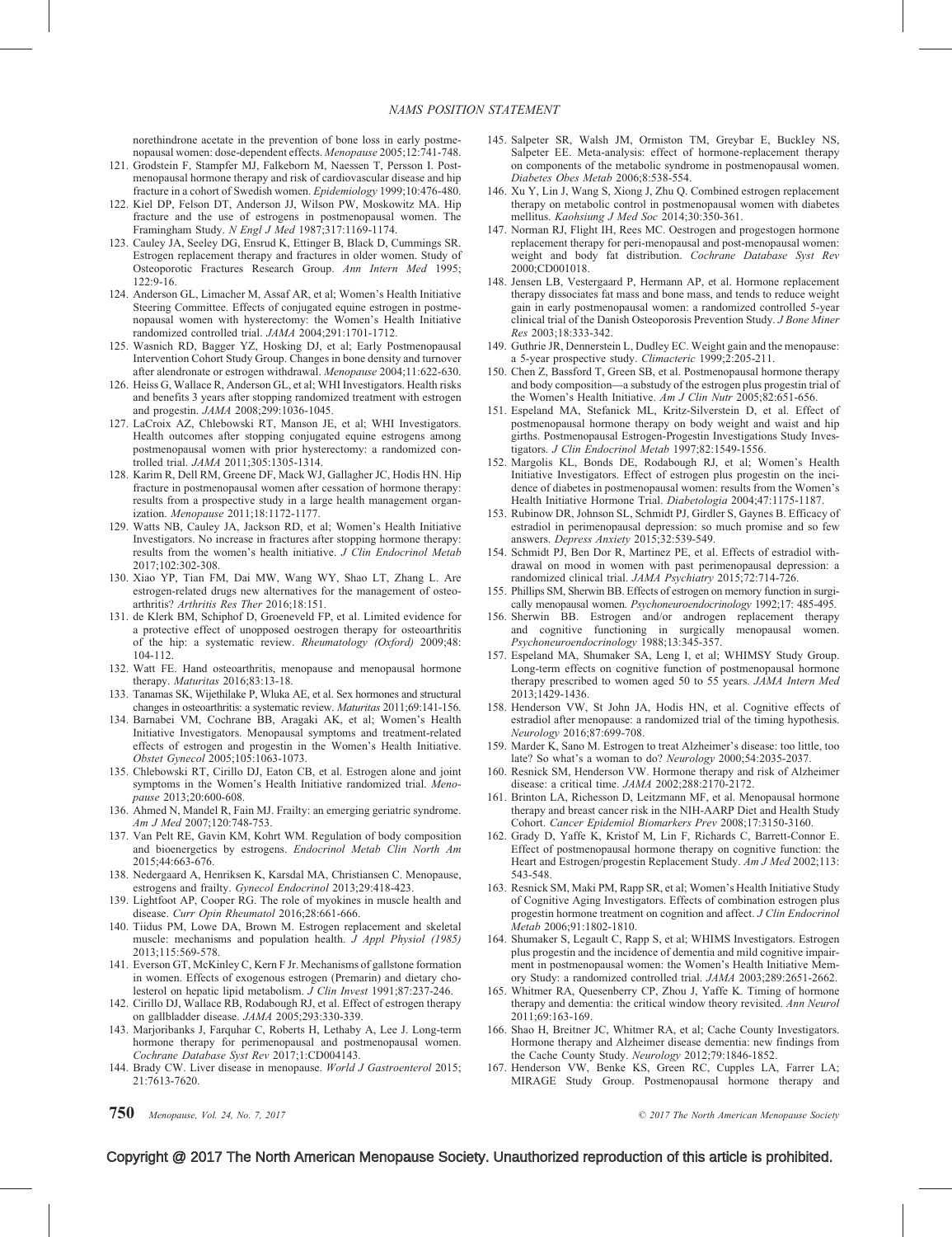<span id="page-23-0"></span>Alzheimer's disease risk: interaction with age. J Neurol Neurosurg Psychiatry 2005;76:103-105.

- 168. Imtiaz B, Tuppurainen M, Rikkonen T, et al. Postmenopausal hormone therapy and Alzheimer disease: a prospective cohort study. Neurology 2017;88:1062-1068.
- 169. Shumaker S, Legault C, Kuller L, et al; Women's Health Initiative Memory Study. Conjugated equine estrogens and incidence of probable dementia and mild cognitive impairment in postmenopausal women: Women's Health Initiative Memory Study. JAMA 2004;291: 2947-2958.
- 170. Resnick SM, Espeland MA, Jaramillo SA, et al. Postmenopausal hormone therapy and regional brain volumes: the WHIMS-MRI Study. Neurology 2009;72:135-142.
- 171. Coker LH, Espeland MA, Hogan PE, et al; WHIMS-MRI Study Group. Change in brain and lesion volumes after CEE therapies: the WHIMS-MRI studies. Neurology 2014;82:427-434.
- 172. Mikkola TS, Tuomikoski P, Lyytinen H, et al. Estradiol-based postmenopausal hormone therapy and risk of cardiovascular and all-cause mortality. Menopause 2015;22:976-983.
- 173. Savolainen-Peltonen H, Tuomikoski P, Korhonen P, et al. Cardiac death risk in relation to the age at initiation or the progestin component of hormone therapies. J Clin Endocrinol Metab 2016;101:2794-2801.
- 174. Tuomikoski P, Lyytinen H, Korhonen P, et al. the risk of fatal stroke in Finnish postmenopausal hormone therapy users before and after the Women's Health Initiative: a cohort study. Maturitas 2015;81:384-388.
- 175. Carrasquilla GD, Berglund A, Gigante B, et al. Does menopausal hormone therapy reduce myocardial infarction risk if initiated early after menopause? A population-based case-control study. Menopause 2015;22:598-606.
- 176. Shufelt CL, Johnson BD, Berga SL, et al; Women's Ischemia Syndrome Evaluation Study Group. Timing of hormone therapy, type of menopause, and coronary disease in women: data from the National Heart, Lung, and Blood Institute-sponsored Women's Ischemia Syndrome Evaluation. Menopause 2011;18:943-950.
- 177. Boardman HM, Hartley L, Eisinga A, et al. Hormone therapy for preventing cardiovascular disease in post-menopausal women. Cochrane Database Syst Rev 2015;(3):CD002229.
- 178. Salpeter SR, Walsh JM, Greybar E, Salpeter EE. Brief report: coronary heart disease events associated with hormone therapy in younger and older women. A meta-analysis. J Gen Intern Med 2006;21:363-366.
- 179. Salpeter SR, Walsh JM, Greybar E, Ormiston TM, Salpeter EE. Mortality associated with hormone replacement therapy in younger and older women: a meta-analysis. J Gen Intern Med 2004;19:791-804.
- 180. Salpeter SR, Cheng J, Thabane L, Buckley NS, Salpeter EE. Bayesian meta-analysis of hormone therapy and mortality in younger postmenopausal women. Am J Med 2009;12:1016-1022.
- 181. Rossouw JE, Prentice RL, Manson JE, et al. Postmenopausal hormone therapy and risk of cardiovascular disease by age and years since menopause. JAMA 2007;297:1465-1477.
- 182. Schierbeck LL, Rejnmark L, Tofteng CL, et al. Effect of hormone replacement therapy on cardiovascular events in recently postmenopausal women: randomized trial. BMJ 2012;345:e6409.
- 183. Akhrass F, Evans AT, Wang Y, et al. Hormone replacement therapy is associated with less coronary atherosclerosis in postmenopausal women. J Clin Endocrinol Metab 2003;88:5611-5614.
- 184. Barrett-Connor E, Laughlin GA. Hormone therapy and coronary artery calcification in asymptomatic postmenopausal women: the Rancho Bernardo Study. Menopause 2005;12:40-48.
- 185. Manson JE, Allison MA, Rossouw JE, et al; WHI and WHI-CACS Investigators. Estrogen therapy and coronary-artery calcification. N Engl J Med 2007;356:2591-2602.
- 186. Harman SM, Black DM, Naftolin F, et al. Arterial imaging outcomes and cardiovascular risk factors in recently menopausal women: a randomized trial. Ann Intern Med 2014;161:249-260.
- 187. Canonico M, Carcaillon L, Plu-Bureau G, Oger E, et al. Postmenopausal hormone therapy and risk of stroke: impact of the route of estrogen administration and type of progestogen. Stroke 2016;47: 1734-1741.
- 188. Renoux C, Dell'Aniello S, Garbe E, Suissa S. Transdermal and oral hormone replacement therapy and the risk of stroke: a nested casecontrol study. BMJ 2010;340:c2519.
- 189. Speroff L. Transdermal hormone therapy and the risk of stroke and venous thrombosis. Climacteric 2010;13:429-432.
- 190. Canonico M, Alhenc-Gelas M, Plu-Bureau G, Olie´ V, Scarabin PY. Activated protein C resistance among postmenopausal women using

transdermal estrogens: importance of progestogen. Menopause 2010;17: 1122-1127.

- 191. Canonico M, Oger E, Plu-Bureau G, et al; Estrogen and Thromboembolism Risk (ESTHER) Study Group. Hormone therapy and venous thromboembolism among postmenopausal women: impact of the route of estrogen administration and progestogens: the ESTHER study. Circulation 2007;115:840-845.
- 192. Stefanick ML, Anderson GL, Margolis KL, et al; WHI Investigators. Effects of conjugated equine estrogens on breast cancer and mammography screening in postmenopausal women with hysterectomy. JAMA 2006;295:1647-1657.
- 193. Cherry N, McNamee R, Heagerty A, Kitchner H, Hannaford P. Longterm safety of unopposed estrogen used by women surviving myocardial infarction: 14-year follow-up of the ESPRIT randomised controlled trial. BJOG 2014;121:700-705.
- 194. Santen RJ, Allred DC, Ardoin SP, et al; Endocrine Society. Postmenopausal hormone therapy: an Endocrine Society scientific statement. J Clin Endocrinol Metab 2010;95:s1-s66.
- 195. Beral V; Million Women Study Collaborators. Breast cancer and hormone-replacement therapy in the Million Women Study. Lancet 2003;362:419-427Erratum in: Lancet 2003;362:1160.
- 196. Brinton RD. Investigative models for determining hormone therapyinduced outcomes in brain: evidence in support of a healthy cell bias of estrogen action. Ann N Y Acad Sci 2005;1052:57-74.
- 197. Prentice RL, Manson JE, Langer RD, et al. Benefits and risks of postmenopausal hormone therapy when it is initiated soon after menopause.  $\overrightarrow{Am}$  J Epidemiol 2009;170:12-23.
- 198. Lyytinen H, Pukkala E, Ylikorkala O. Breast cancer risk in postmenopausal women using estrogen-only therapy. Obstet Gynecol 2006;108: 1354-1360.
- 199. Bakken K, Fournier A, Lund E, et al. Menopausal hormone therapy and breast cancer risk: impact of different treatments. The European Prospective Investigation into Cancer and Nutrition. Int J Cancer 2011;128:144-156.
- 200. Kerlikowske K, Miglioretti DL, Ballard-Barbash R, et al. Prognostic characteristics of breast cancer among postmenopausal hormone users in a screened population. J Clin Oncol  $2003;21:4314-4321$ .
- 201. Schairer C, Lubin J, Troisi R, Sturgeon S, Brinton L, Hoover R. Menopausal estrogen and estrogen-progestin replacement therapy and breast cancer risk. JAMA ;283:485-491Erratum in: JAMA 2000;284: 2597.
- 202. Chen WY, Manson JE, Hankinson SE, et al. Unopposed estrogen therapy and the risk of invasive breast cancer. Arch Intern Med 2006;166:1027-1032.
- 203. Jones ME, Schoemaker MJ, Wright L, et al. Menopausal hormone therapy and breast cancer: what is the true size of the increased risk? Br J Cancer 2016;115:607-615.
- 204. Mikkola TS, Savolainen-Peltonen H, Tuomikoski P, et al. Reduced risk of breast cancer mortality in women using postmenopausal hormone therapy: a Finnish nationwide comparative study. Menopause 2016;23:1199-1203.
- 205. Chlebowski RT, Anderson GL, Gass M, et al; WHI Investigators. Estrogen plus progestin and breast cancer incidence and mortality in postmenopausal women. JAMA 2010;304:1684-1692.
- 206. Anderson GL, Chlebowski RT, Rossouw JE, et al. Prior hormone therapy and breast cancer risk in the Women's Health Initiative randomized trial of estrogen plus progestin. Maturitas 2006;55: 103-115.
- 207. Chlebowski RT, Hendrix SL, Langer RD, et al; WHI Investigators. Influence of estrogen plus progestin on breast cancer and mammography in healthy postmenopausal women: the Women's Health Initiative randomized trial. JAMA 2003;289:3243-3253.
- 208. Li CI, Daling JR, Tang MT, Haugen KL, Porter PL, Malone KE. Use of antihypertensive medications and breast cancer risk among women aged 55 to 74 years. JAMA Intern Med 2013;173:1629-1637.
- 209. O'Brien KM, Fei C, Sandler DP, Nichols HB, DeRoo LA, Weinberg CR. Hormone therapy and young-onset breast cancer. Am J Epidemiol 2015;181:799-807.
- 210. Pettersson A, Graff RE, Ursin G, et al. Mammographic density phenotypes and risk of breast cancer: a meta-analysis. J Natl Cancer Inst 2014;106; doi: 10. 1093/jnci/dju078.
- 211. Chlebowski RT, Anderson G, Pettinger M, et al; Women's Health Initiative Investigators. Estrogen plus progestin and breast cancer detection by means of mammography and breast biopsy. Arch Intern Med 2008;168:370-377.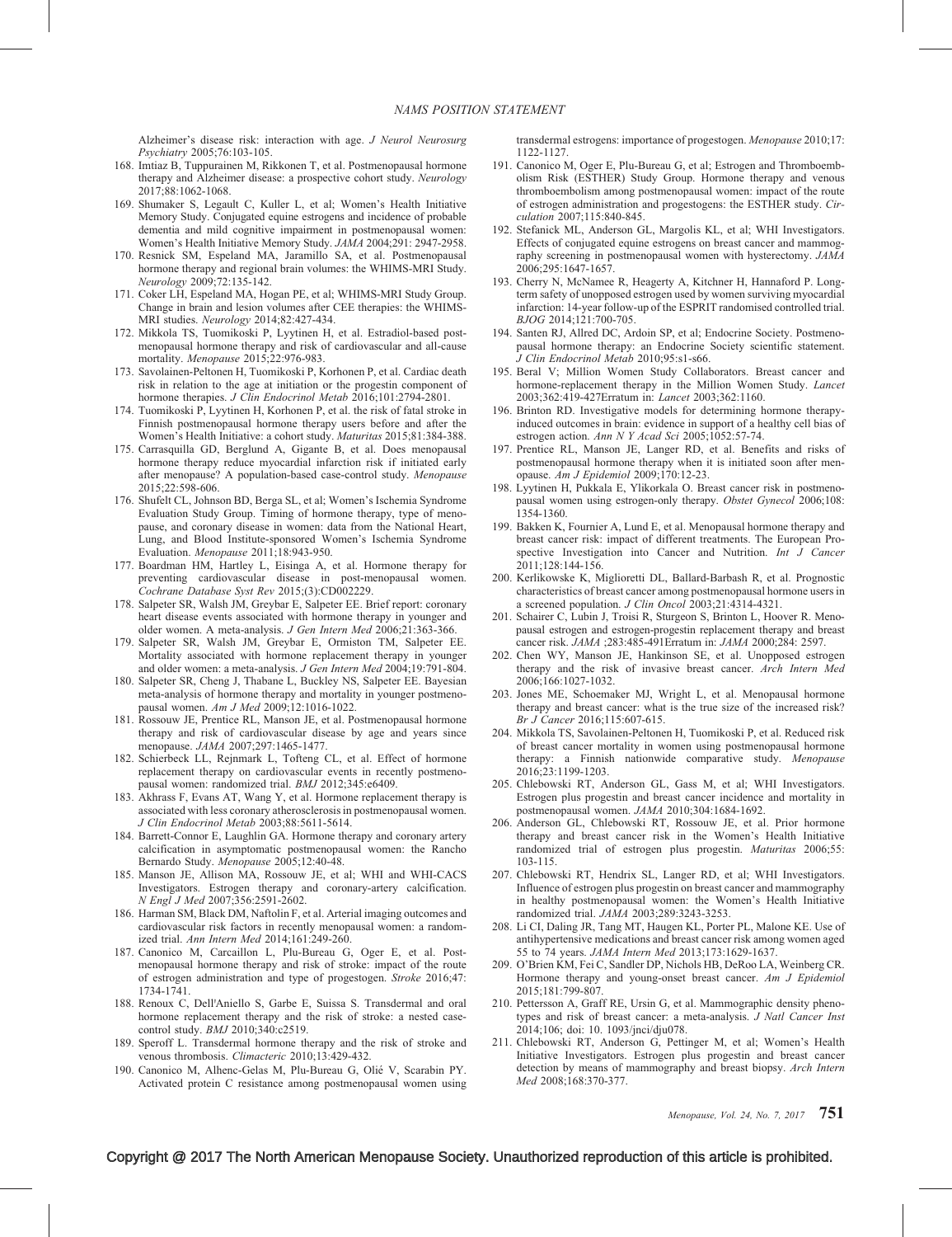- <span id="page-24-0"></span>212. Harvey JA, Pinkerton JV, Baracat EC, Shi H, Chines AA, Mirkin S. Breast density changes in a randomized controlled trial evaluating bazedoxifene/conjugated estrogens. Menopause 2013;20:138-145.
- 213. Pinkerton JV, Harvey JA, Pan K, et al. Breast effects of bazedoxifeneconjugated estrogens: a randomized controlled trial. Obstet Gynecol 2013;121:959-968.
- 214. Pinkerton JV, Pickar JH, Racketa J, Mirkin S. Bazedoxifene/conjugated estrogens for menopausal symptom treatment and osteoporosis prevention. Climacteric 2012;15:411-418.
- 215. Rebbeck TR, Friebel T, Wagner T, et al; PROSE Study Group. Effect of short-term hormone replacement therapy on breast cancer risk reduction after bilateral prophylactic oophorectomy in BRCA1 and BRCA2 mutation carriers: the PROSE Study Group. J Clin Oncol 2005;23: 7804-7810.
- 216. Eisen A, Lubinski J, Gronwald J, et al; Hereditary Breast Cancer Clinical Study Group. Hormone therapy and the risk of breast cancer in BRCA1 mutation carriers. J Natl Cancer Inst 2008;100: 1361-1367.
- 217. Domchek SM, Mitchell G, Lindeman GJ, et al. Challenges to the development of new agents for molecularly defined patient subsets: lessons from BRCA1/2-associated breast cancer. J Clin Oncol 2011; 29:4224-4226.
- 218. Chai X, Domchek S, Kauff N, Rebbeck T, Chen J. RE: breast cancer risk after salpingo-oophorectomy in healthy BRCA1/2 mutation carriers: revisiting the evidence for risk reduction. J Natl Cancer Inst 2015;107; doi: 10. 1093/jnci/djv217.
- 219. Gabriel CA, Tigges-Cardwell J, Stopfer J, Erlichman J, Nathanson K, Domchek SM. Use of total abdominal hysterectomy and hormone replacement therapy in BRCA1 and BRCA2 mutation carriers undergoing riskreducing salpingo-oophorectomy. Fam Cancer 2009;8:23-28.
- 220. Heemskerk-Gerritsen BA, Seynaeve C, van Asperen CJ, et al; Hereditary Breast and Ovarian Cancer Research Group Netherlands. Breast cancer risk after salpingo-oophorectomy in healthy BRCA1/2 mutation carriers: revisiting the evidence for risk reduction. J Natl Cancer Inst 2015;107; doi: 10. 1093/jnci/djv033.
- 221. Col NF, Kim JA, Chlebowski RT. Menopausal hormone therapy after breast cancer: a meta-analysis and critical appraisal of the evidence. Breast Cancer Res 2005;7:R535-R540.
- 222. Durna EM, Wren BG, Heller GZ, Leader LR, Sjoblom P, Eden JA. Hormone replacement therapy after a diagnosis of breast cancer: cancer recurrence and mortality. Med J Aust 2002;177:347-351.
- 223. Decker DA, Pettinga JE, VanderVelde N, Huang RR, Kestin L, Burdakin JH. Estrogen replacement therapy in breast cancer survivors: a matched-controlled series. Menopause 2003;10:277-285.
- 224. Beckmann MW, Jap D, Djahansouzi S, et al. Hormone replacement therapy after treatment of breast cancer: effects on postmenopausal symptoms, bone mineral density and recurrence rates. Oncology 2001;60:199-206.
- 225. Marttunen MB, Hietanen P, Pyrhonen S, Tiitinen A, Ylikorkala O. A prospective study on women with a history of breast cancer and with or without estrogen replacement therapy. Maturitas 2001;39:217-225.
- 226. DiSaia PJ, Brewster WR, Ziogas A, Anton-Culver H. Breast cancer survival and hormone replacement therapy: a cohort analysis. Am J Clin Oncol 2000;23:541-545.
- 227. Ursic-Vrscaj M, Bebar S. A case-control study of hormone replacement therapy after primary surgical breast cancer treatment. Eur J Surg Oncol 1999;25:146-151.
- 228. Holmberg L, Iversen OE, Rudenstam CM, et al; HABITS Study Group. Increased risk of recurrence after hormone replacement therapy in breast cancer survivors. J Natl Cancer Inst 2008;100:475-482.
- 229. von Schoultz E, Rutqvist LE, Stockholm Breast Cancer Study G. Menopausal hormone therapy after breast cancer: the Stockholm randomized trial. J Natl Cancer Inst 2005;97:533-535.
- 230. Fahlén M, Fornander T, Johansson H, et al. Hormone replacement therapy after breast cancer: 10 year follow up of the Stockholm randomised trial. Eur J Cancer 2013;49:52-59.
- 231. Breast cancer and hormone replacement therapy: collaborative reanalysis of data from 51 epidemiological studies of 52,705 women with breast cancer and 108,411 without breast cancer. Collaborative Group on Hormonal Factors in Breast Cancer. Lancet 1997;350:1047-1059. Erratum in: Lancet 1997;350:1484.
- 232. Jordan VC. The new biology of estrogen-induced apoptosis applied to treat and prevent breast cancer. Endocr Relat Cancer 2015;22: R1-R31.
- 233. Chlebowski RT, Rohan TE, Manson JE, et al. Breast cancer after use of estrogen plus progestin and estrogen alone; analyses of data from 2 Women's Health Initiative randomized clinical trials. JAMA Oncol 2015;1:296-305.
- 234. O'Donnell RL, Clement KM, Edmondson RJ. Hormone replacement therapy after treatment for a gynaecological malignancy. Curr Opin Obstet Gynecol 2016;28:32-41.
- 235. Shim SH, Lee SJ, Kim SN. Effects of hormone replacement therapy on the rate of recurrence in endometrial cancer survivors: a meta-analysis. Eur J Cancer 2014;50:1628-1637.
- 236. Barakat RR, Bundy BN, Spirtos NM, Bell J, Mannel RS; Gynecologic Oncology Group Study. Randomized double-blind trial of estrogen replacement therapy versus placebo in stage I or II endometrial cancer: a Gynecologic Oncology Group Study. J Clin Oncol 2006;24:587-592.
- 237. Hinds L, Price J. Menopause, hormone replacement and gynaecological cancers. Menopause Int 2010;16:89-93.
- 238. Ayhan A, Taskiran C, Simsek S, Sever A. Does immediate hormone replacement therapy affect the oncologic outcome in endometrial cancer survivors? Int J Gynecol Cancer 2006;16:805-808.
- 239. Singh P, Oehler MK. Hormone replacement after gynaecological cancer. Maturitas 2010;65:190-197.
- 240. Guidozzi F. Estrogen therapy in gynecological cancer survivors. Climacteric 2013;16:611-617.
- 241. Biliatis I, Thomakos N, Rodolakis A, Akrivos N, Zacharakis D, Antsaklis A. Safety of hormone replacement therapy in gynaecological cancer survivors. J Obstet Gynaecol 2012;32:321-325.
- 242. Dunton CJ, Kelsten ML, Brooks SE, Viglione MJ, Carlson JA, Mikuta JJ. Low-grade stromal sarcoma: DNA flow cytometric analysis and estrogen progesterone receptor data. Gynecol Oncol 1990;37:268-275.
- 243. Ursic-Vrscaj M. Hormone replacement therapy after uterine leiomyosarcoma treatment. Case reports. Eur J Gynaecol Oncol 1999;20:379-382.
- 244. Ryu H, Choi YS, Song IC, et al. Long-term treatment of residual or recurrent low-grade endometrial stromal sarcoma with aromatase inhibitors: a report of two cases and a review of the literature. Oncol Lett 2015;10:3310-3314.
- 245. Weiss NS, Lyon JL, Krishnamurthy S, Dietert SE, Liff JM, Daling JR. Noncontraceptive estrogen use and the occurrence of ovarian cancer. J Natl Cancer Inst 1982;68:95-98.
- 246. Mørch LS, Løkkegaard E, Andreasen AH, Krüger-Kjaer S, Lidegaard O. Hormone therapy and ovarian cancer. JAMA 2009;302:298-305.
- 247. Lacey JV Jr, Brinton LA, Leitzmann. et al. Menopausal hormone therapy and ovarian cancer risk in the National Institutes of Health-AARP Diet and Health Study Cohort. J Natl Cancer Inst 2006;98:1397-1405.
- 248. Greiser CM, Greiser EM, Dören M. Menopausal hormone therapy and risk of ovarian cancer: systematic review and meta-analysis. Hum Reprod Update 2007;13:453-463.
- 249. Zhou B, Sun Q, Cong R, et al. Hormone replacement therapy and ovarian cancer risk: a meta-analysis. Gynecol Oncol 2008;108:641-651.
- 250. Beral V; Million Women Study Collaborators, Bull D, Green J, Reeves G. Ovarian cancer and hormone replacement therapy in the Million Women Study. Lancet 2007;369:1703-1710.
- 251. Danforth KN, Tworoger SS, Hecht JL, Rosner BA, Colditz GA, Hankinson SE. A prospective study of postmenopausal hormone use and ovarian cancer risk. Br J Cancer 2007;96:151-156.
- 252. Trabert B, Wentzensen N, Yang HP, et al. Ovarian cancer and menopausal hormone therapy in the NIH-AARP diet and health study. Br J Cancer 2012;107:1181-1187.
- 253. Li D, Ding CY, Qiu LH. Postoperative hormone replacement therapy for epithelial ovarian cancer patients: a systematic review and metaanalysis. Gynecol Oncol 2015;139:355-362.
- 254. Mørch LS, Lidegaard Ø, Keiding N, Løkkegaard E, Kjær SK. The influence of hormone therapies on colon and rectal cancer. Eur J Epidemiol 2016;31:481-489.
- 255. Simon MS, Chlebowski RT, Wactawski-Wende J, et al. Estrogen plus progestin and colorectal cancer incidence and mortality. J Clin Oncol 2012;30:3983-3990.
- 256. Chlebowski RT, Wakelee H, Pettinger M, et al. Estrogen plus progestin and lung cancer: follow-up of the Women's Health Initiative randomized trial. Clin Lung Cancer 2016;17:10-17.
- 257. Chlebowski RT, Schwartz AG, Wakelee H, et al; Women's Health Initiative Investigators. Oestrogen plus progestin and lung cancer in postmenopausal women (Women's Health Initiative trial): a post-hoc analysis of a randomized trial. Lancet 2009;374: 1243-1251.

752 Menopause, Vol. 24, No. 7, 2017